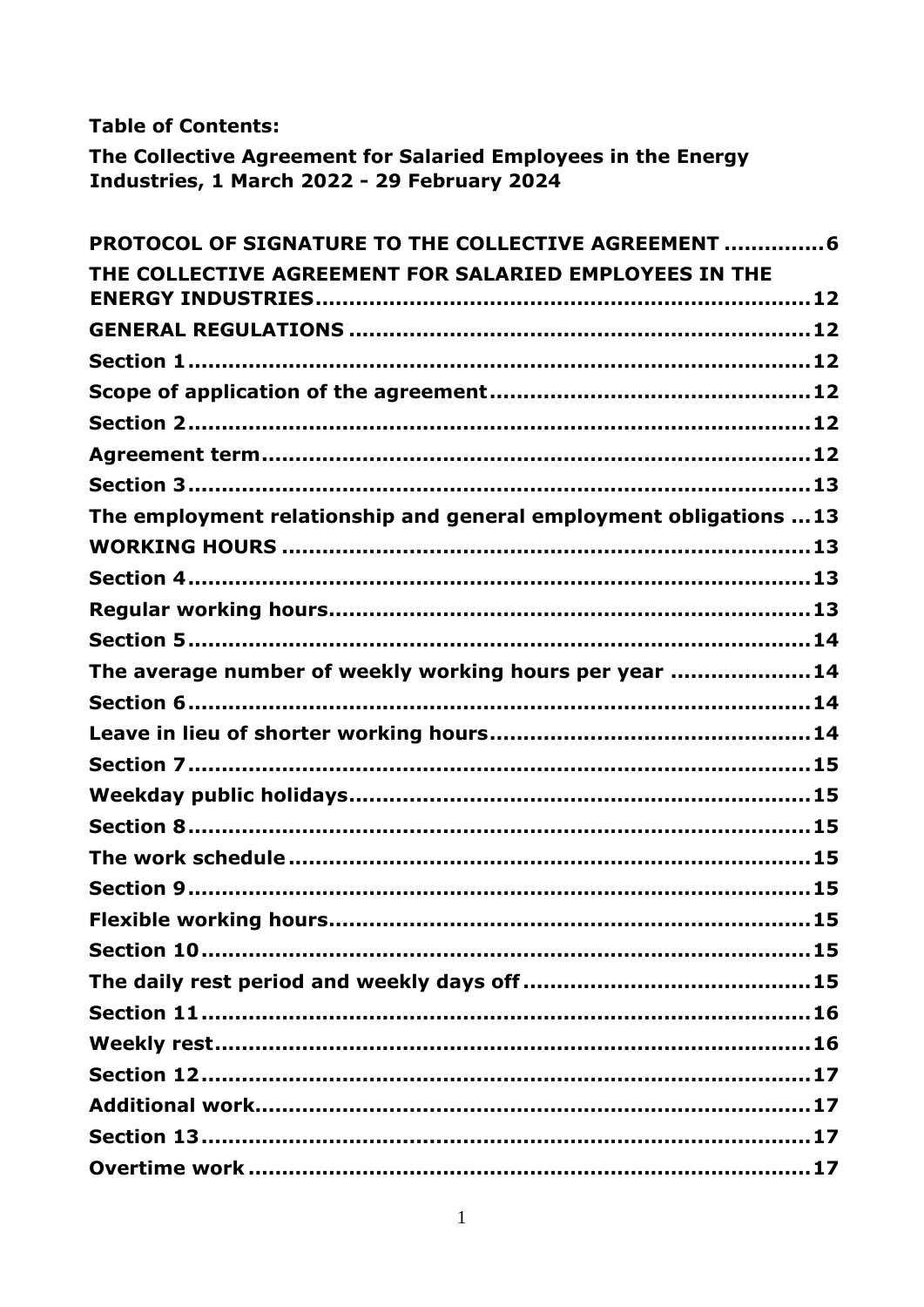| Bonus for occupational instruction and guidance21          |
|------------------------------------------------------------|
|                                                            |
|                                                            |
|                                                            |
|                                                            |
|                                                            |
|                                                            |
|                                                            |
|                                                            |
| .24                                                        |
|                                                            |
|                                                            |
|                                                            |
|                                                            |
|                                                            |
|                                                            |
|                                                            |
| Functionality of the job requirement assessment system  26 |
|                                                            |
|                                                            |
|                                                            |
|                                                            |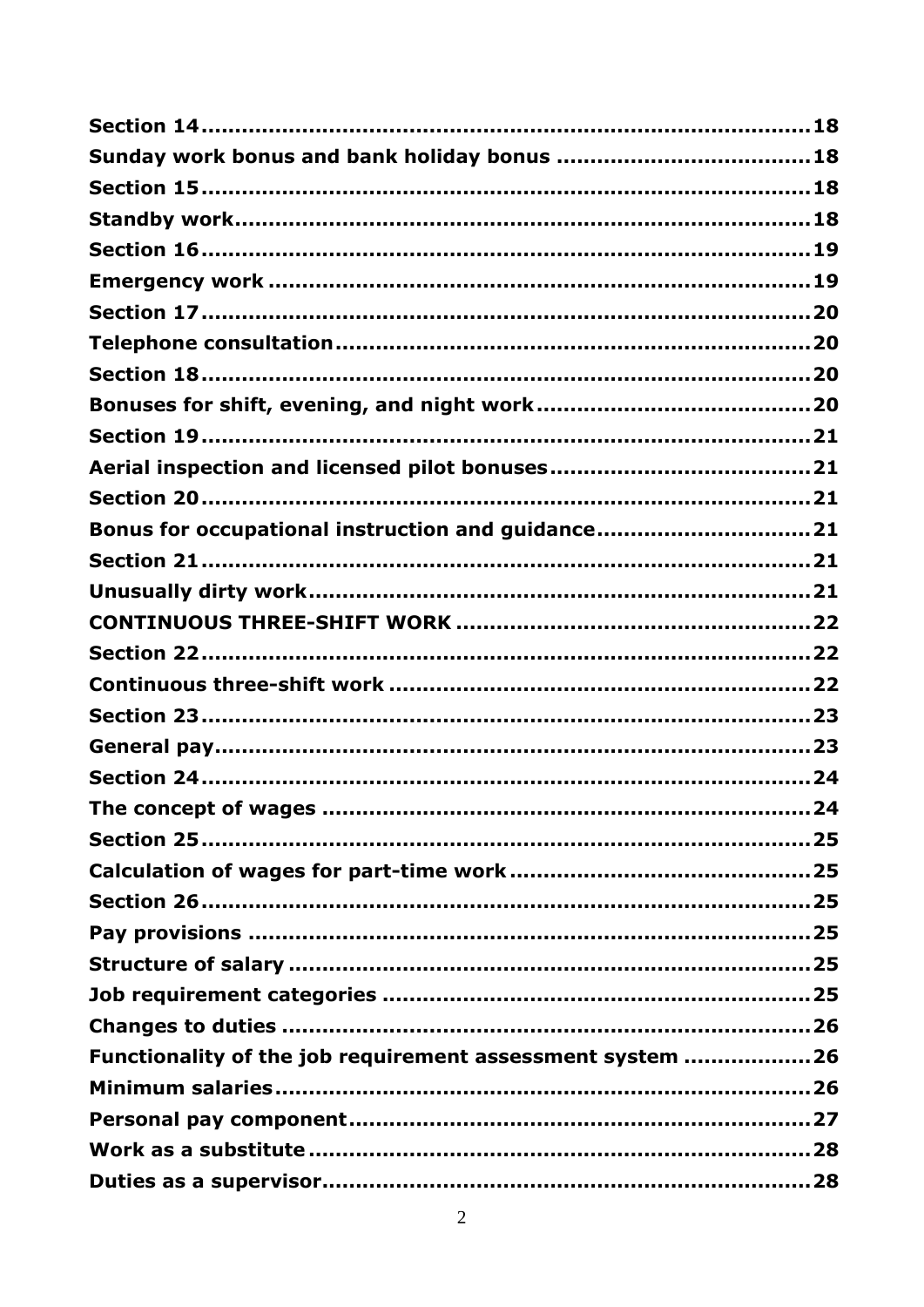| Compensation for travel required for work duties32              |  |
|-----------------------------------------------------------------|--|
|                                                                 |  |
|                                                                 |  |
|                                                                 |  |
|                                                                 |  |
| INCAPACITY FOR WORK, FAMILY LEAVE, AND MEDICAL                  |  |
|                                                                 |  |
|                                                                 |  |
|                                                                 |  |
|                                                                 |  |
|                                                                 |  |
|                                                                 |  |
|                                                                 |  |
|                                                                 |  |
|                                                                 |  |
|                                                                 |  |
| ANNUAL HOLIDAY, TEMPORARY LEAVE, AND FLEXIBLE TIME OFF 36       |  |
|                                                                 |  |
|                                                                 |  |
|                                                                 |  |
| Short-term temporary leave.<br>37                               |  |
|                                                                 |  |
|                                                                 |  |
| TERMS OF EMPLOYMENT AND SPECIAL JOB SECURITY 38                 |  |
|                                                                 |  |
|                                                                 |  |
|                                                                 |  |
| Job security in conjunction with maternity leave and illness 38 |  |
| LOCAL AGREEMENT AND THE ORDER OF NEGOTIATION39                  |  |
|                                                                 |  |
|                                                                 |  |
|                                                                 |  |
|                                                                 |  |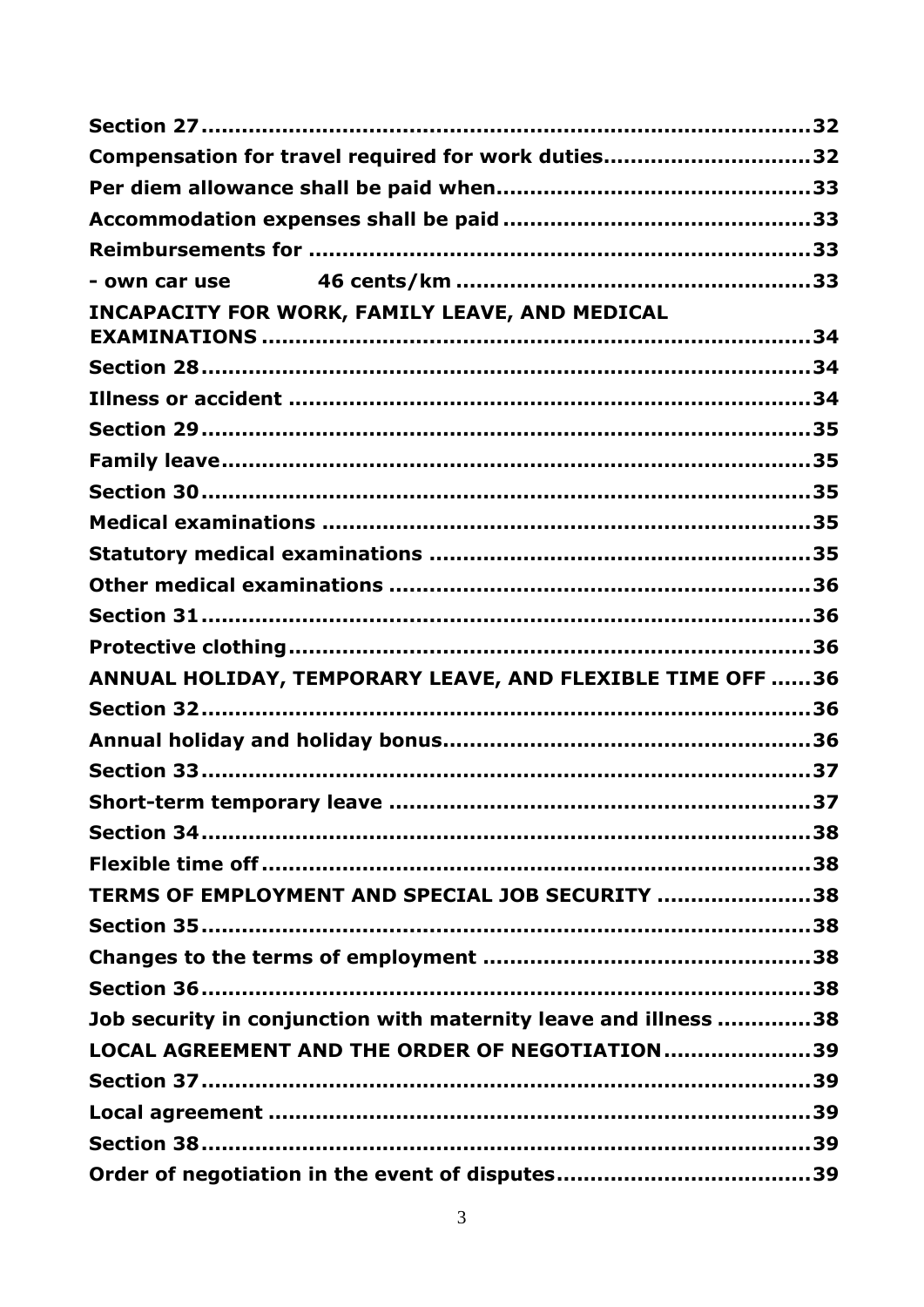| Release from work, shop steward's compensation, and prerequisites                         |  |
|-------------------------------------------------------------------------------------------|--|
|                                                                                           |  |
|                                                                                           |  |
|                                                                                           |  |
|                                                                                           |  |
|                                                                                           |  |
| Work arrangements, compensation for duties, and security of                               |  |
|                                                                                           |  |
|                                                                                           |  |
|                                                                                           |  |
| Joint training for the employer and salaried employees 46                                 |  |
|                                                                                           |  |
| PROVISION OF INFORMATION AND FREEDOM OF ASSEMBLY 47                                       |  |
|                                                                                           |  |
| Information to be communicated by the employer  47                                        |  |
| Salaried employees' freedom of assembly and right to information48                        |  |
| AGREEMENT ON PROTECTION AGAINST DISMISSAL  49                                             |  |
|                                                                                           |  |
|                                                                                           |  |
|                                                                                           |  |
|                                                                                           |  |
| Notice of termination of employment given to the parties to the employment contract 50    |  |
| Notification of dismissals and layoffs for the shop steward and the employment services50 |  |
|                                                                                           |  |
|                                                                                           |  |
|                                                                                           |  |
|                                                                                           |  |
|                                                                                           |  |
|                                                                                           |  |
| PROTOCOL ON THE IMPROVEMENT OF CONDITIONS FOR THE  55                                     |  |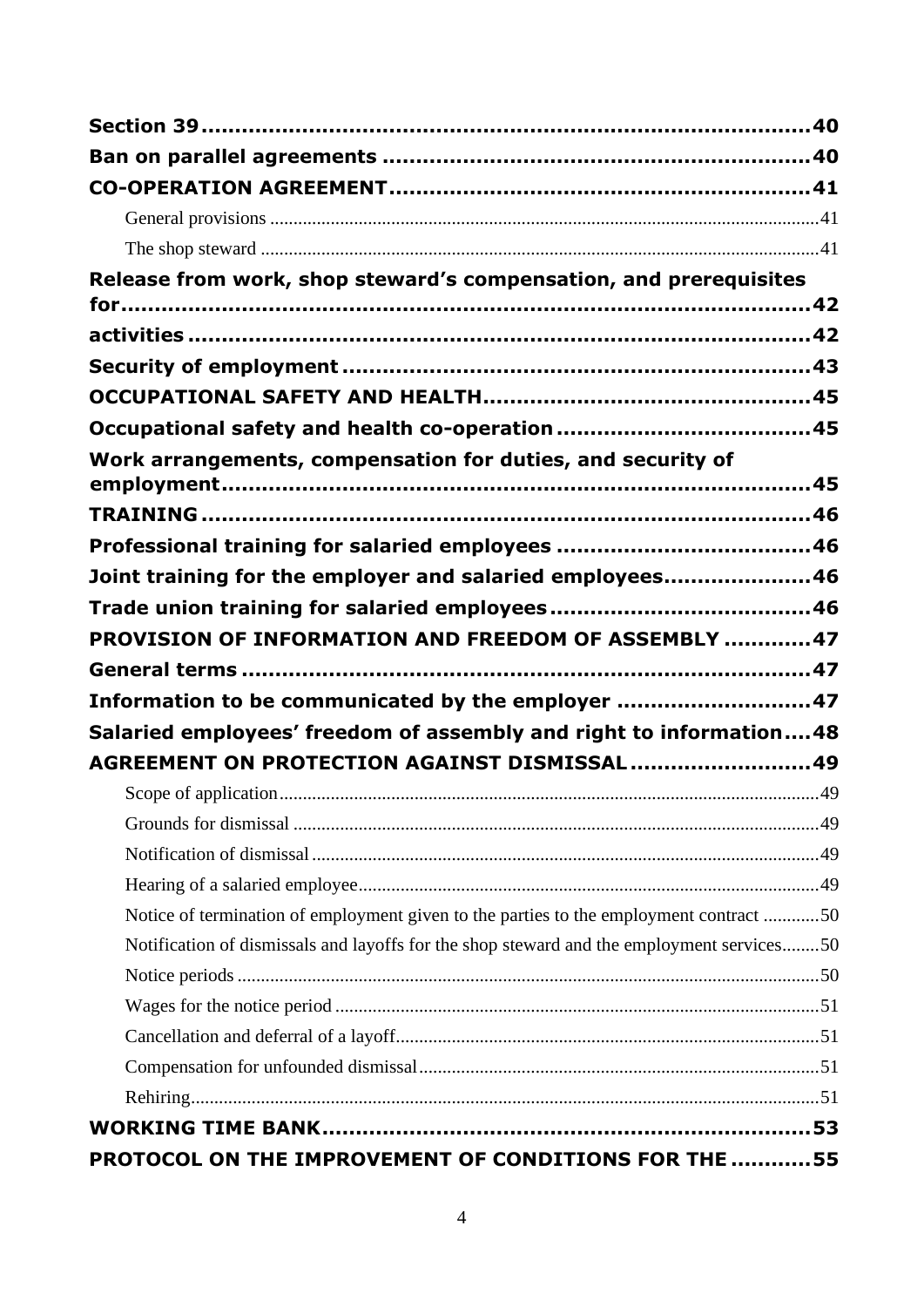| EMPLOYMENT OF STUDENTS AND YOUNG PEOPLE 55                       |  |
|------------------------------------------------------------------|--|
| PROTOCOL ON THE "LEARN AND EARN" SUMMER TRAINEESHIP              |  |
| <b>INTEREST REPRESENTATION AND THE ELECTION OF SHOP STEWARDS</b> |  |
| SALARIED EMPLOYEES IN THE ENERGY INDUSTRY  58                    |  |
| <b>PROTOCOL ON HARMONISING WORKING HOURS WHEN APPLYNG THE</b>    |  |
| <b>PROTOCOL ON THE APPLICATION OF SALES COMMISSION</b>           |  |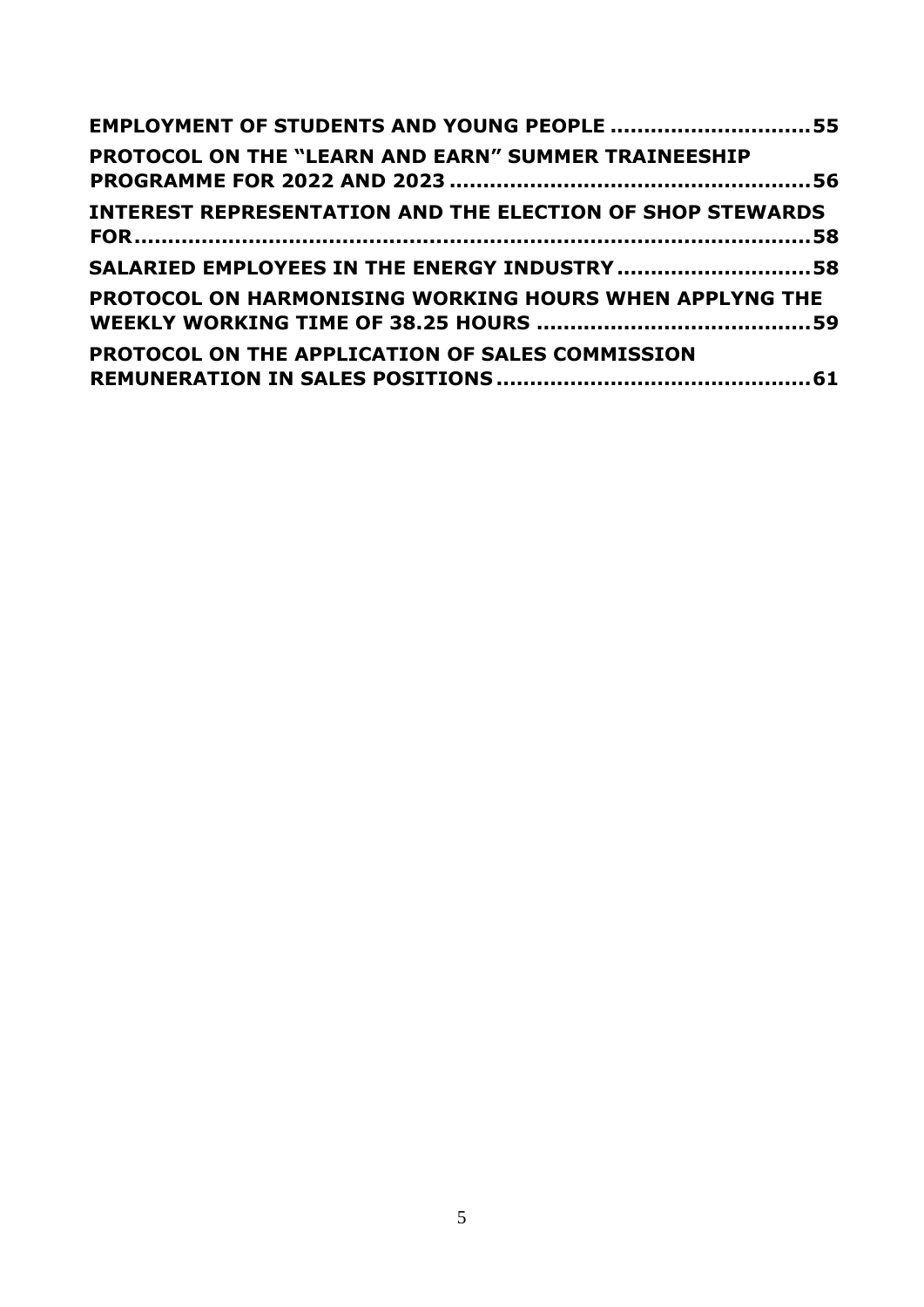The Collective Agreement for Salaried Employees in the Energy Industries, 1 March 2022 - 29 February 2024

#### **FINNISH ENERGY TRADE UNION PRO THE FINNISH ENGINEERS' ASSOCIATION**

#### <span id="page-5-0"></span>**PROTOCOL OF SIGNATURE TO THE COLLECTIVE AGREEMENT**

**Date** 28 February 2022

**Place** Finnish Energy

#### **Present ET PRO**

Jukka Leskelä Timo Yli-Koivisto Markus Saimio Kati Heininen Tiina Aho Rolf Karlsson Taisto Lehonmaa Päivi Urkola **SKL**

Jorma Malinen Anssi Vuorio Petteri Hyttinen Mia Lagerblom

Pertti Roti Robert Nyman Riku Muurinen Päivi Saarinen Pasi Korhonen Mikko Viljanto Juha Narinen

#### **1 Agreement period**

The collective agreement shall enter into force on 1 March 2022 and shall remain in force until 29 February 2024. In the event of the parties failing to agree on the pay increases for 2023 by 31 January 2023, the collective agreement may be terminated to expire on 28 February 2023.

The agreement shall continue for one year at a time after 29 February 2024, unless the agreement is terminated in writing no later than two months prior to its expiry date.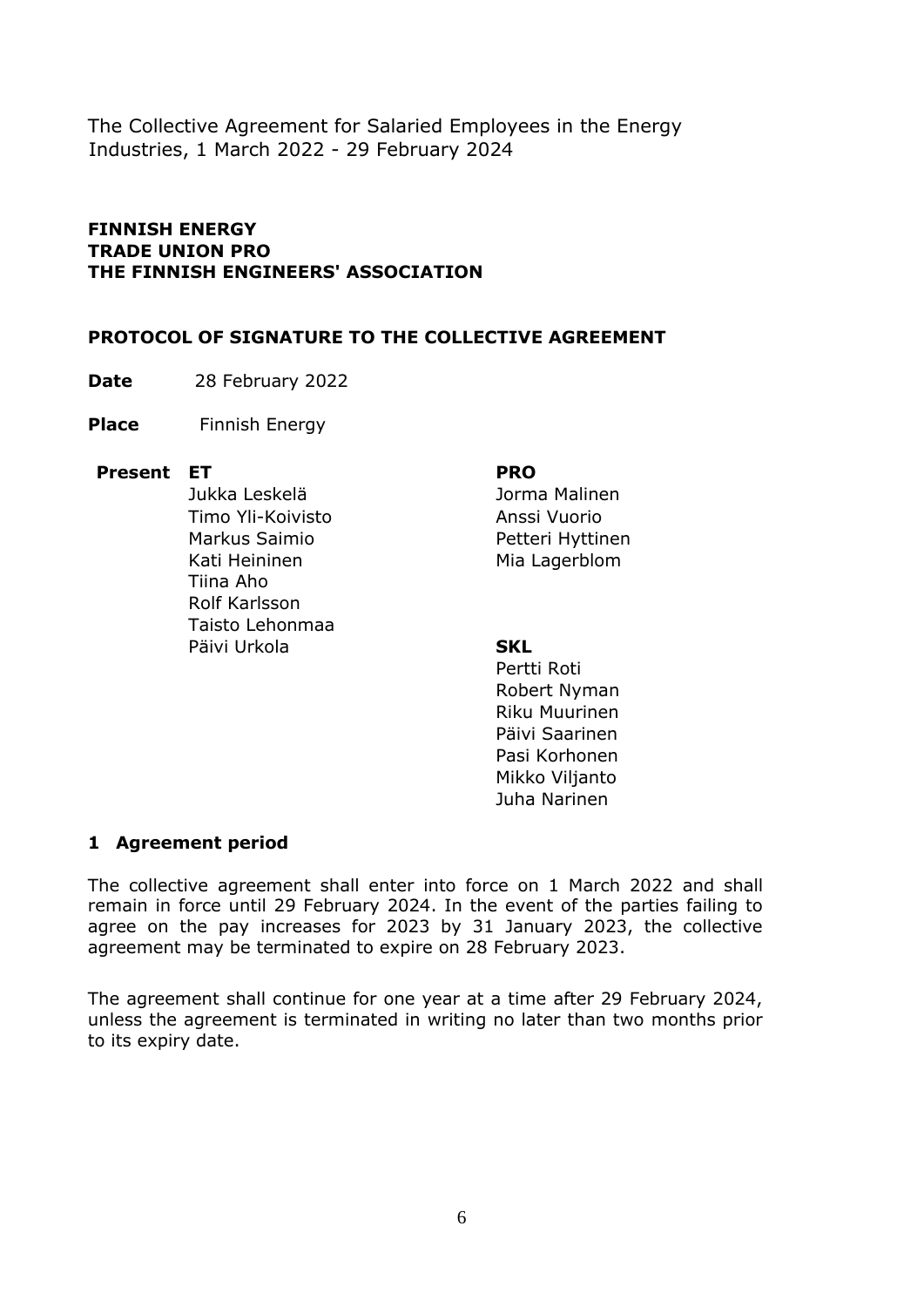# **2 Pay increases**

# **2.1 Year 2022**

The monthly salaries of employees (including benefits in kind, but excluding shiftwork and Sunday work allowances) shall be raised by a general increase of 1.5 per cent as from the beginning of the pay period starting on 1 June 2022 or the next subsequent pay period.

In addition, salaries shall be increased on 1 June 2022 by a company-specific payment of 0.4 per cent calculated from the monthly salaries of the employees covered by the agreement.

The company-specific payment shall be applied, at the employer's discretion, to revise personal salary components on a company or branch basis.

The shop steward shall have the right to receive, within three months after the salary revisions, a written report on the allocation of the locally agreed pay settlement or one implemented by the employer. The report shall indicate the number of employees, how many have received the increase, the amount of the average increase and the total number of employees' salary increases. The report shall be issued without disclosing the individual staff member's salary details.

#### **Option of local pay settlements**

In a workplace with a shop steward for salaried staff, it is possible to agree on pay increases for employees. The local pay settlement must be agreed in writing with the shop steward by 30 April 2022. In a local pay settlement, both the size and distribution of the increase are agreed. The increases must take effect from 1 June 2022 or the beginning of the next subsequent pay period.

The shop steward shall have the right to receive, within three months after the salary revisions, a written report on the allocation of the locally agreed pay settlement or one implemented by the employer. The report shall indicate the number of employees, how many have received the increase, the amount of the average increase and the total number of employees' pay increases. The report shall be issued without disclosing the individual staff member's pay details.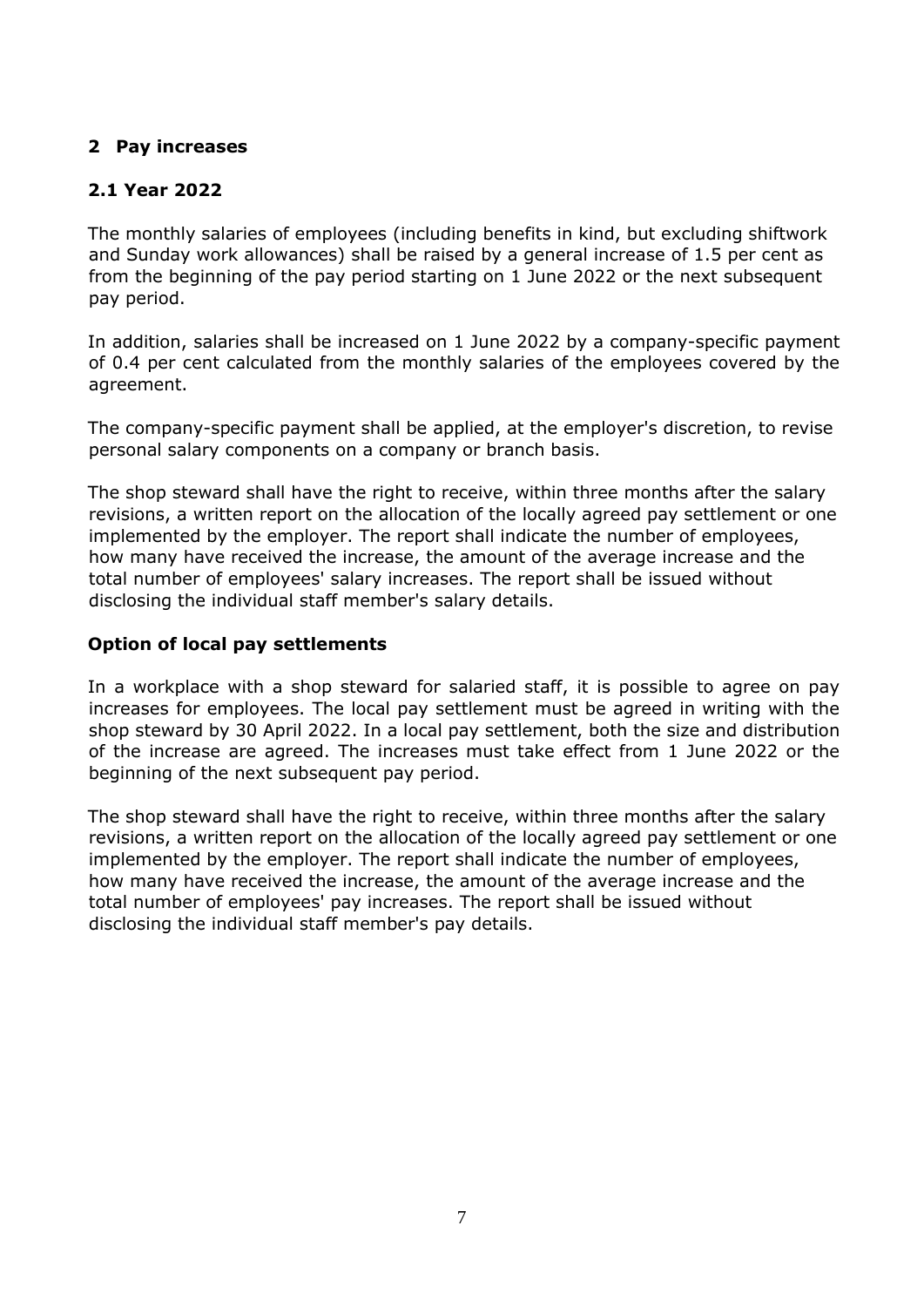# **2.2 Minimum salaries 1 June 2022**

As from 1 June 2022, the minimum salaries under the collective agreement shall be as follows:

| Job grade | 1.6.2022 |
|-----------|----------|
|           | EUR/mth  |
| 1         | 1777     |
| 2         | 1947     |
| 3         | 2137     |
| 4         | 2343     |
| 5         | 2568     |
| 6         | 2817     |
| 7         | 3088     |
| 8         | 3389     |
| 9         | 3713     |
| 10        | 4073     |

# **2.3 Year 2023**

The 2023 pay settlement shall be implemented according to the same principles as the 2022 settlement. The cost impact of the pay settlement and its possible distribution shall be agreed in negotiations between the parties by the end of January.

During December-January, the parties shall assess the general economic situation, employment rate, developments in the sector and the factors affecting them. Based on the assessment, the parties shall negotiate, by 31 January 2023, the pay increases to be implemented in 2023 and their possible distribution. At the same time, the possibility of extending the agreement period beyond 29 February 2024 may be considered.

If no agreement is reached by 31 January 2023 on the pay settlement to be implemented on 1 June 2023, either party may terminate this agreement in writing to expire on 28 February 2023.

# **3 Working groups**

# **3.1 Family leave reform working group**

The family leave reform shall enter into force on 1 August 2022. During the agreement period, the inter-party working group shall update the rules concerning family leave in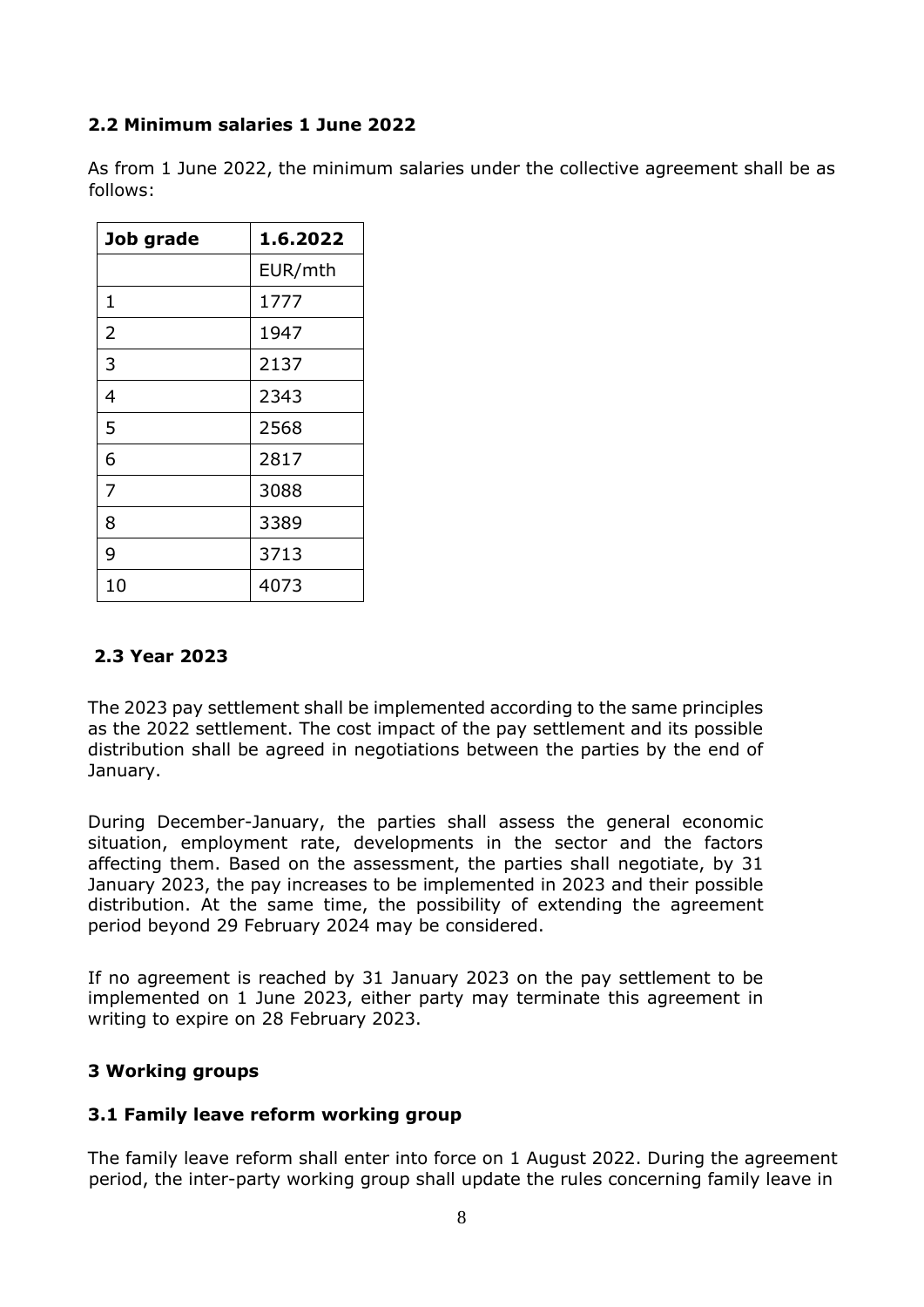sections 29 and 36 of the collective agreement, taking into account the provisions of the family leave reform. The update shall be carried out in such a way that the total number of paid holidays stipulated in the collective agreement shall remain at the prereform level.

If the working group has not completed the task by the time of entry into force of the family leave reform, the provision on maternity leave pay shall be applied in such a way that an employee entitled to maternity leave and maternity allowance would be entitled to paid maternity and parental leave for a total of the same period as they would have been awarded paid maternity leave. The provision on paternity leave pay shall be applied in such a way that a father who is entitled to parental leave and parental allowance would be entitled to paid parental leave for the same period as he would have been granted paid paternity leave. The condition of the duration of employment under section 29 of the collective agreement and the employer's right to daily allowance for the period of paid family leave shall remain in force.

#### **3.2 Revision working group**

The parties shall set up a working group which, in accordance with the principle of continuous negotiation, shall deal with matters relating to the collective agreement. As necessary, the working group shall review the texts of the collective agreement with a view to clarifying them, focusing in particular on improving their structure and readability.

#### **4 Local agreement**

The unions aim at promoting the building of trust in workplaces in the fields that fall within the collective agreement by taking prompt action to solve disputes. The parties agree that the stipulations of the collective agreement do not require the union's acceptance of the local agreement.

The parties also agree that local agreements, as defined in Section 37 of the collective agreement, shall be made between the shop steward and the employer if the matter under consideration concerns more than one salaried employee, unless specific reasons require otherwise. This does not change any local agreements in force.

#### **5 Promotion of equal opportunities**

The unions consider that it is important to promote gender equality in the workplace and they demand that companies comply with their legal obligations to promote the reduction of the pay gap.

# **6 Transitional rules**

Transition protocols agreed upon between 2007 and 2017 shall be complied with in future and they shall apply to collective agreements.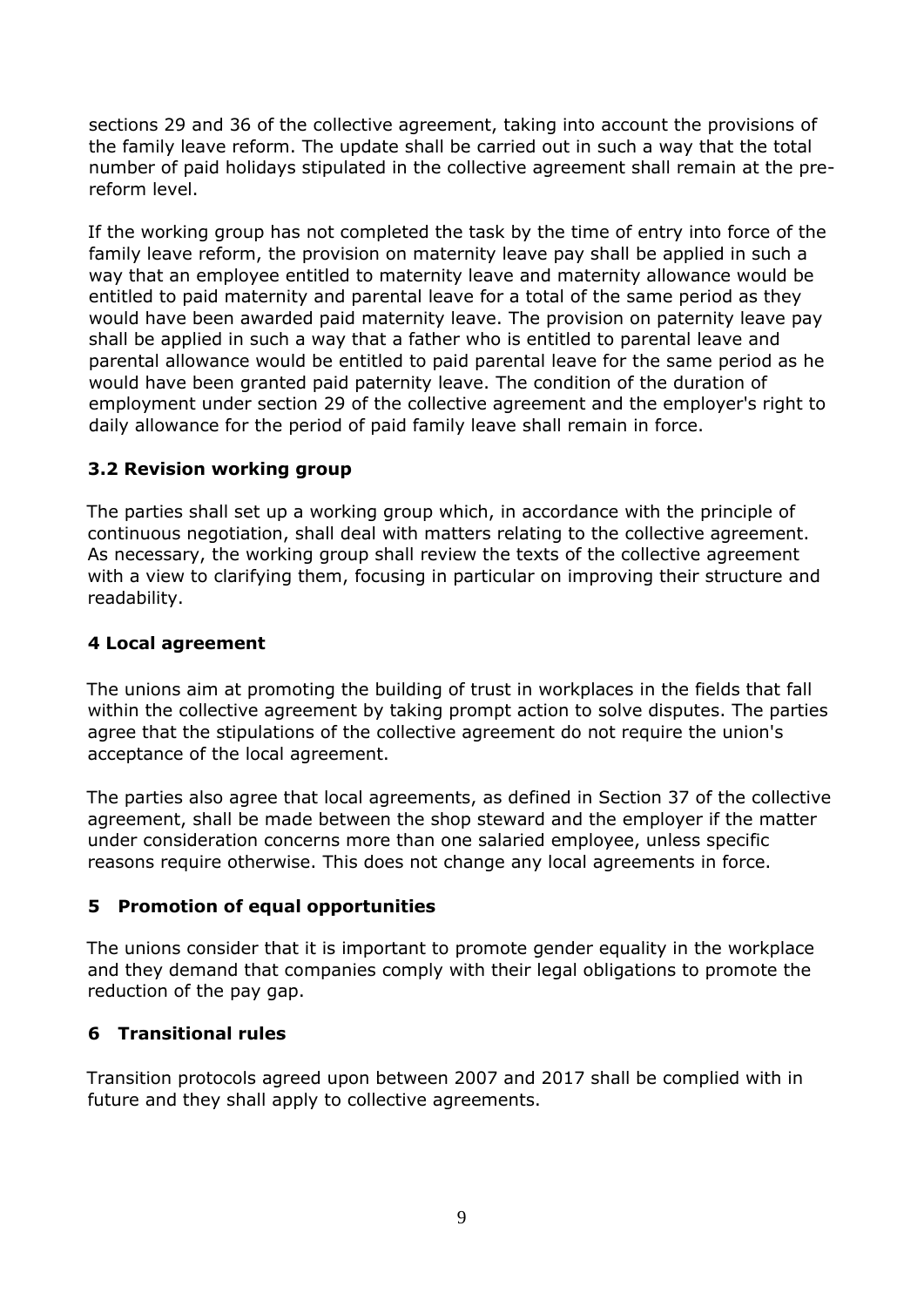## **7 Regular working time**

The unions recommend that companies do not apply an average weekly working time of less than 18 hours to their employees unless the employee's needs or other reasonable grounds require such hours. Arrangements for shorter weekly working times implemented before 1 January 2012 shall continue to be applied.

#### **8 The "Learn and Earn" summer traineeship programme (Tutustu työelämään ja tienaa)**

The parties have agreed on continuing the "Learn and Earn" (Tutustu työelämään ja tienaa) summer traineeship programme during 2022 and 2023 with a protocol which is appended to this collective agreement.

#### **9 Extra duties allowance**

If the extra duties as defined in Subsection 16 of Section 26 of this collective agreement have been taken into account in the employee's wages within the meaning of the collective agreement signed on 12 November 2007, this established practice can continue.

#### **10 Scope of application of the agreement**

The new collective agreement does not aim to amend the scope of its application. The definitions of scope of the 1995 collective agreements for technical and industrial salaried employees shall be used in determining this scope of application.

#### **11 Employees working within different working time arrangements**

The stipulations regarding the accumulation of leave for reduction in working hours do not apply to salaried employees whose leave for reduction in working hours is based on some other system.

#### **12 Harmonisation of working times**

The unions have agreed with a protocol on 22 August 2019 on the harmonisation of working times when applying a weekly working time of 38.25 hours. The protocol is appended to this collective agreement.

#### **13 Protocol on trade union training of the Finnish Engineers' Association**

Finnish Energy and the Finnish Engineers' Association have agreed on a separate protocol on the right of the representatives of salaried employees who are members of the Finnish Engineers' Association to take part in trade union training as of 2022.

#### **14 Reimbursement of travel costs**

The amount of reimbursement of travel costs shall be determined by the decisions of the tax authority relating thereto during the agreement period.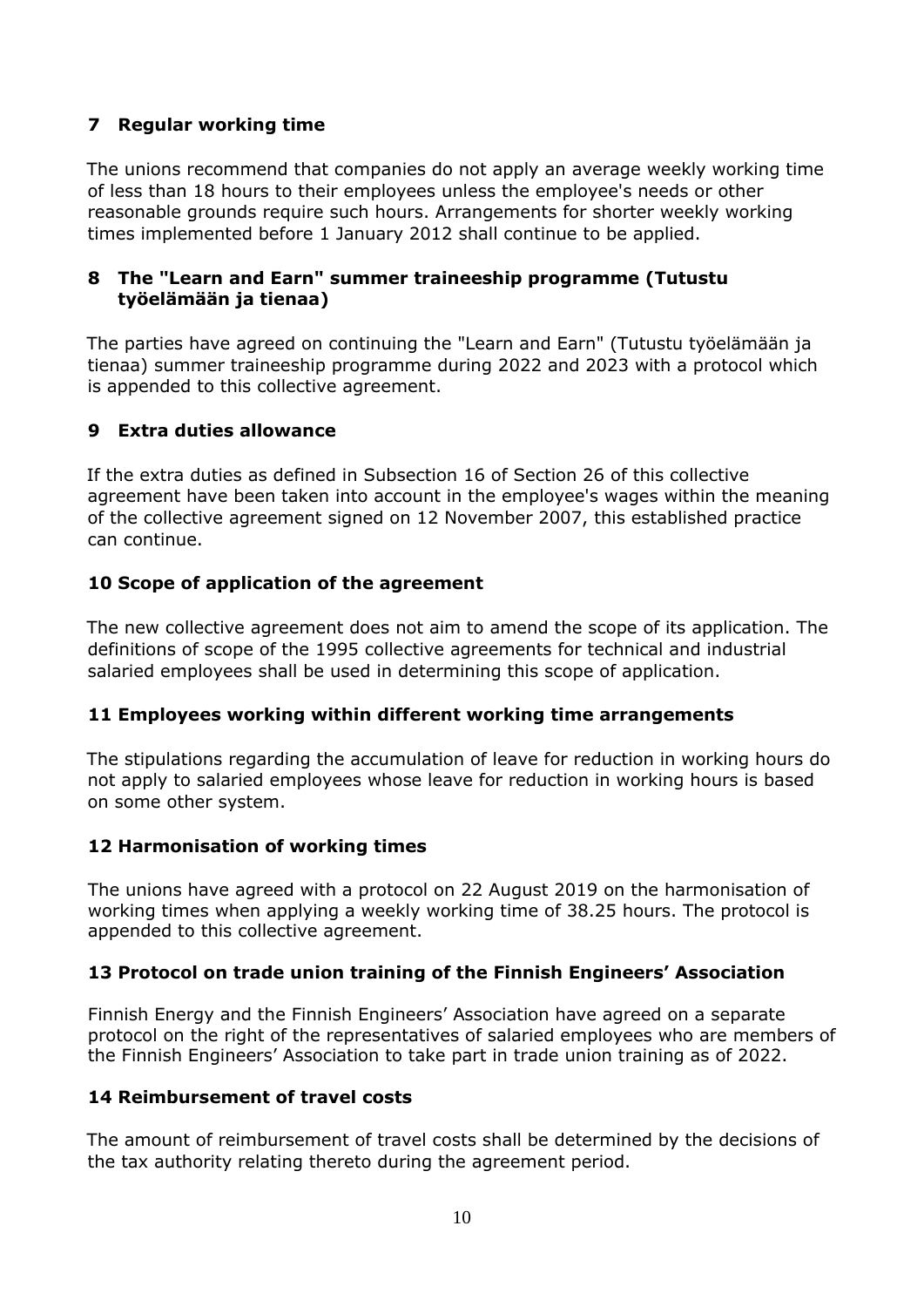#### **15 Principle of continuous negotiation**

If the companies covered by the collective agreement encounter exceptional financial difficulties during the agreement period, the parties may reassess the suitability of the collective agreement settlement to the prevailing economic situation and agree on changes to it that are necessary to safeguard the operating conditions and jobs in the companies during the agreement period.

#### **16 Interest representation and selection of shop stewards for salaried staff in the energy sector**

The Trade Union for the Public and Welfare Sectors JHL, Tekniikka ja Terveys KTN, and the Federation of Public and Private Sector Employees JYTY have joined the collective agreement for Finnish Energy employees by means of a separate appended protocol. The parties agree to extend the validity of the protocol until 29 February 2024, unless notice has been given to terminate the collective agreement on 28 February 2023.

#### **17 Protocol on the use of commission-based pay in sales positions**

The parties have agreed on a protocol that entered into force on 10 December 2020. The protocol shall continue in force and be appended to the collective agreement.

#### **Examined by**

#### **FINNISH ENERGY**

Jukka Leskelä Timo Yli-Koivisto

#### **TRADE UNION PRO**

Jorma Malinen **Petteri Hyttinen** 

# **SUOMEN KONEPÄÄLLYSTÖLIITTO RY**

Robert Nyman Pertti Roti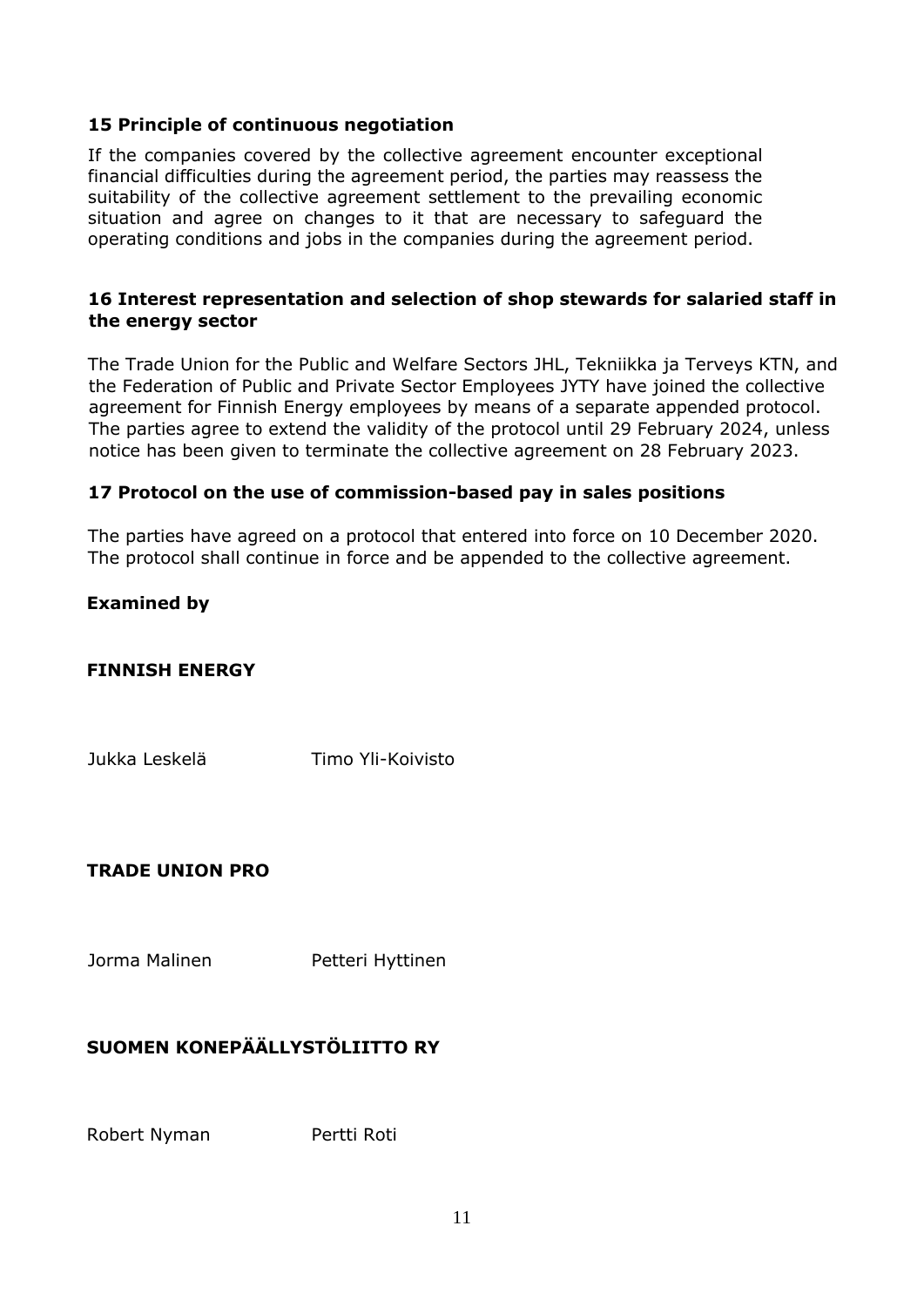## **FINNISH ENERGY (ET) THE UNION OF SALARIED EMPLOYEES THE FINNISH ENGINEERS' ASSOCIATION**

# <span id="page-11-0"></span>**THE COLLECTIVE AGREEMENT FOR SALARIED EMPLOYEES IN THE ENERGY INDUSTRIES**

#### <span id="page-11-1"></span>**GENERAL REGULATIONS**

## <span id="page-11-3"></span><span id="page-11-2"></span>**Section 1 Scope of application of the agreement**

1. This agreement shall be applied to the duties of salaried employees employed by member enterprises of Finnish Energy in the technology and industrial sectors.

2. The scope of application shall be task-specific; therefore, the nature of the employment relationship, the employee's level of training or job title, the mode of payment, and the wage basis do not affect the scope of this agreement.

The scope of this agreement covers tasks carried out by salaried employees, including tasks related to production, research and development, design, logistics, financial and human-resource management, sales, marketing, ICT, data processing, warehouse activities, and transport.

The scope of this agreement is not limited by the salaried employee's level of training. Therefore, the agreement is also applied to employees with a qualification from a university, university of applied sciences, or other institution of higher education, subject to the duties of the job falling within the scope of the agreement. Professional skills may be gained also via practical experience. Acting as a supervisor of salaried employees does not automatically mean that one's task falls beyond the scope of this agreement.

This agreement shall not be applied to tasks that involve significant administrative, financial, operations-related, or expertise-demanding responsibility within the company or in a significant part thereof. Neither shall it be applied to tasks that involve representing the employer in negotiations on salaried employees' wages or terms of employment. The tasks described above may be carried out at all levels in the company's organisation.

The agreement is not to be applied to non-salaried employees.

#### <span id="page-11-5"></span><span id="page-11-4"></span>**Section 2 Agreement term**

The collective agreement shall enter into force on 1 March 2022 and shall remain in force until 29 February 2024. In the event of the parties failing to agree on the pay increases for 2023 by 31 January 2023, notice may be given for the collective agreement to be terminated on 28 February 2023.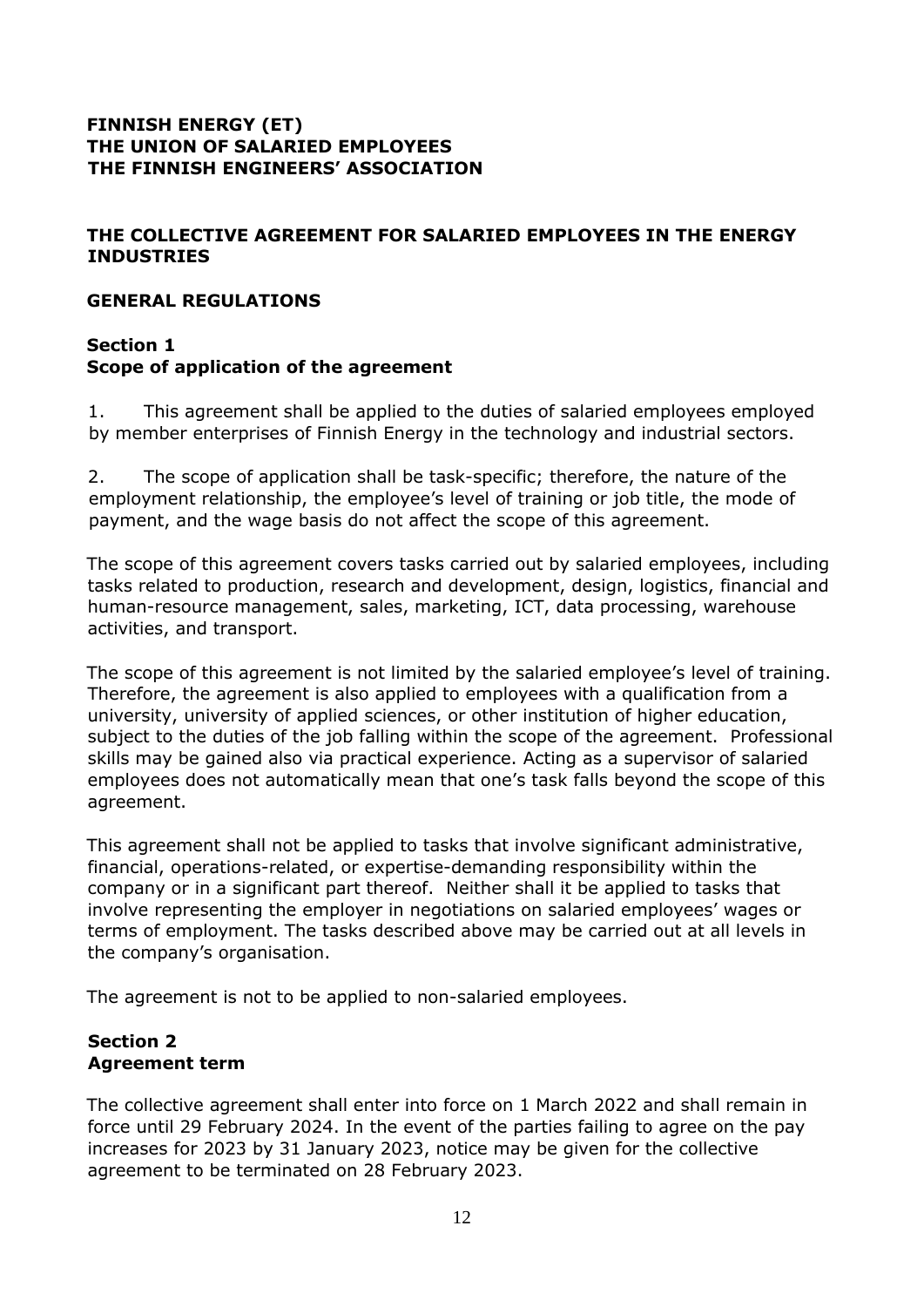This agreement shall be valid until 29 February 2024 and thereafter for one year at a time unless it is terminated in writing at least two months before its expiry.

# <span id="page-12-1"></span><span id="page-12-0"></span>**Section 3 The employment relationship and general employment obligations**

1. The employer has the right to supervise salaried employees, to distribute work, and to hire and discharge salaried employees.

2. The employer shall arrange and defray the costs of group life insurance for salaried employees in the manner agreed upon by the national labour and employer confederations.

3. When so authorised by an employee, the employer shall withhold the union membership dues for the signatory salaried employee organisations and credit them in each pay period to the bank accounts designated by said organisations.

4. A supervisor shall be notified of any decisions concerning his or her subordinates no later than when those subordinates are notified. A salaried employee shall also be provided with induction to the company and its principles of operation, along with its human resource policy. A newly recruited salaried employee shall also be given information on the representatives of the salaried employees, and the shop steward shall be notified of new salaried employees.

# <span id="page-12-2"></span>**WORKING HOURS**

# <span id="page-12-4"></span><span id="page-12-3"></span>**Section 4 Regular working hours**

1. Regular working hours in daytime and two-shift work shall be eight hours a day and 40 hours a week unless the employer and salaried employee have agreed on 7.5 hours a day and 37.5 hours a week or on other regular working hours. Weekly working hours may also be balanced to a set average over a certain span of time in daytime and shift work when the company's operations so require. The maximum balancing period for average weekly working hours shall be one year.

2. The maximum number of working hours per day may be 12 hours by local agreement. The balancing period shall be no longer than one year. For justified personal reasons, a salaried employee may limit his or her regular daily working hours to a maximum of ten hours. The employee must notify the employer about this intention at least three days in advance, unless other agreement has been made locally.

3. The balancing period for the maximum number of working hours by virtue of the Working Hours Act is 12 months.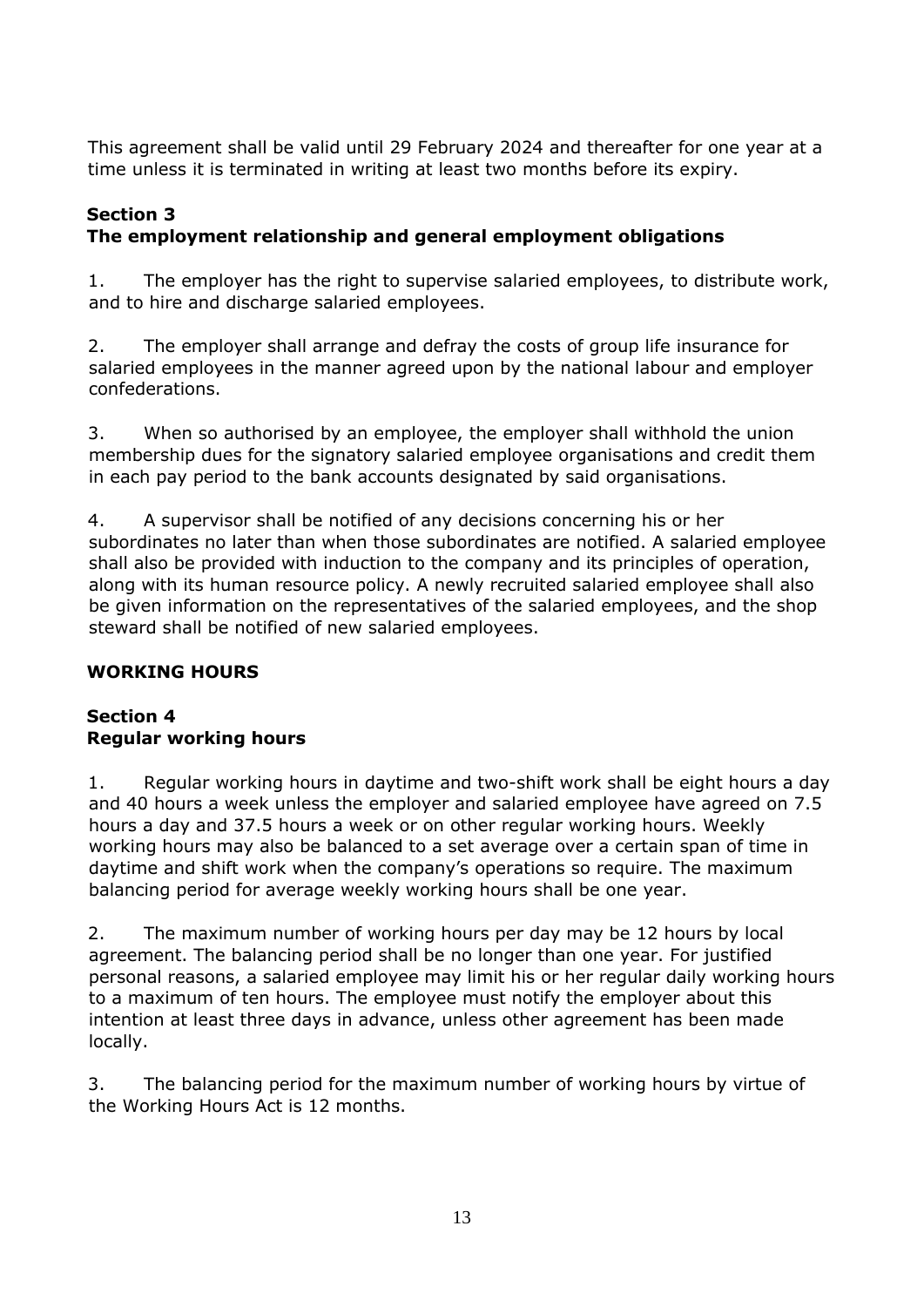# <span id="page-13-1"></span><span id="page-13-0"></span>**Section 5 The average number of weekly working hours per year**

1. The working hours of salaried employees whose regular working hours in daytime and shift work total 40 per week shall be arranged in such a way that the total for average working hours per week is 36.9. This is done through accounting for weekday public holidays, Midsummer Eve, Christmas Eve, and paid leave in lieu of shorter working hours granted to salaried employees.

## <span id="page-13-3"></span><span id="page-13-2"></span>**Section 6 Leave in lieu of shorter working hours**

1. The leave in lieu of shorter working hours accrued over a calendar year amounts to 12.5 work days / 100 hours.

The working hours of a salaried employee, whose working hours are 38.25 per week and who does not have time off in lieu in accordance with the municipal transitional rules, shall be reduced by 23 hours per year as from 1 January 2021. In 2020, the reduction is 16 hours.

2. Unless other agreement has been made locally, reduction in working hours shall accrue for a calendar month, during which the salaried employee has accumulated at least 17 days at work. Days for which the employer pays a wage or compensation for loss of earnings are counted as time at work. The portion of the annual reduction in working hours that accumulates during the calendar month described above shall be deemed to correspond to that month.

Reduction in working hours shall begin to accrue after the employment relationship has lasted three full calendar months. At this point, the salaried employee may exercise the reduction in working hours accumulated since the commencement of the employment relationship.

3. Leave in lieu of shorter working hours shall be taken for periods of no less than a full shift and at a time determined by the employer. The granting of leave shall be notified no later than one week before said leave is to be taken, unless otherwise agreed locally before the leave is granted. The leave shall be granted by the end of August of the following year, at the latest. In the event that some of the leave accumulated has not been granted, the salaried employee will be compensated in the same way as for weekly overtime.

4. If leave is granted simultaneously to all salaried employees in a company, department, or team and the leave is noted on the work schedule, an employee in that group who is absent from work at the assigned time is considered to have been granted leave even if he or she has not been specifically notified of this.

5. It is possible to agree with the salaried employee on granting leave in lieu of shorter working hours in the form of partial days or monetary compensation.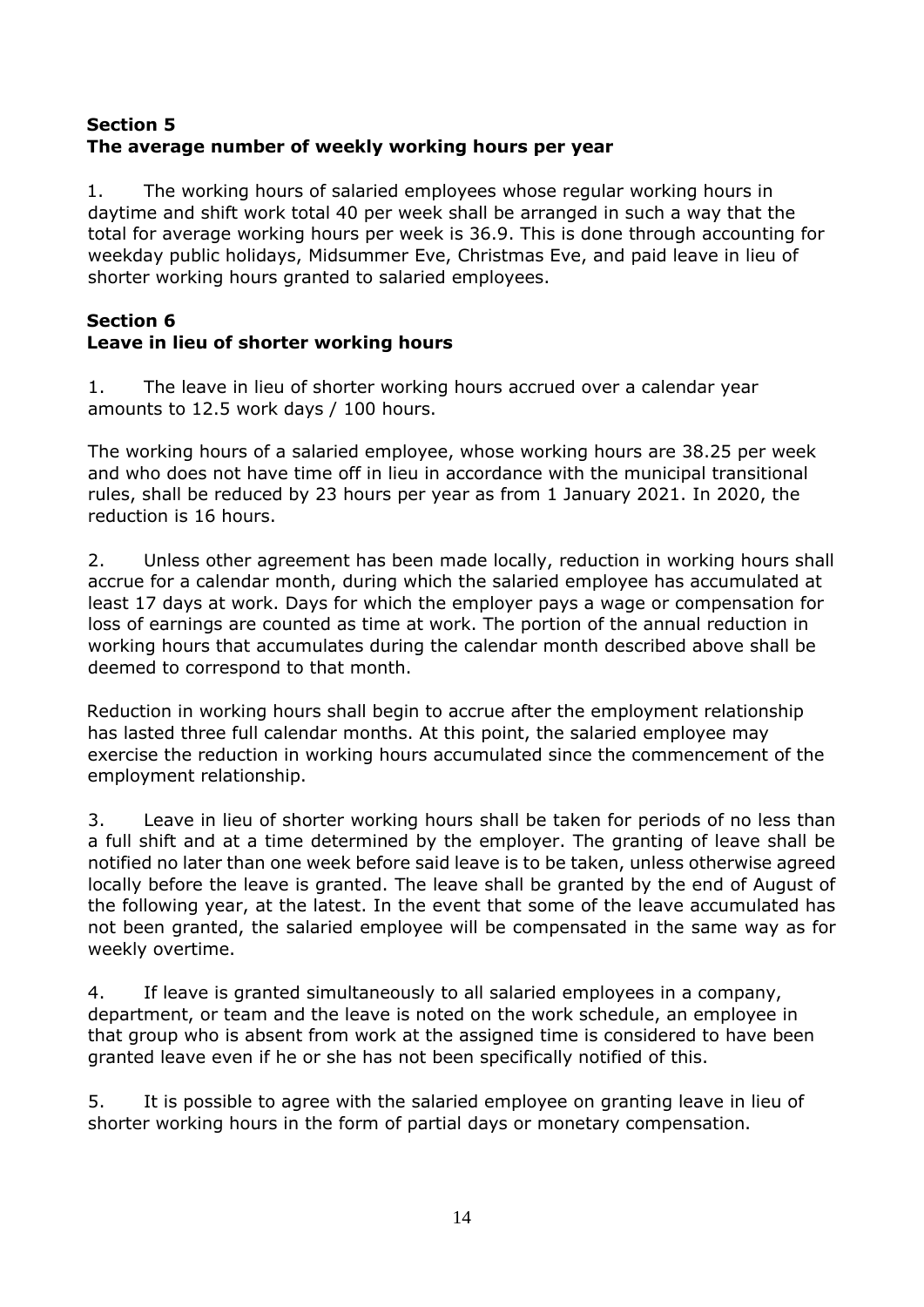# <span id="page-14-1"></span><span id="page-14-0"></span>**Section 7 Weekday public holidays**

1. A weekday public holiday falling on a working day reduces the regular working hours for the week in question. In a week that includes a weekday public holiday, the regular working hours on the eve of the public holiday falling on a weekday are the same as on other weekdays.

2. Midsummer Eve and Christmas Eve are days off, and work carried out on these days shall be compensated for through granting of time off during regular working hours or via payment of compensation in the same manner as for overtime.

#### <span id="page-14-3"></span><span id="page-14-2"></span>**Section 8 The work schedule**

1. A work schedule shall be prepared in a workplace when the work is performed on the basis of average working hours and otherwise when the nature of the work allows it. If leave in lieu of shorter working hours is noted on the work schedule in advance, the schedule shall be prepared for a year at a time. The work schedule shall include information on the beginning and end of daily regular working hours, the duration and time of the meal break, and weekly days off.

2. The concerned salaried employees and also the shop steward must be notified of any permanent changes to the work schedule as early as possible and, at the latest, two weeks before the change takes effect. If the change applies to more than one salaried employee or otherwise to a significant proportion of the staff, it must be subject to negotiation with the shop steward in advance.

3. The concerned salaried employees must be notified of temporary changes to the work schedule as early as possible and, at the latest, three days before the change takes effect, unless the change involves emergency work. If the change applies to a whole department or similar operation entity, the shop steward must also be notified.

#### <span id="page-14-5"></span><span id="page-14-4"></span>**Section 9 Flexible working hours**

Exceptions to the limits of flexible working hours and maximum accumulation specified in the Working Hours Act may be agreed between the shop steward and the employer by local agreement.

# <span id="page-14-7"></span><span id="page-14-6"></span>**Section 10 The daily rest period and weekly days off**

1. If the working hours exceed six hours in 24 hours, the daily rest period (meal break), which is not included in working hours, shall be at least 30 minutes. If the presence of the salaried employee in the workplace is required to ensure continuity of work, the salaried employee shall be given an opportunity to have a meal during working hours.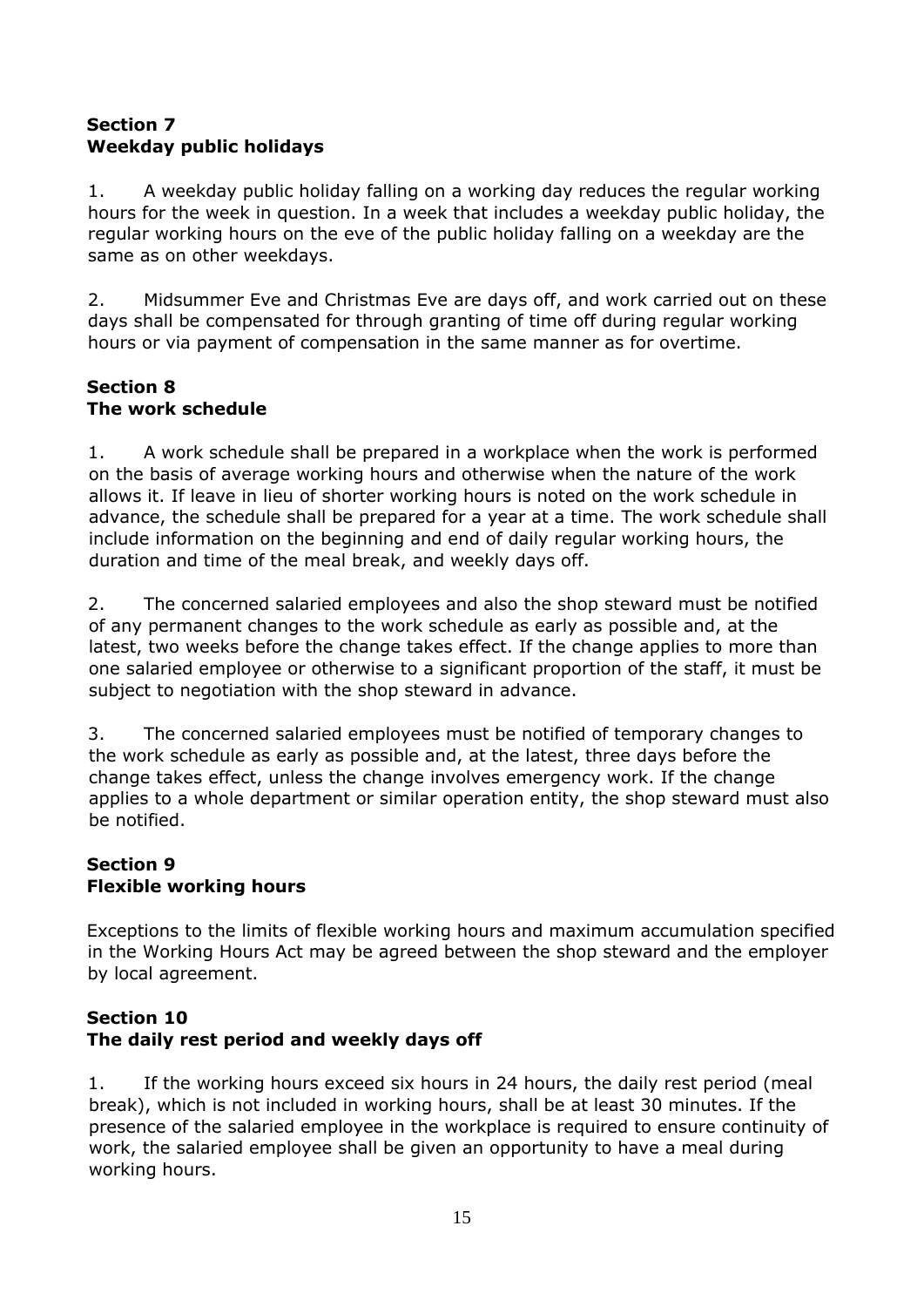The break granted cannot be extended to last longer than one hour without the salaried employee's consent.

2. If the working hours exceed ten hours in 24 hours, the salaried employee has the right to have a break of no more than 30 minutes after eight hours of work, if he or she so wishes.

3. Salaried employees are granted two days off per week, which are Saturday and Sunday. If the company operations involving the work of the salaried employee also continue on a weekend, the days off shall be granted in such a way as to give the salaried employee two days off per week on average.

4. The parties to this agreement shall agree that work requiring the salaried employee to sit for long periods must be designed in such a way as not to cause a risk to the salaried employee's health.

#### <span id="page-15-1"></span><span id="page-15-0"></span>**Section 11 Weekly rest**

1. Working hours shall be arranged in such a way as to allow a salaried employee to have an uninterrupted rest period of no less than 35 hours once a week, which, whenever possible, shall coincide with a Sunday. Weekly time off may be arranged as an average of 35 hours per week over a 14-day period. However, the minimum time off shall be 24 hours per week.

2. In continuous shift work, time off may be arranged as an average of 35 hours during a maximum period of 12 weeks. However, time off shall be at least 24 hours per week. The arrangement specified above in this chapter may be implemented when technical conditions or work arrangements necessitate this and with the consent of the salaried employee.

<span id="page-15-2"></span>3. Compliance with the provisions set forth in the section above is not necessary if salaried employees are temporarily required to work during their time off to ensure that the company's production continues as usual or because technical aspects of the work mean that certain salaried employees cannot be totally released from work. The time spent working during time off shall be compensated for via reduction of the regular working hours by an equivalent amount of time. This shall be done within the next three calendar months unless there is agreement otherwise. With the salaried employee's consent, the work described above may be compensated for by means of payment of the employee's basic wages increased by 100 per cent for the duration of the work, in addition to the normal monthly pay, plus the relevant overtime and Sunday bonuses in accordance with this agreement if the work also involves overtime or Sunday work.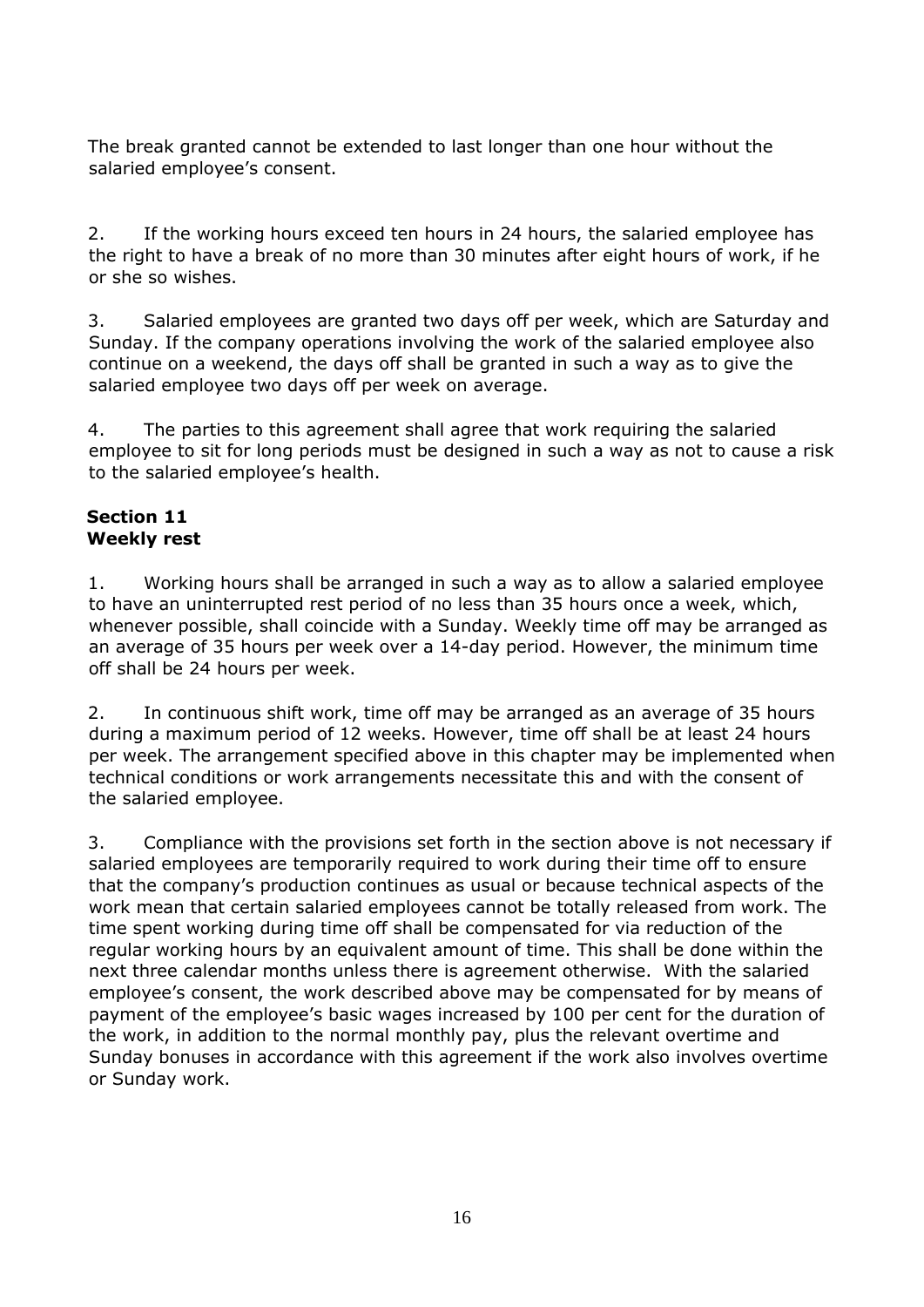# <span id="page-16-0"></span>**Section 12 Additional work**

1. A salaried employee whose regular working hours come to less than eight hours per day and less than 40 hours per week may carry out additional work. 'Additional work' refers to work performed with the consent of the salaried employee that exceeds the working hours stipulated in the employee's employment contract but does not exceed the maximum quantity of regular hours of work prescribed in the Working Hours Act. The salaried employee is paid basic salary for additional work in accordance with the number of hours worked.

2. A salaried employee with 7.5-hour regular daily working hours and 37.5-hour regular weekly working hours shall nevertheless be remunerated in the manner agreed on for daily or weekly overtime for additional work performed in excess of the daily or weekly working hours specified on the work schedule. Additional work shall not be considered to constitute overtime work.

# <span id="page-16-2"></span><span id="page-16-1"></span>**Section 13 Overtime work**

1. Overtime work is any work performed in excess of the maximum regular working hours stipulated by applicable law. In average working time arrangements, work done in excess of the regular working hours specified in the work schedule shall be compensated for as overtime, subject to the regular weekly working hours being 40 hours on average.

2. The wage payable for the first two hours of daily overtime shall be the regular wage plus 50 per cent, and the figure shall be the regular wage plus 100 per cent for subsequent hours. The regular wage amount increased by 100 per cent shall be paid for each hour of daily overtime performed on a Saturday, the eve of a public holiday, or a Sunday. The wage payable for the first eight hours of weekly overtime shall be the regular wage plus 50 per cent, and it shall be the regular wage plus 100 per cent for subsequent hours. The entire salary for overtime worked may be paid as fixed monthly remuneration where so agreed with the salaried employee in question.

3. For overtime, half an hour's overtime pay shall be paid where the hours worked exceed the specified working hours by at least fifteen minutes, and an hour's overtime pay shall be paid if the specified working hours are exceeded by at least 45 minutes.

4. If the work performed by a salaried employee continues from one day or one working day to another, the work performed until the time when the employee's regular shift normally begins shall be regarded as work on the previous day for the purpose of calculation of bonuses for overtime. Accordingly, these hours shall not be included in the calculation of regular working hours for the following day.

5. If necessary work at the beginning or end of a task causes daily overtime, this must be compensated for by payment of overtime compensation or fixed monthly compensation. A local agreement may also be concluded on other forms of compensation.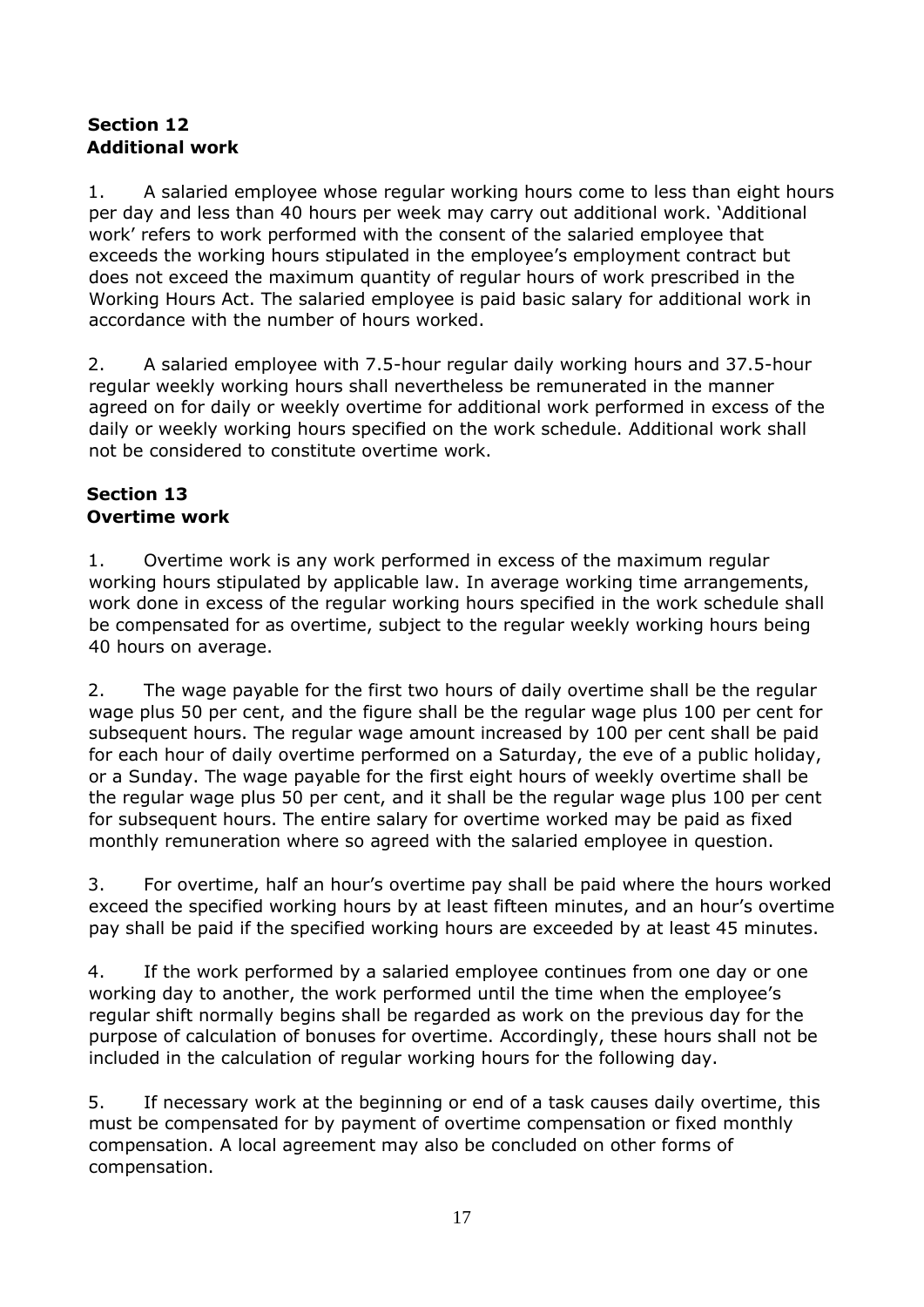6. When a salaried employee performing evening or night work remains at work to carry out overtime work, an evening- or night-work bonus shall be payable also for the overtime period, until 6am at the latest.

7. If a salaried employee has been unable to work the number of hours in line with the regular weekly working hours due to paid time off or lay-off and he or she is required to come to work on a day denoted as a day off on the work schedule, the work carried out on their day off shall be compensated for in the same way as overtime.

8. A salaried employee whose working hours during a week that includes a bank holiday exceed the number of working hours stipulated for such a week shall be paid overtime pay for the hours in excess. However, this does not apply to average working hours, continuous three-shift or period work, or type of work comparable to these.

#### <span id="page-17-1"></span><span id="page-17-0"></span>**Section 14 Sunday work bonus and bank holiday bonus**

1. For work performed on a Sunday, the normal amount payable for the work plus a Sunday bonus amounting to regular basic wages is paid. If the work performed on a Sunday constitutes additional work or overtime, compensation for additional work or overtime shall be paid in addition to the Sunday work bonus. The entire amount, including the bonuses, for the Sunday work referred to herein may be paid as fixed monthly compensation by local agreement.

2. The public holiday compensation payable to a salaried employee for work performed on New Year's Day, Epiphany, Good Friday, Easter, Easter Monday, 1 May, Ascension Day, Midsummer's Eve, Midsummer's Day, Finnish Independence Day, Christmas Eve, Christmas Day, and Boxing Day shall be the regular wage increased by 200 per cent, which amount includes any increase for overtime and Sunday work and a percentage increase payable for emergency work.

# <span id="page-17-3"></span><span id="page-17-2"></span>**Section 15 Standby work**

1. A written agreement shall be concluded about on-call ('standby') work, specifying whether the salaried employee must stay in a specific location or only be within reach during on-call time, the work-schedule system for on-call time, and how the salaried employee on call is summoned to work, along with other necessary facts. Standby work is not included in regular working hours. Working hours begin when the salaried employee on call starts the journey to the work site, regardless of the form of the standby work.

2. A salaried employee shall be paid standby compensation if the employee is required to stay in his or her place of residence or another specific location for the duration of the standby time. Standby compensation shall be payable for, at minimum, four hours on standby.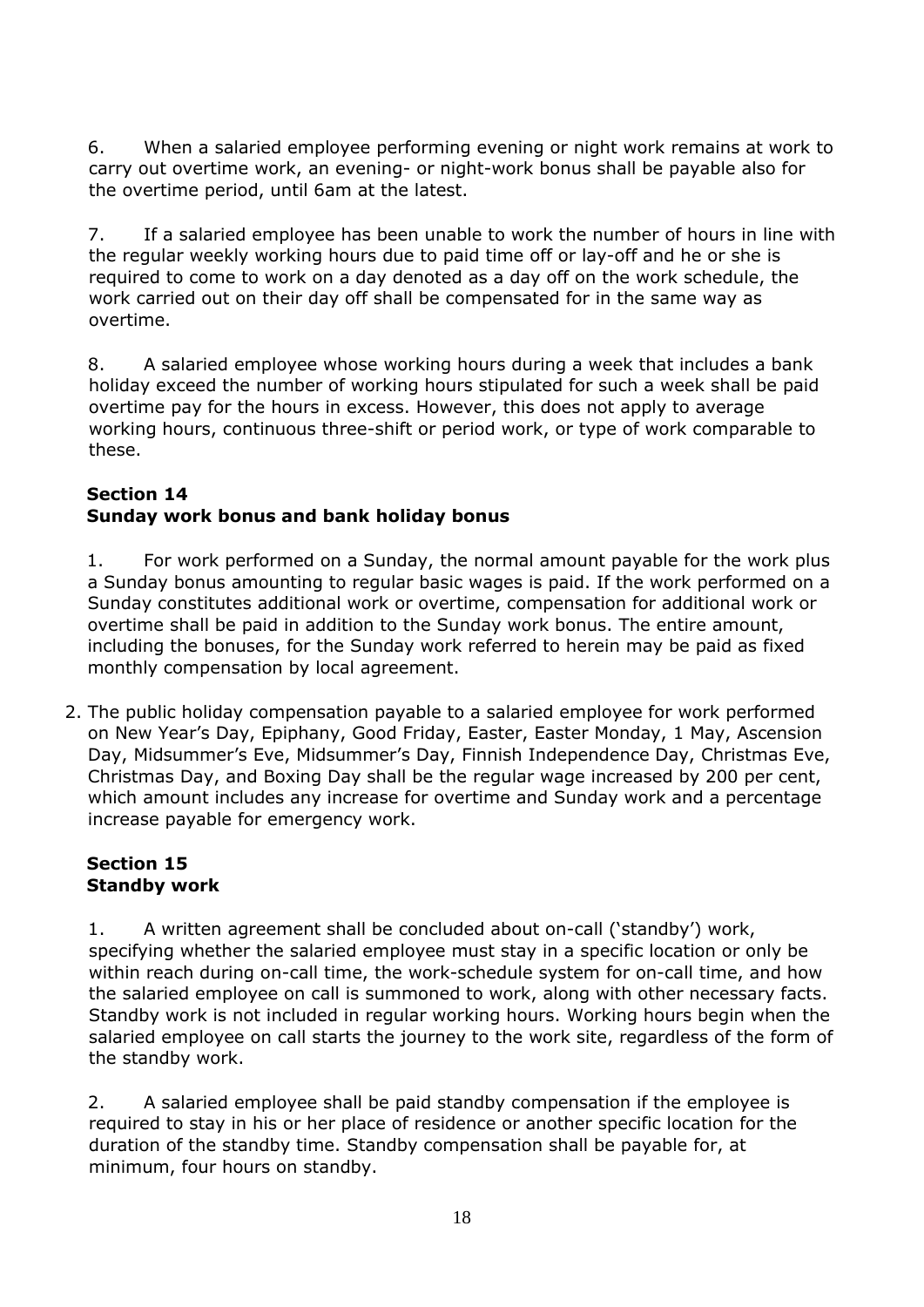3. If the salaried employee is required to stay at a specific location during the standby time, the standby compensation shall be 50 per cent of the basic wage. This requires that the salaried employee must be on standby either at home or at a similar distance from their place of work. If the standby work is not tied to a specific location, the standby compensation shall be 30 per cent of the basic wage. In standby work that is not tied to a specific location, the salaried employee may freely choose his or her location within an area determined by local agreement and they shall have a sufficient amount of time to prepare for starting work.

4. If a salaried employee on standby is called back to work, the employee shall be paid wages for the duration of the work in accordance with the provisions of the collective agreement. No standby compensation or compensation payable for emergency work shall be paid for said work. If a salaried employee on standby is required to return to work with immediate effect, he or she shall be paid wages increased by 100 per cent, including any overtime pay, for work performed between 4pm on Friday and 7am on Monday.

5. The number of hours of standby work tied to a specific location shall not exceed 150 in a month and the combination of the two forms of standby work shall not permanently exceed 200 hours per month. Accordingly, the total duration of standby work and regular working hours shall not exceed 320 hours or 370 hours per month, respectively. In the preparation of the standby system, salaried employees' need for uninterrupted time off shall be taken into consideration via observation of a regular work schedule for standby work.

6. A local agreement may also be concluded on other forms of compensation for standby work.

# <span id="page-18-1"></span><span id="page-18-0"></span>**Section 16 Emergency work**

1. 'Emergency work' refers to work carried out on the basis of a call to emergency work and where the salaried employee, having already left the workplace, has to return to work outside his or her regular working hours and before the beginning of his or her next regular shift but within 24 hours from receipt of the call.

2. The amount of the emergency allowance shall be determined according to the time the call was issued thus:

- basic wage for two hours if the call is issued during regular working hours ending by 4pm or after regular working hours but before 9pm

- basic wage for three hours if the call is issued between 9pm and 6am

3. If a salaried employee is called to emergency work in such a way that use of public transport is not possible, he or she shall be paid compensation for travel expenses upon presentation of documentation. In emergency work, travel time shall be included as working time.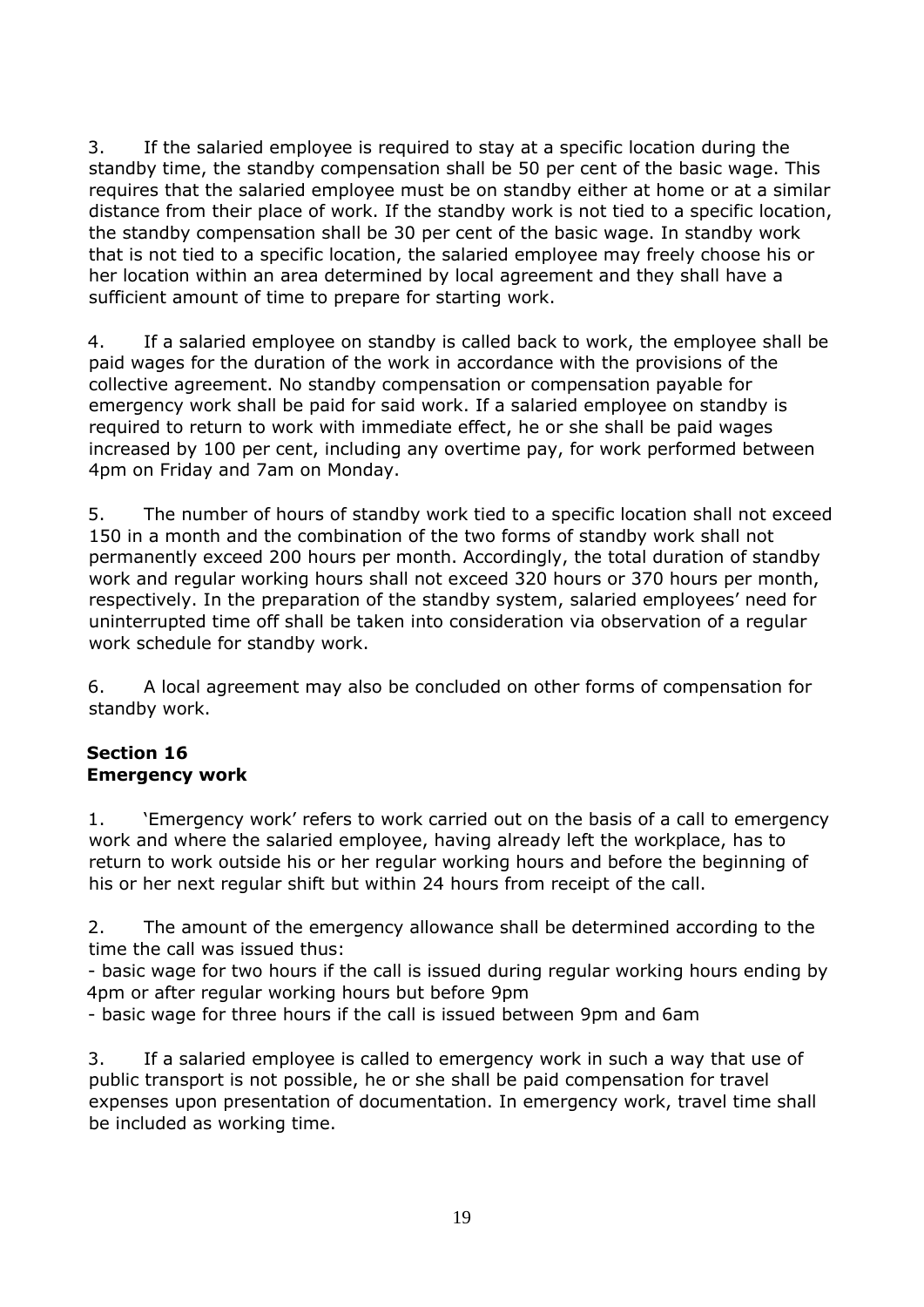4. In addition to an emergency allowance, the salaried employee shall be paid the regular wage for the working time plus 100 per cent, including any remuneration payable for overtime. An hour's wages shall be paid for emergency work lasting less than an hour. A local agreement may also be concluded on other forms of compensation for emergency work.

5. The provisions of the Working Hours Act pertaining to daily rest shall not be applied to emergency work if so agreed with the salaried employee.

6. Arrangements alternative to those provided for in this section may be settled upon by local agreement.

## <span id="page-19-1"></span><span id="page-19-0"></span>**Section 17 Telephone consultation**

1. If the duties of a salaried employee characteristically involve giving special instructions by telephone during the employee's time off, when required by the company's operations, this shall either be taken into account in said employee's salary or be compensated for via a separate bonus, as agreed locally.

# <span id="page-19-2"></span>**Section 18**

# <span id="page-19-3"></span>**Bonuses for shift, evening, and night work**

1. A shift-work bonus shall be paid for shift work, amounting to 15 per cent of the hourly wage for evening work and 30 per cent of the hourly wage for night work. The hourly wage is calculated by division of the monthly salary, including fringe benefits, by 146. Arrangements alternative to those described in this provision may be settled upon by local agreement.

2. A shift-work bonus in the amount of the basic wage shall be paid for shift work performed on a Sunday, a public holiday, Christmas Eve, or Midsummer's Eve and also for shift work that constitutes overtime. For said overtime, the shift-work bonus for the shift during which the overtime work is performed shall be paid. A salaried employee performing two-shift work who stays at work for overtime after the evening shift shall be paid a shift-work bonus for a night shift as overtime pay.

3. Compensation equivalent to a bonus for evening work shall be paid for evening work performed between 6pm and 10pm, and compensation equivalent to a bonus for night work shall be paid for night work performed between 10pm and 6am, subject to the work not constituting shift work, overtime, or emergency work.

4. The shift-work bonus may also be paid as separate, fixed monthly compensation.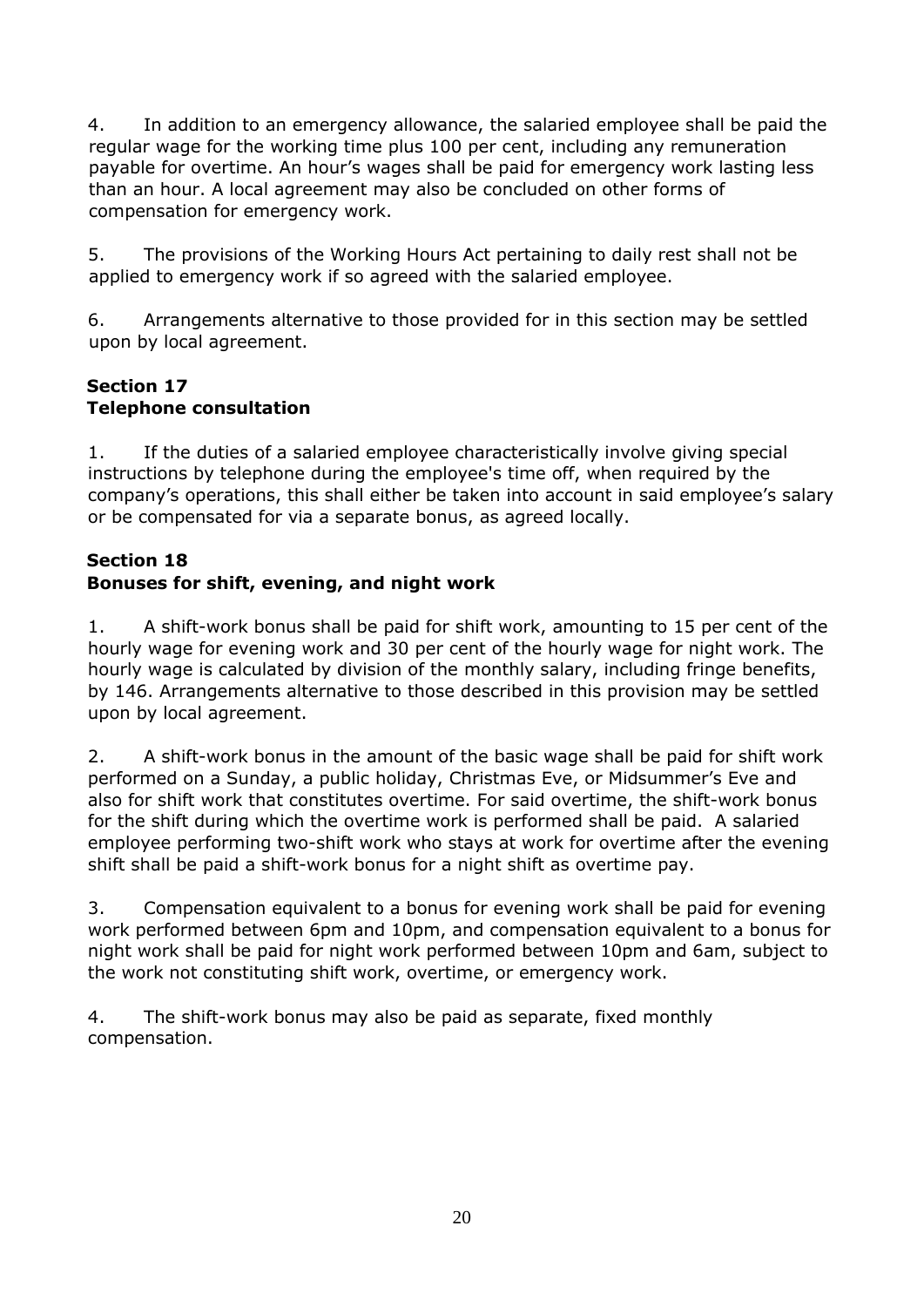# <span id="page-20-1"></span><span id="page-20-0"></span>**Section 19 Aerial inspection and licensed pilot bonuses**

1. A salaried employee acting as the inspector in aerial inspection of power lines from a helicopter or an aeroplane shall be paid monthly salary plus a bonus amounting to the basic wage for each flight hour or part thereof.

2. A salaried employee serving as a licensed nuclear power plant operator (see YVL Guide 1.7 of the Finnish Radiation and Nuclear Safety Authority, STUK) shall be paid a separate bonus amounting to 11 per cent of said employee's monthly wage. If the salaried employee is also licensed to act as both a reactor operator and a turbine operator, the bonus payable shall amount to 12 per cent of the monthly wage.

# <span id="page-20-2"></span>**Section 20**

# <span id="page-20-3"></span>**Bonus for occupational instruction and guidance**

1. 'Occupational instruction and guidance' refers to planned training activities performed in accordance with a previously prepared and approved plan to familiarise a newly recruited salaried employee or a salaried employee transferring to new duties with the workplace and the duties of the employee, along with hazards arising in the workplace and the work and with their prevention.

A salaried employee appointed by the employer to perform occupational instruction and guidance tasks in addition to regular duties shall be paid a separate bonus amounting to 10 per cent of said employee's personal pay for the time spent in performance of these tasks, unless they have been taken into consideration in the determination of his or her wages.

2. This does not apply to the occupational instruction and guidance given to temporary salaried or non-salaried employees or a supervisor's obligation to provide subordinates with occupational instruction and guidance as part of a supervisor's regular duties.

3. If a salaried employee's tasks include the provision of training because of his or her special expertise and this is not taken into consideration in his or her wages, the compensation for the additional work resulting from this training shall be determined by a local agreement.

# <span id="page-20-5"></span><span id="page-20-4"></span>**Section 21 Unusually dirty work**

Work performed by a salaried employee in unusually dirty working conditions shall be taken into consideration in his or her wages.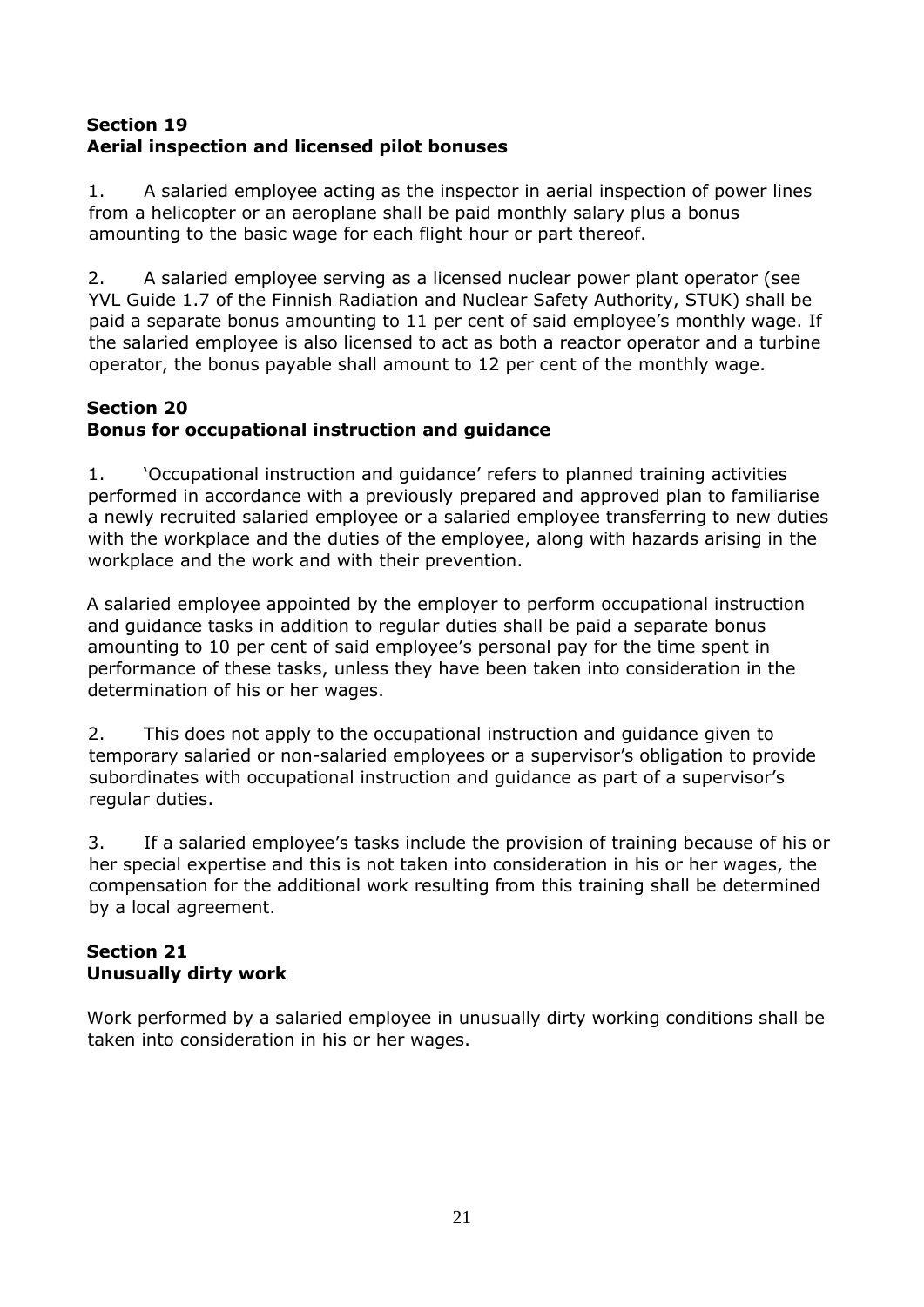## <span id="page-21-0"></span>**CONTINUOUS THREE-SHIFT WORK**

#### <span id="page-21-2"></span><span id="page-21-1"></span>**Section 22 Continuous three-shift work**

1. Regular working hours in continuous three-shift work are eight hours a day in total and 33.4 hours a week on average (the figure is 33.9 hours during the four-week annual holiday). The annual number of working hours of those salaried employees entitled to 30 days of annual holiday shall be 1,576 hours, and the working hours of employees with 24 days of annual holiday shall come to 1,600 hours annually.

2. The length of the period for adjustment of working hours to the set average is, at most, one calendar year, during which time the working hours shall be averaged to the annual working hours specified in paragraph 1. In the event that these figures for working hours are still exceeded by the end of the period for balancing of working hours, the salaried employee may take the number of hours in excess of the average annual working hours as time off within six months of the end of the balancing period in question. In this case, the salaried employee is granted an hour of time off for each working hour beyond the average number of working hours specified and that the employee wants to take as time off.

3. A work schedule shall be prepared for the period during which weekly working hours shall average to the number specified in paragraph 1. The provisions of the collective agreement shall be applied to other aspects of preparing and changing the work schedule.

4. A salaried employee performing three-shift work shall be provided with an opportunity to have a meal during working hours in a place designated for this purpose.

5. When a salaried employee transfers from one form of accounting for working time to another, the working hours after the transfer shall be determined in accordance with provisions pertaining to the newly applied form. When a salaried employee carries out continuous three-shift work for only part of the year, the annual working hours shall be determined in line with the proportion of time spent in continuous three-shift work and day work.

6. In continuous three-shift work, the pay divisor shall be calculated on the basis of 21 work days each month. As compensation for loss of earnings resulting from reduction in working hours, a salaried employee shall be paid a separate, monthly 5.5 per cent bonus. In calculation of the hourly wage, the divisor for the monthly wage shall be 146.

7. Work beyond the working hours specified in the work schedule for a given week shall be compensated for in accordance with the provisions of the collective agreement. If necessary work at the beginning or end of a project causes daily overtime, this must be compensated for via payment of overtime compensation or fixed monthly compensation. A local agreement may also be concluded on other forms of compensation.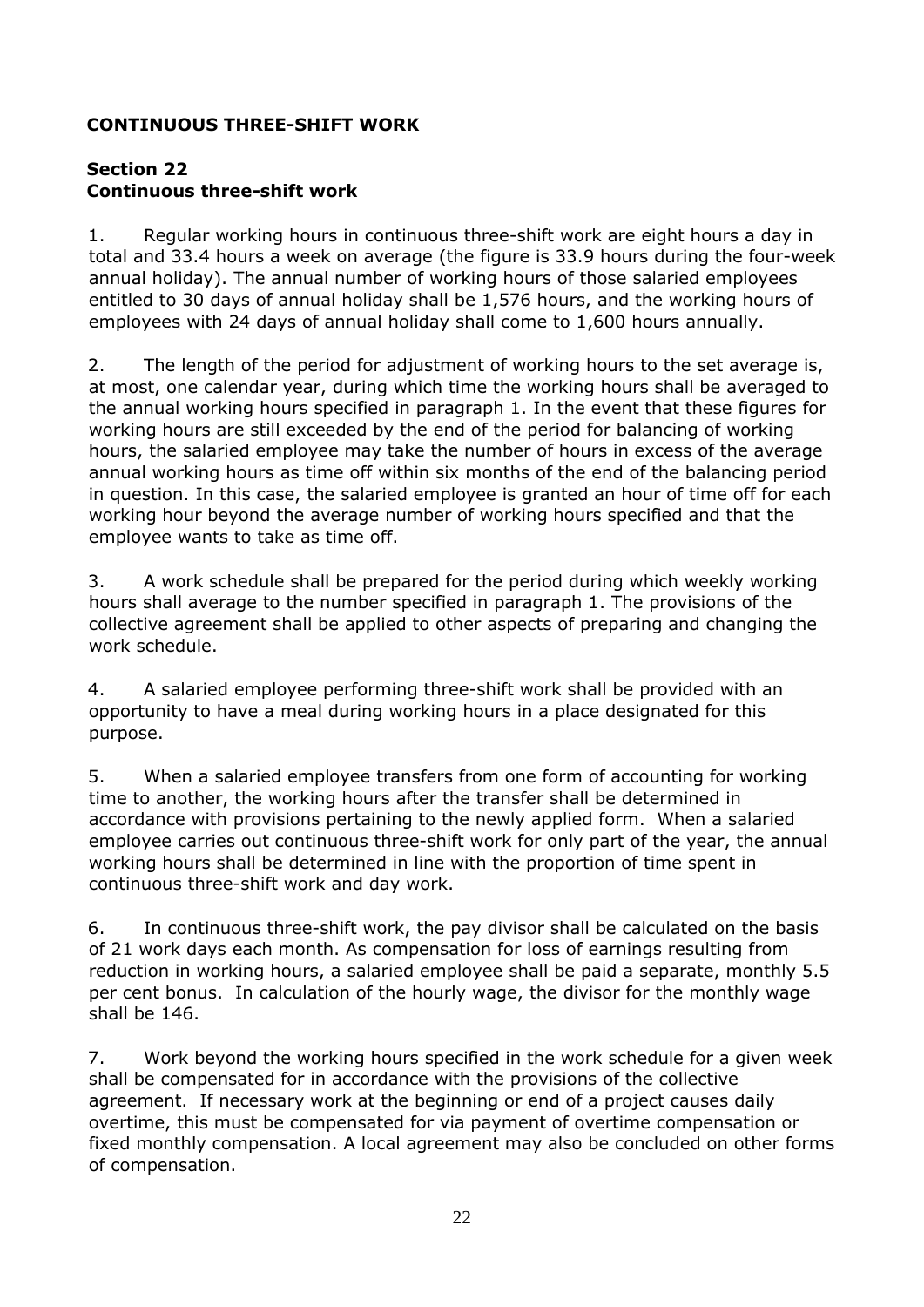8. Salaried employees shall be granted an uninterrupted 30-day span of time off between 5 May and 21 September, with the days that count as holiday under the Annual Holidays Act regarded as annual holiday. The remainder of the annual holiday shall be granted to the salaried employee by the end of the year as a span of time that includes a stretch of 14 consecutive days off. A local agreement may also be concluded on other arrangements for annual holiday.

Days off noted in the work schedule are regarded as equivalent to days at work in the calculation of annual holiday, with the number of days that are regular days off for salaried employees performing day work deducted from this figure.

A public-holiday bonus payable to a salaried employee in accordance with the collective agreement, along with shift-work bonuses, shall be taken into consideration when calculating annual-holiday pay or compensation.

9. In the event that vocational training is arranged for such a time that, for example, a salaried employee working a night shift must interrupt his or her time off to attend the training, that employee shall be paid compensation in accordance with the basic wage for the duration of the training or given an equivalent period of paid time off at a later date.

If a salaried employee is required to attend training in technical use or maintenance of a facility that is held before or after the employee's shift and deemed compulsory by the employer, the employee shall be paid overtime compensation for the training, unless otherwise agreed locally.

10. In preparation of the work schedule, the salaried employees' need for uninterrupted periods of time off shall be taken into consideration.

11. A wage increased by 100 per cent (including any overtime compensation) shall be paid for the first three days of shift work for which notice has been given no less than 12 hours and no more than 72 hours prior to commencement. If the abovementioned work schedules are eliminated within six months of their implementation, salaried employees shall be paid wages increased by 20 per cent for working hours in day work for, at most, two months after the transfer to day work. Other arrangements for the matters addressed by the provisions in this section may be settled by local agreement.

12. These provisions shall not alter workplace-specific arrangements agreed upon previously in such a way that the conditions become less favourable for the employee.

# **WAGES**

#### <span id="page-22-1"></span><span id="page-22-0"></span>**Section 23 General pay**

1. A salaried employee shall be paid a monthly salary. The salary shall be paid on a fixed pay day announced in advance.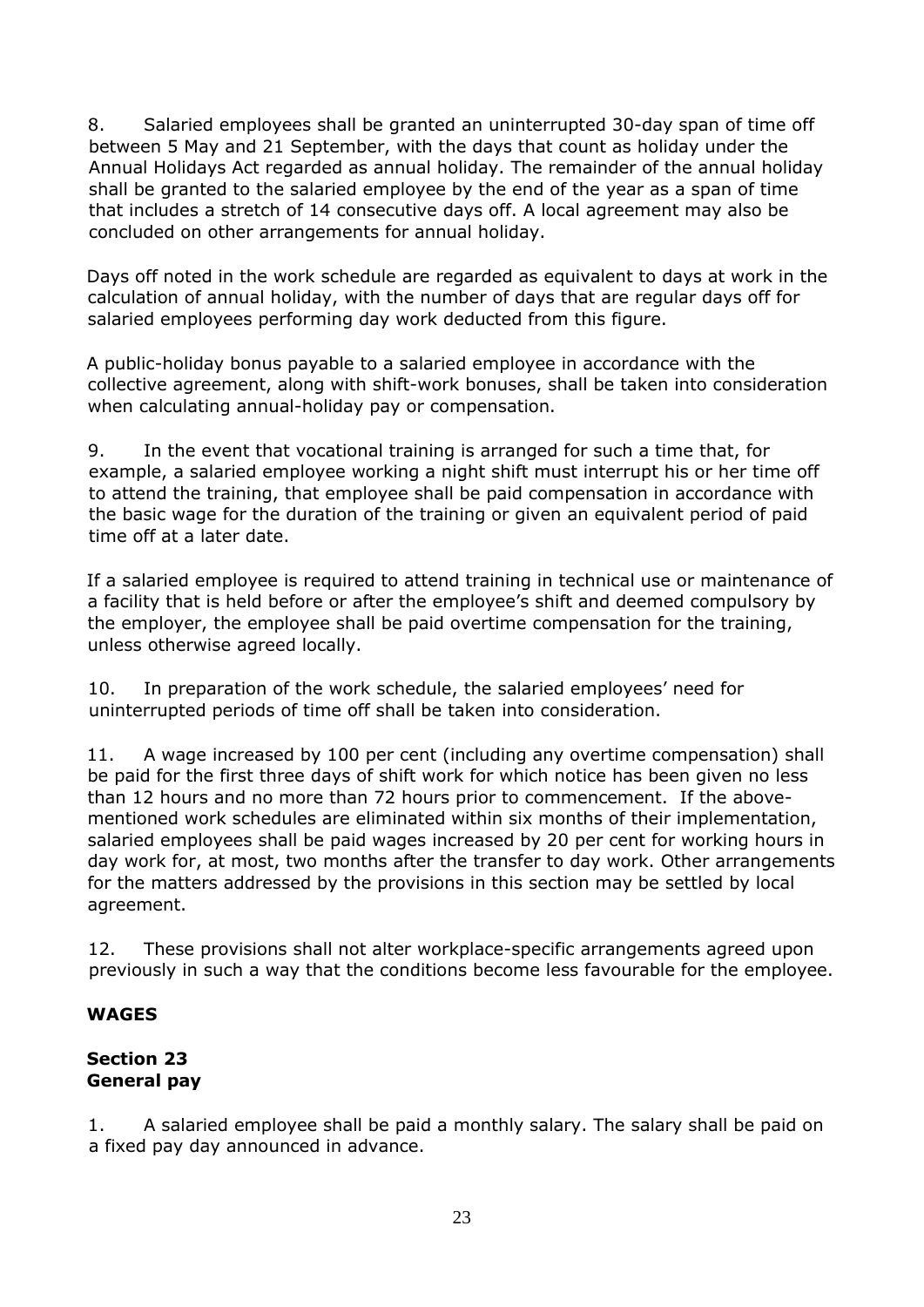2. Compensation for work performed in excess of regular working hours shall be paid in connection with the salary for the pay period subsequent to the period in which that work was performed.

3. The employer shall provide a salaried employee with information on the job requirement category of his or her duties, the personal pay component, and the basis for other pay components once a year at the request of that salaried employee. The information shall also be provided in connection with revision of the salaried employee's task-specific and personal pay components. Separate notification shall not be necessary if the information is available on the pay slip.

# <span id="page-23-1"></span><span id="page-23-0"></span>**Section 24 The concept of wages**

1. Fringe benefits but not shift- and Sunday-work bonuses are included in the monthly wage for calculation of general increases.

2. In addition to the monthly wage, the monetary value of any fringe benefits, substitution-work bonus, commission, and production bonuses are included in the calculation of the higher wage payable for overtime, whereas the shift-work bonus, compensation for regular Sunday work, and temporary exceptional bonuses, such as compensation for overtime, Sunday, or additional work, are not included in the calculation. A similar procedure is applied to the calculation of part-time pay.

For calculation of the wage payable for overtime, the basic wage shall be calculated by division of the monthly salary, including fringe benefits, by 160 if the regular working hours are 40 hours per week, and by 158 if they are 37.5 hours per week. If regular working hours are other than the above, the divisor shall be the similarly calculated average of the actual number of working hours spent in regular work in a month.

3. The wage, including fringe benefits, paid to a salaried employee for maternity leave, sick leave, and the training period is the amount the employee would have earned during regular working hours.

4. The monthly salary (the basic wage plus an average daily wage calculated on the basis of shift-work bonuses in accordance with Section 11 of the Annual Holidays Act, along with other continuous or regular bonuses determined by agreement and regular Sunday-work bonuses) shall be the basis for calculation of the annual-holiday pay. When a salaried employee is paid fixed monthly compensation for overtime or work required at the beginning or end of a project, these payments comparable to wages shall be made also during the salaried employee's annual holiday. Fringe benefits are handled in accordance with the provisions of Section 9, Subsection 2 of the Annual Holidays Act.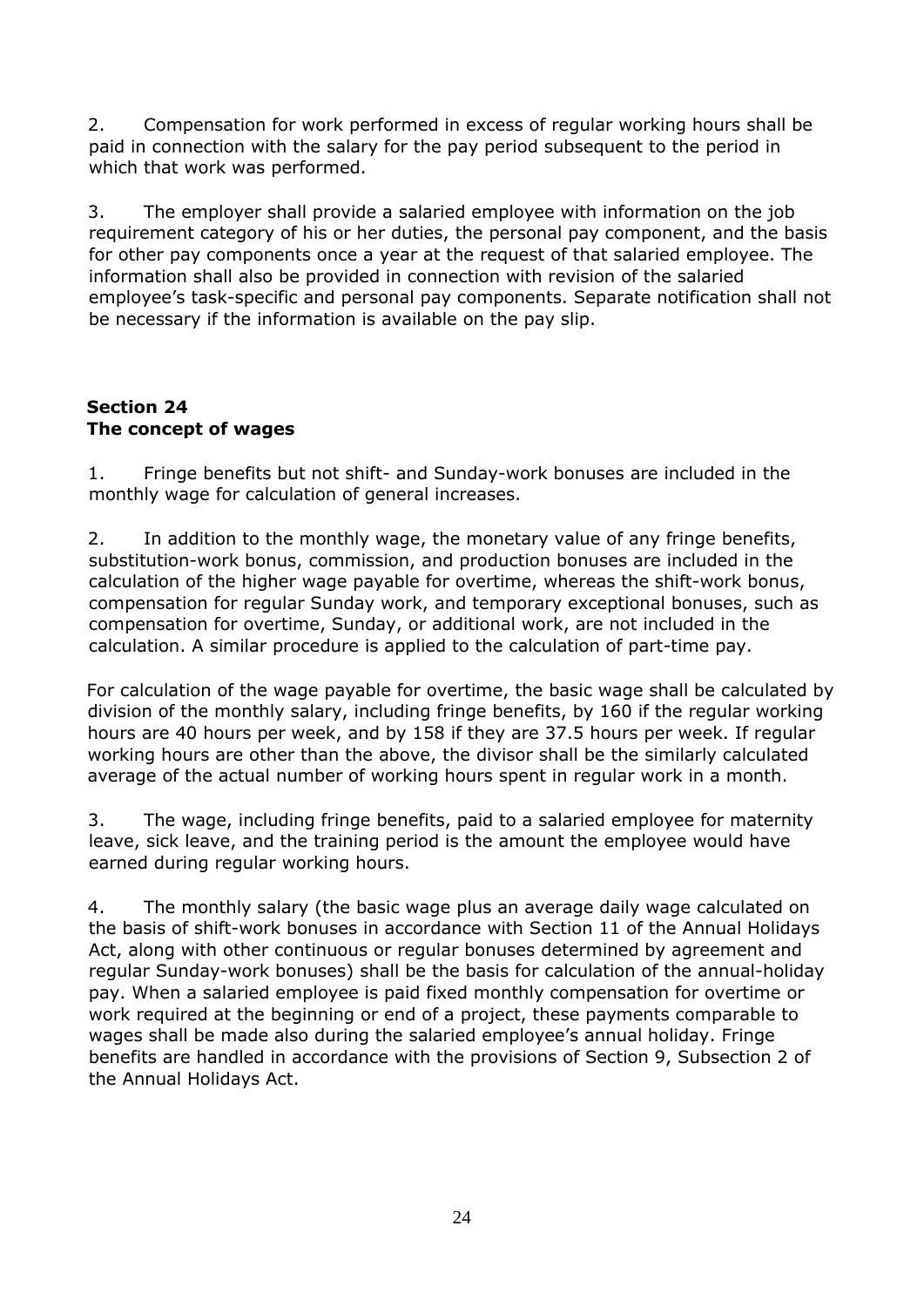## <span id="page-24-1"></span><span id="page-24-0"></span>**Section 25 Calculation of wages for part-time work**

1. In calculation of the wage payable for part-time work, the wage payable per hour shall be calculated by division of the monthly salary by the number of regular scheduled working hours included in the month in question. Absence may be compensated for by working an equivalent number of hours at another time.

# <span id="page-24-3"></span><span id="page-24-2"></span>**Section 26 Pay provisions**

# <span id="page-24-4"></span>**Structure of salary**

1. The salary of a salaried employee consists of a minimum wage determined on the basis of the job requirement category and a personal pay component based on competence and performance.

# <span id="page-24-5"></span>**Job requirement categories**

2. The job requirement category of a salaried employee's tasks shall be assessed by means of the requirement category assessment system, EPA, in use for salaried employees in the energy industries. The requirement category of the job shall be determined by the total number of requirement points thus:

Job requirement category Points

| 1  | $210 - 235$ |
|----|-------------|
| 2  | $240 - 275$ |
| 3  | 280-315     |
| 4  | 320-355     |
| 5  | $360 - 395$ |
| 6  | 400-435     |
| 7  | 440-475     |
| 8  | 480-515     |
| 9  | 520-555     |
| 10 | 560-595     |

3. If the duties of a salaried employee include the performance of another employee's tasks during the latter employee's absence, this shall be taken into consideration in the assessment of the job requirement category.

4. The job requirement category shall be assessed on the basis of written job descriptions. The supervisor and the salaried employee shall jointly draw up the job description and assess the requirement level within four months from the beginning of the employment relationship. The supervisor shall ensure that the job description and assessment of the job requirement level are prepared in accordance with this wage system. The employer shall not unilaterally make amendments to the job requirement assessment performed by the employer in collaboration with the salaried employee(s).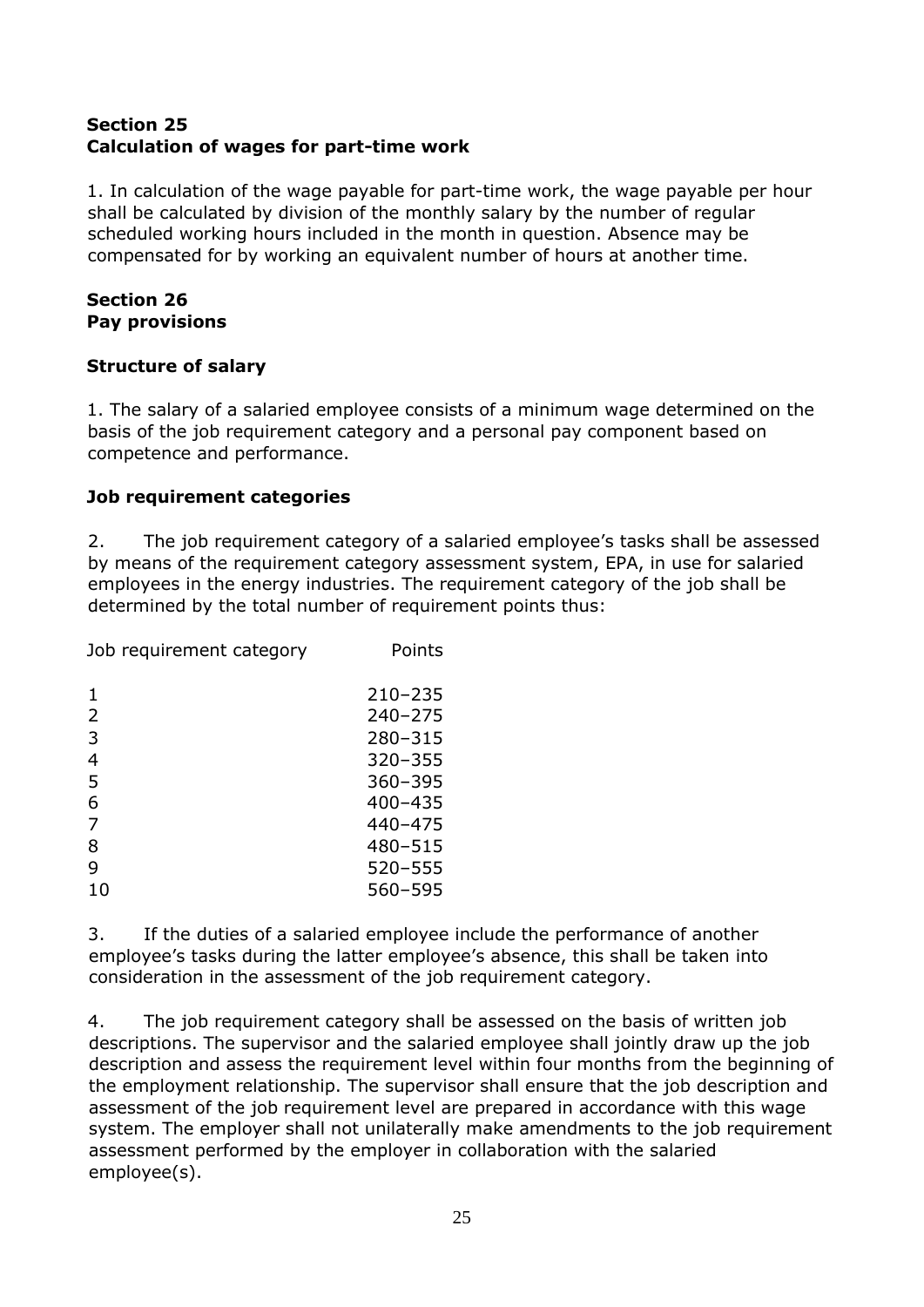5. Should a salaried employee disagree as to the job requirement category, he or she may submit the matter to be considered in accordance with the negotiation procedure described in this collective agreement. The federations that are parties to this agreement shall establish a working group with the task of considering requirement category disagreements that have been submitted to the federations.

Job requirement category decisions of a joint working group made in connection with the implementation of a new wage system shall not be brought before a labour court.

# <span id="page-25-0"></span>**Changes to duties**

6. In the event of significant changes in a salaried employee's job, the requirement category shall be adjusted in accordance with the new job description within four months of the change. The job requirement category and the minimum wage based on this category may either increase or decrease in consequence. Any increase in the salaried employee's salary shall be paid from the time of the change in duties, also when the outcome is the result of procedures to resolve a disagreement on the category. A salaried employee's salary shall not be decreased, except in a situation referred to in Section 35 of the collective agreement.

7. Upon changes in the number of employees on a work team or shift, the effect of these changes on the work load and job requirements of the employees who are part of that work team or shift shall be determined and the job requirement category reassessed in accordance with the requirements of the wage provisions.

# <span id="page-25-1"></span>**Functionality of the job requirement assessment system**

8. The functionality of the requirement assessment system shall be reviewed annually, if this is necessary, between the representatives of the employer and the salaried employees.

#### <span id="page-25-2"></span>**Minimum salaries**

9. As of 1 June 2022, the minimum salaries for the various job grades are as follows: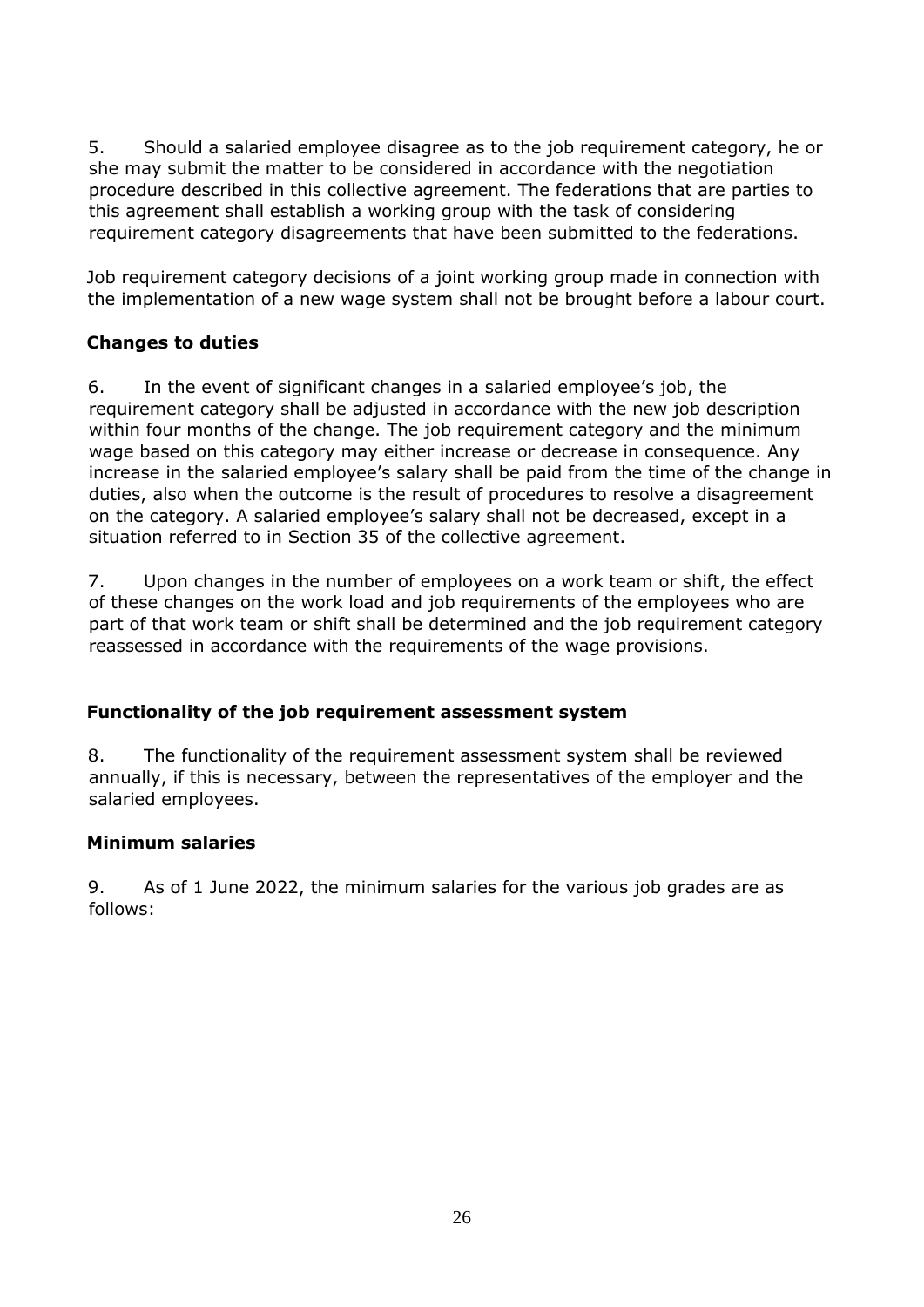| Job grade      | 1 June<br>2022 |
|----------------|----------------|
|                | EUR/month      |
| 1              | 1,777          |
| 2              | 1,947          |
| 3              | 2,137          |
| $\overline{4}$ | 2,343          |
| 5              | 2,568          |
| 6              | 2,817          |
| 7              | 3,088          |
| 8              | 3,389          |
| 9              | 3,713          |
| 10             | 4,073          |

10. The minimum wages apply to salaried employees whose regular working hours are 40 hours per week or who regularly perform continuous three-shift work. When the weekly working hours are other than 40, the minimum wages shall be adjusted accordingly. The non-amended minimum wages shall still be applied, however, for salaried employees whose weekly working hours are 37.5 hours or more.

11. Monthly salary comparable to a minimum wage shall be deemed to consist of the basic wage with fringe benefits excluding shift-work or Sunday bonuses or any performance-based bonuses.

12. In conjunction with a general wage increase, minimum wages shall be raised by the percentage of the general wage increase.

# <span id="page-26-0"></span>**Personal pay component**

13. The salaried employee's personal characteristics that are relevant to his or her performance of the job in question shall be taken into account in the assessment of the employee's competence and performance. The assessment shall be carried out with an assessment system supporting the company's operations and its objectives and the development of its personnel.

14. The result of the assessment shall be discussed between the salaried employee and the supervisor in connection with, for example, annual performance appraisals. The personal pay component for a salaried employee whose employment has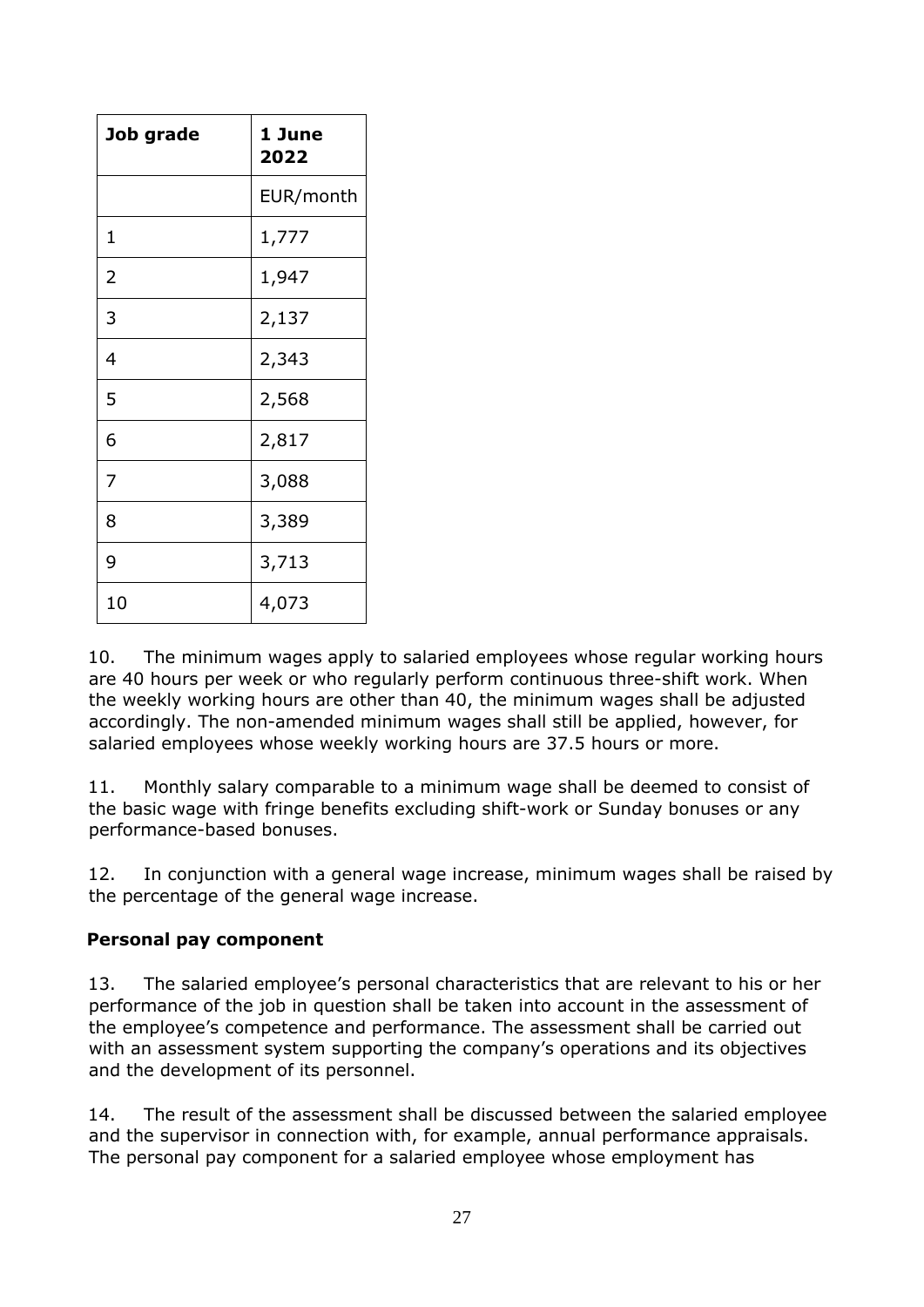continued for three years shall be at least three per cent of the minimum wage for the relevant job requirement category.

15. If the company employs at least 10 salaried employees, the total sum of the personal components shall be no less than seven per cent of the total amount of remuneration paid to the company's salaried employees (wage based on the requirement category plus personal pay component). However, personal pay components amounting to more than 30 per cent of the wage shall not be included in this comparison.

#### <span id="page-27-0"></span>**Work as a substitute**

16. A separate 10–35 per cent bonus is paid for the performance of another employee's duties in addition to one's regular tasks, as compensation for the greater work load when this work as a substitute continues for one week or more.

The increase in the work load is determined in collaboration with the salaried employee in consideration of the work load resulting from the regular tasks during the time in question.

**Team work:** If, due to the performance of the work, the majority of the duties of the salaried employee is carried out in a team or the duties have the same contents within the team, and the absence of an individual member of the team will not increase the workload of an individual salaried employee only, no compensation for working as a substitute shall be paid.

Other arrangements for the matters addressed by this provision may be settled upon by local agreement.

# <span id="page-27-1"></span>**Duties as a supervisor**

17. If the duties of the job include supervisory and managerial tasks, this in itself increases the demands imposed by the job. The parties to the agreement note that the company must ensure in its pay policy that the remuneration for salaried employees who hold a superior position is greater than the pay received by their subordinates.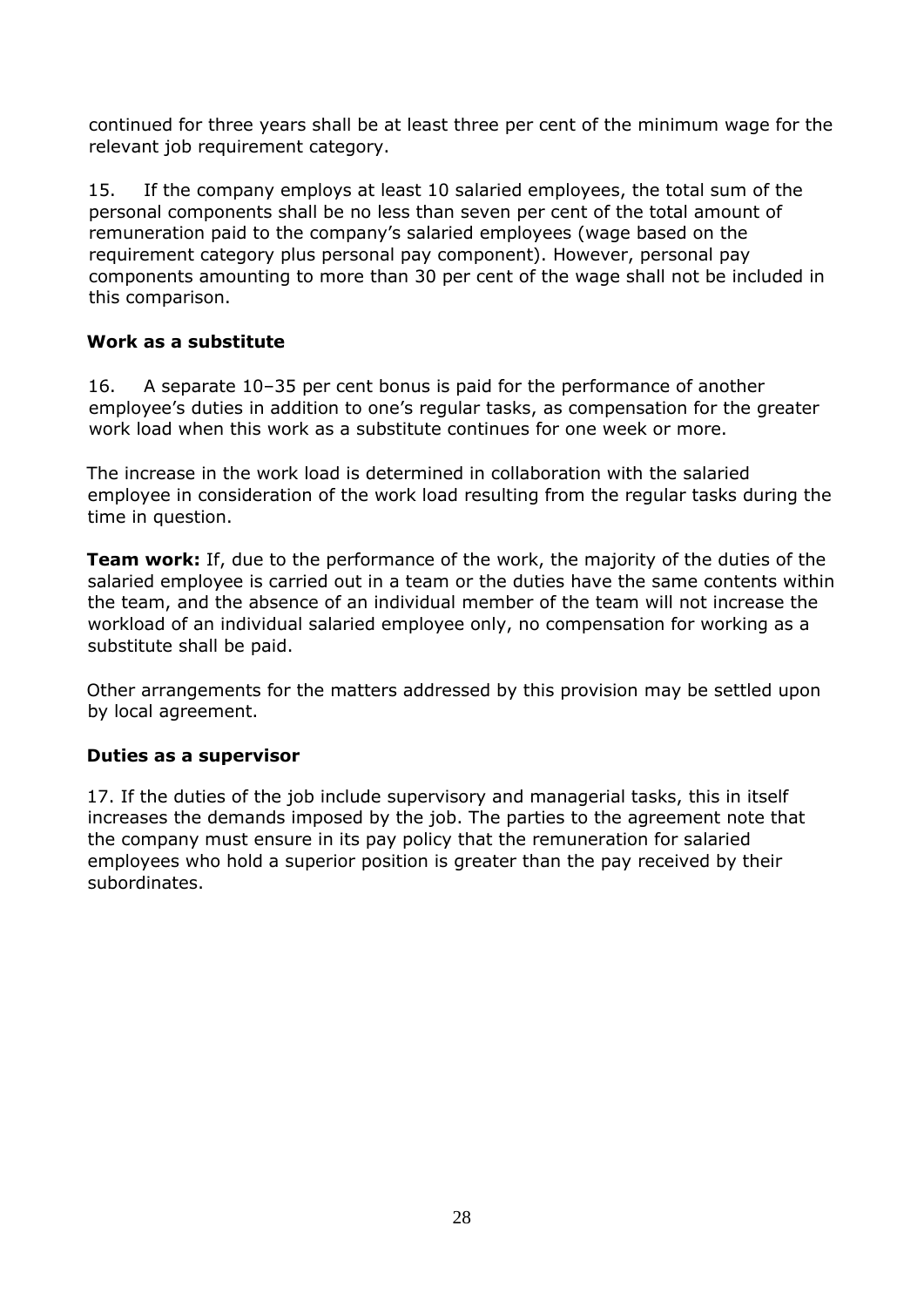|    | Requirement level Nature of<br>duties     | limited significance                                                                      |          | Easily handled challeng Moderate challenges                       | moderately extensive imextensive impact | Demanding problems |          |
|----|-------------------------------------------|-------------------------------------------------------------------------------------------|----------|-------------------------------------------------------------------|-----------------------------------------|--------------------|----------|
| 1. | <b>Weighing of</b><br>Similar             | 100                                                                                       |          | 120                                                               |                                         |                    |          |
|    | alternative option Varied                 |                                                                                           | 115      |                                                                   | 135                                     |                    |          |
| 2. | <b>Situation-specific Similar</b>         | 125                                                                                       |          | 145                                                               |                                         |                    |          |
|    | consideration<br>Varied                   |                                                                                           | 140      |                                                                   | 160                                     |                    |          |
| 3. | <b>Consideration wil Similar</b>          | 150                                                                                       |          | 170                                                               |                                         | 190                |          |
|    | application of knoVaried                  |                                                                                           | 165      |                                                                   | 185                                     |                    | 205      |
| 4. | <b>Consideration wi</b> Similar           |                                                                                           |          | 195                                                               |                                         | 215                |          |
|    | forward planning Varied                   |                                                                                           |          |                                                                   | 210                                     |                    | 230      |
| 5. | <b>Consideration in Similar</b>           |                                                                                           |          | 220                                                               |                                         | 240                |          |
|    | development goa Varied                    |                                                                                           |          |                                                                   | 235                                     |                    | 255      |
| в  | <b>SIGNIFICANCE OF INTERACTION</b>        | <b>INTERACTION</b>                                                                        |          | <b>INTERACTION</b>                                                |                                         | <b>INTERACTION</b> |          |
|    | <b>REQUIREMENT LEVEL</b>                  | <b>NORMAL</b>                                                                             |          | <b>CONSIDERABLE</b>                                               |                                         | <b>CENTRAL</b>     |          |
|    | Job requirement levels                    | internal                                                                                  | external | internal                                                          | external                                | internal           | external |
|    |                                           |                                                                                           |          | communical communical communical communical communical communicat |                                         |                    |          |
| 1. | <b>Normal-level communication</b>         | 70                                                                                        | 80       | 90                                                                | 100                                     | 110                | 120      |
| 2. | Instructive communication                 | 90                                                                                        | 100      | 110                                                               | 120                                     | 130                | 140      |
| 3. | <b>Supervisory communication</b>          | 110                                                                                       | 120      | 130                                                               | 140                                     | 150                | 160      |
| 4. | Influential communication                 | 130                                                                                       | 140      | 150                                                               | 160                                     | 170                | 190      |
| C  | <b>IREQUIRED LEVEL OF</b>                 | <b>MINIMUM WORK EXPERIENCE NEEDED</b><br>The minimum work experience required for the job |          |                                                                   |                                         |                    |          |
|    | <b>SKILLS AND KNOWLEDGE</b>               |                                                                                           |          |                                                                   |                                         |                    |          |
|    | <b>Requirement levels</b>                 | less than one                                                                             | $1 - 3$  | ore than thre specialist                                          |                                         |                    |          |
|    | Minimum training level required           | year                                                                                      | years    | years                                                             | ork experience                          |                    |          |
| 1. | Comprehensive school/sixth-form col       | 40                                                                                        | 60       | 80                                                                | 90                                      |                    |          |
| 2. | <b>Vocational level</b>                   | 60                                                                                        | 80       | 100                                                               | 110                                     |                    |          |
| 3. | <b>Technical college/business college</b> | 80                                                                                        | 100      | 120                                                               | 130                                     |                    |          |
|    | <b>Higher education</b>                   | 100                                                                                       | 120      | 140                                                               | 150                                     |                    |          |

Total points for requirement levels

Name of the job holder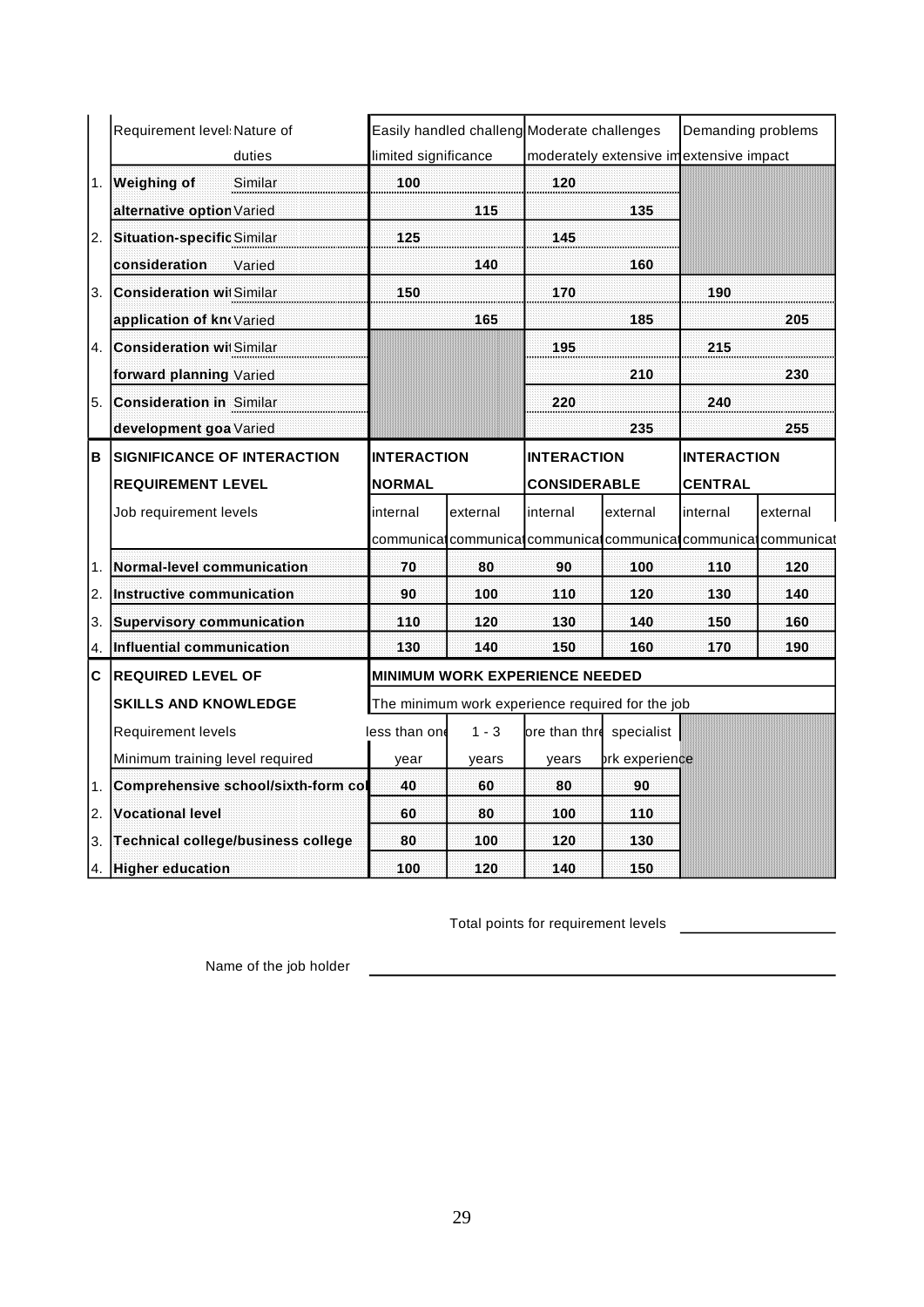#### **WAGE SYSTEM FOR SALARIED EMPLOYEES**

#### **Assessment of jobs' requirements**

- explanations for requirement category factors

Requirement category assessment for jobs considers three requirement factors. For each requirement factor, four or five possible requirement levels. The factor-specific requirement level (1–5) for the job is assessed first. Next, whether the job involves

similar or varied tasks with regard to the first requirement factor is assessed. Finally, the depth and level of the demands related to the requirement factor are assessed.

| A REQUIREMENT LEVEL OF                                                                                                                                                                              | <b>B REQUIREMENT LEVEL OF</b>                                                                                                                                                                                                                                                         |
|-----------------------------------------------------------------------------------------------------------------------------------------------------------------------------------------------------|---------------------------------------------------------------------------------------------------------------------------------------------------------------------------------------------------------------------------------------------------------------------------------------|
| THE NATURE OF THE JOB                                                                                                                                                                               | <b>INTERACTION</b>                                                                                                                                                                                                                                                                    |
| Requirement levels                                                                                                                                                                                  | Requirement levels                                                                                                                                                                                                                                                                    |
| 1. Weighing of alternative options                                                                                                                                                                  | 1. Normal-level communication                                                                                                                                                                                                                                                         |
| - choosing between options in simple situations<br>- clear and detailed guidelines for the tasks<br>practices as guidance for actions and their content                                             | collecting and conveying information, queries, etc.<br>- at the employee's own initiative within a close work o<br>- communication targets that are known and remain th<br>- spoken communication                                                                                     |
| 2. Situation-specific consideration<br>guidelines that are usually clear<br>- usually, practices guiding actions<br>- simple situation-specific choices<br>- situations that vary daily             | 2. Instructive communication<br>- demanding collection and conveying of information<br>- supervision and guidance<br>- communication at the employee's own initiative<br>- a need to select communication targets, which vary<br>- mainly spoken communication                        |
| 3. Consideration with application of knowledge                                                                                                                                                      | 3. Supervisory communication                                                                                                                                                                                                                                                          |
| guidelines that are often general<br>actions guided by the application of practices and guideline: - supervision of people or work matters<br>- task performance that requires preparation          | - information collection that requires some preparatior<br>a need to apply knowledge in the management of work situa - a considerable amount of communication at the emp<br>preparation and giving of presentations / public spea<br>a considerable amount of written communication - |
| 4. Consideration with forward planning                                                                                                                                                              | 4. Influential communication                                                                                                                                                                                                                                                          |
| guidelines that are often general and goal-oriented<br>- a need to apply knowledge in one's consideration<br>a need to apply knowledge in the management of<br>work situations, in a planned manner | - communication that influences decision-making<br>- demanding expert-level communication tasks<br>preparation and giving of demanding presentations<br>/ public speaking<br>- demanding written communication                                                                        |
| 5. Consideration in light of development goals                                                                                                                                                      | Normal-level communication                                                                                                                                                                                                                                                            |
| - actions guided by the goals of the unit or company<br>- demanding development goals<br>demanding consideration and decision-making on the employee's initiative                                   | - communication tasks that are limited to<br>primarily the employee's work community                                                                                                                                                                                                  |
|                                                                                                                                                                                                     | Considerable communication                                                                                                                                                                                                                                                            |
| Similar tasks<br>- tasks within one area of competence<br>- application of knowledge in a single area<br>- tasks that cannot be divided across job titles                                           | communication in a limited operating environment<br>communication that is important but without<br>tasks being tied to communication situations<br>- sometimes simultaneous communication contacts                                                                                    |
|                                                                                                                                                                                                     | <b>Central communication</b>                                                                                                                                                                                                                                                          |
| <b>Varied tasks</b><br>tasks from at least two areas of competence<br>application of knowledge in several areas<br>- tasks that can be divided across job titles                                    | - a communication operating environment<br>that is not clearly defined<br>- tasks tied to communication events<br>- often simultaneous communication contacts<br>- negotiations and leading them                                                                                      |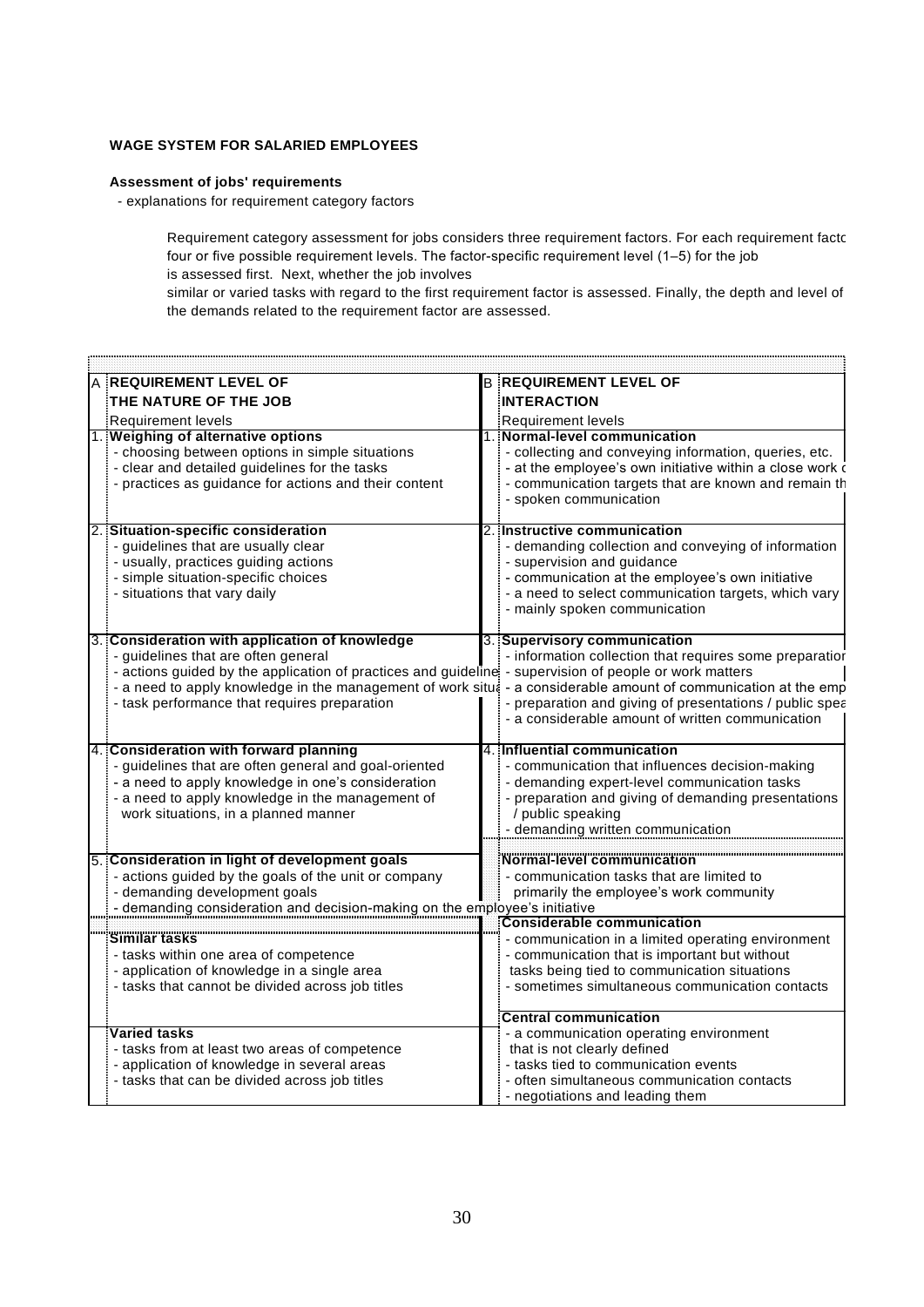#### **WAGE SYSTEM FOR SALARIED EMPLOYEES**

#### **Assessment of jobs' requirements**

- explanations for the requirement category factors

Clarification of the possible level and depth of challenges faced in a job and of the significance and extent of solutions is provided below.

#### **LEVEL AND DEPTH OF CHALLENGES FACED IN THE JOB SIGNIFICANCE OF THE SOLUTIONS AND EXTENT OF THEIR IMPACT**

**Easily handled challenges and limited significance**

- the problems are limited in extent and often of a similar nature, with the problems not being situation-specific
- the problems are related solely to the employee's specific tasks
- the problems can be solved via choices from among clear-cut options the options for solutions are provid
- the result or time of the decision has no significance for the work of others
- solving the problems does not require innovative development work or investment in the analysis or consideration of various solutions

#### **Moderate challenges and/or moderately extensive impact**

- the problems are considerable but usually easily identifiable and isolated; they may also be situation-specific
- the problems are sometimes connected with the work of others
- solutions are not clear, but they are usually easy to find
- the result or time of the decision has significance for the work of others
- in the relevant unit or function, and it also has some influence on the unit's profit
- making decisions requires some innovative development work, analysis of
- solution options, and understanding of larger entities

#### **Demanding problems and/or extensive impact**

- problems are extensive and not easily identifiable or clearly defined
- the problems are often connected with the work of others
- clear solutions are not available, and answers must often be sought out
- the result or time of the decision has significance for the work of others in the company and extensive signi the work of the staff and the company's profit
- making decisions requires a considerable amount of innovative development work,

analysis of solution options, and understanding of larger entities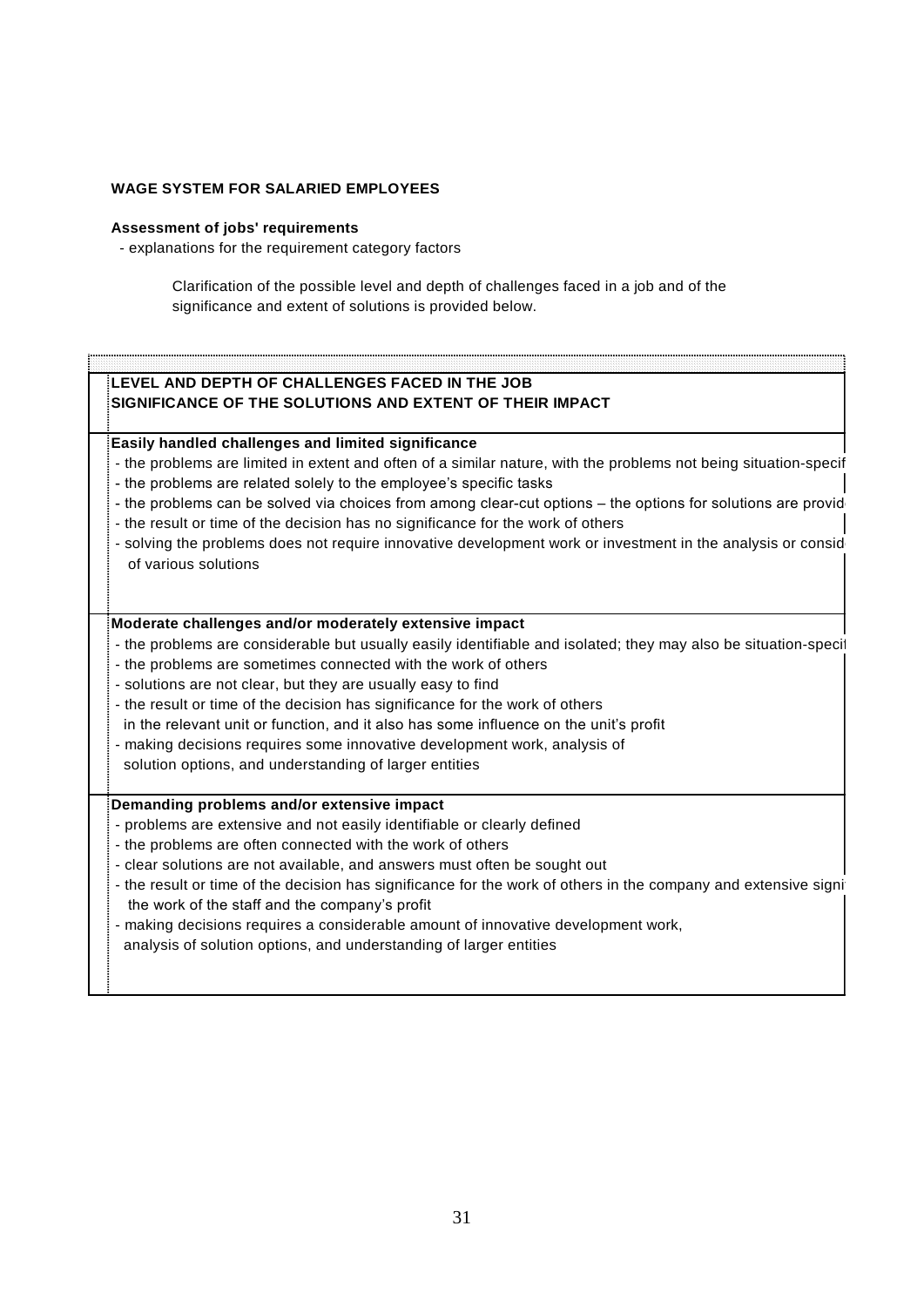# **TRAVEL**

# <span id="page-31-1"></span><span id="page-31-0"></span>**Section 27 Compensation for travel required for work duties**

1. Salaried employees are obliged to perform work travel required by their tasks. Work travel must be done in an appropriate way, so that it does not consume more time or incur more expenses than required for the performance of the duties.

2. A salaried employee shall start the work travel from the workplace and return there unless the employee starts the trip from his or her place of residence and returns there after the trip.

3. The employer will compensate for all necessary travel expenses, including the cost of travel tickets, luggage expenses, use of a personal car under a contract, and – when the travel occurs during the night – use of sleeper carriages. The compensation for the expenses caused by the travel and other details related to the travel must be determined jointly, when this is necessary, before travel commences.

4. Work for which the salaried employee is required to stay in the location of work for no less than two weeks shall be regarded as a short posting. Work lasting no less than two months shall be regarded as a long posting. In such cases, the amount of the *per diem* allowance may be settled by local agreement taking into consideration the local conditions and any measures the employer may have taken in preparation for the employee's travel.

5. During long postings, the employer shall pay for the costs of the salaried employee travelling from the location of the actual workplace and back once every three weeks in connection with a weekend or shift leave, but only after three weeks of the posting. When necessary, the salaried employee is obliged to perform work duties in connection with such a visit. The employer shall compensate for any additional costs incurred because of such duties. Said visit shall interrupt the posting and payment of the *per diem* allowance. Compensation for travel time shall not be payable for such visits.

6. Working hours during work travel are included in regular working hours within the limits of the work schedule. The salaried employee's wages shall not be reduced even if the working hours remain below the working hours noted in the work schedule. The hours spent travelling are taken into consideration in the calculation of weekly overtime, to the maximum number of working hours specified in the work schedule. However, the travel hours are not regarded as actual working hours. Bonuses in accordance with the collective agreement are payable for work performed in excess of the working hours specified on the work schedule during work travel.

7. The basic wage shall be payable for travel carried out during time off for a maximum of eight hours on a work day and a maximum of 16 hours on a day off. Each full half hour of travel is included in the travel time. Travel time is not counted as working time. Compensation shall not be paid for time between 9pm and 7am if a sleeping berth has been paid for on behalf of the salaried employee. Fixed monthly compensation may be paid for travel performed during time off, by local agreement.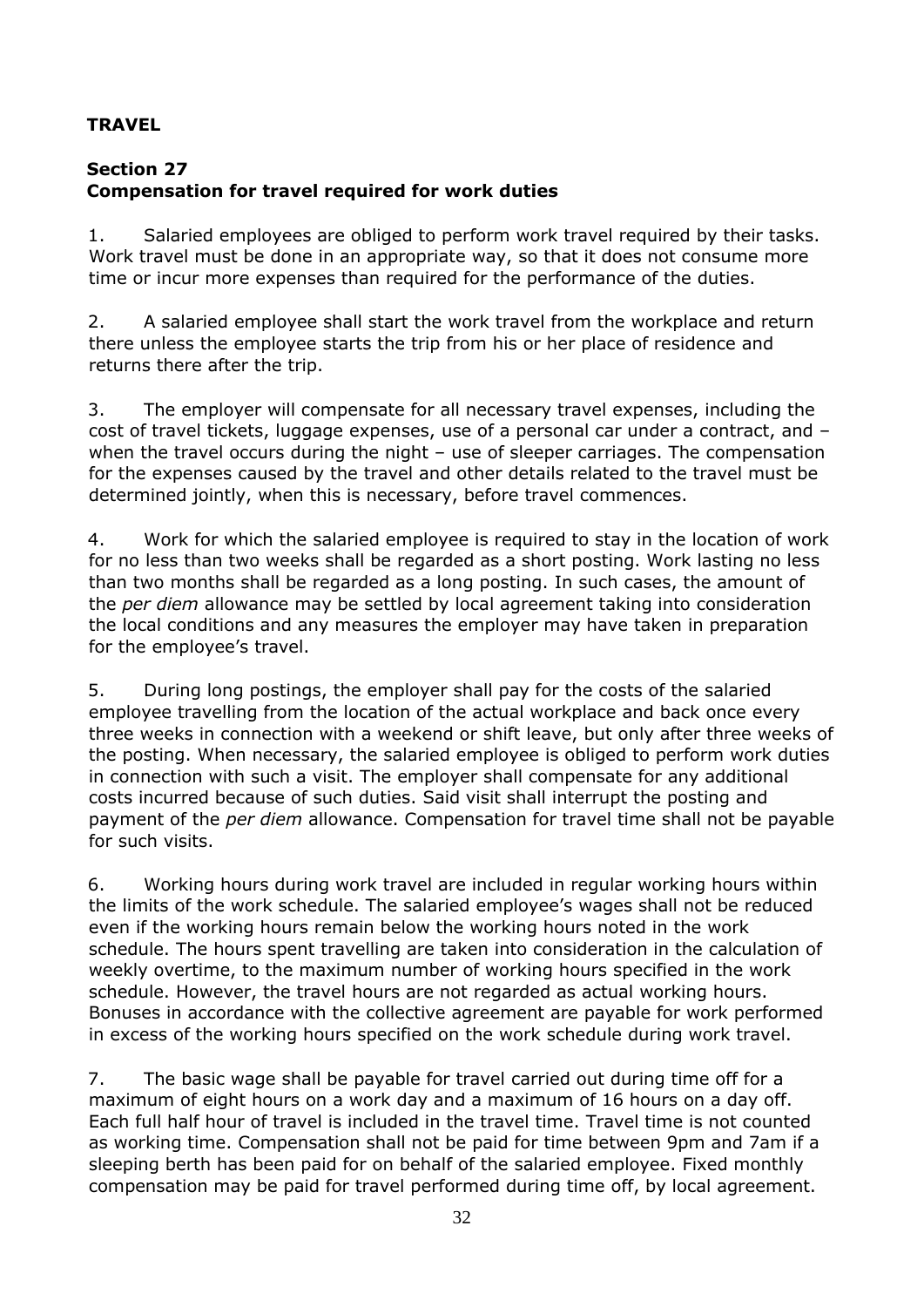8. If, for work-related reasons, a salaried employee exceptionally is unable to have a meal in the workplace canteen or at home during the meal break, the salaried employee shall be paid a meal allowance when this situation is not due to performance of duties at a company's facility in the same location or a nearby one where an equivalent opportunity to have a meal is provided. In this case, no *per diem* allowance shall be payable.

9. In 2022, a salaried employee shall be paid *per diem* allowance, as well as compensation for use of a personal car and accommodation costs in Finland on the basis of the following amounts:

<span id="page-32-0"></span>Per diem allowance shall be paid when

| - travel lasts more than 10 hours (full per diem allowance)             | <b>EUR 45</b>    |
|-------------------------------------------------------------------------|------------------|
| - travel lasts between 6 and 10 hours (partial per diem allowance)      | <b>EUR 20</b>    |
| - travel time exceeds the last full travel day by more than 6 hours     | <b>EUR 45</b>    |
| - travel time exceeds the last full travel day by between 2 and 6 hours | <b>EUR 20</b>    |
| - meal allowance                                                        | <b>EUR 11.25</b> |

<span id="page-32-1"></span>Accommodation expenses shall be paid

- hotel expenses per day up to the amount specified on the receipt provided by the travel accommodation provider

- overnight accommodation allowance, if no accommodation invoice is presented EUR 13

<span id="page-32-3"></span><span id="page-32-2"></span>

| Reimbursements for<br>- own car use | 46 cents/km |
|-------------------------------------|-------------|
| - passengers carried                | 3 cents/km  |
| - towing a trailer                  | 8 cents/km  |

#### Hotel accommodation:

-

The maximum amount of compensation for accommodation expenses payable in addition to the *per diem* allowance is determined on the basis of the receipt provided by the accommodation establishment or some other reliable document.

When there is no accommodation invoice, the overnight-stay allowance is 13 euros.

10. If the salaried employee receives free food or a meal is included in the price of the travel ticket on a travel day, the *per diem* allowance for the day in question shall be halved. 'Free food' refers, with the full daily allowance, to two free meals and, with the partial daily allowance, to one free meal.

11. When the time spent on travel for work abroad extends beyond the last full travel day by more than 10 hours, the salaried employee shall be paid the full foreign *per diem* allowance for this partial day; when the last full travel day is exceeded by 2 hours, the salaried employee shall be paid half of the foreign *per diem* allowance. The foreign *per diem* allowance payable for the partial travel day shall be determined on the basis of the country where the last full travel day was spent. If a foreign work trip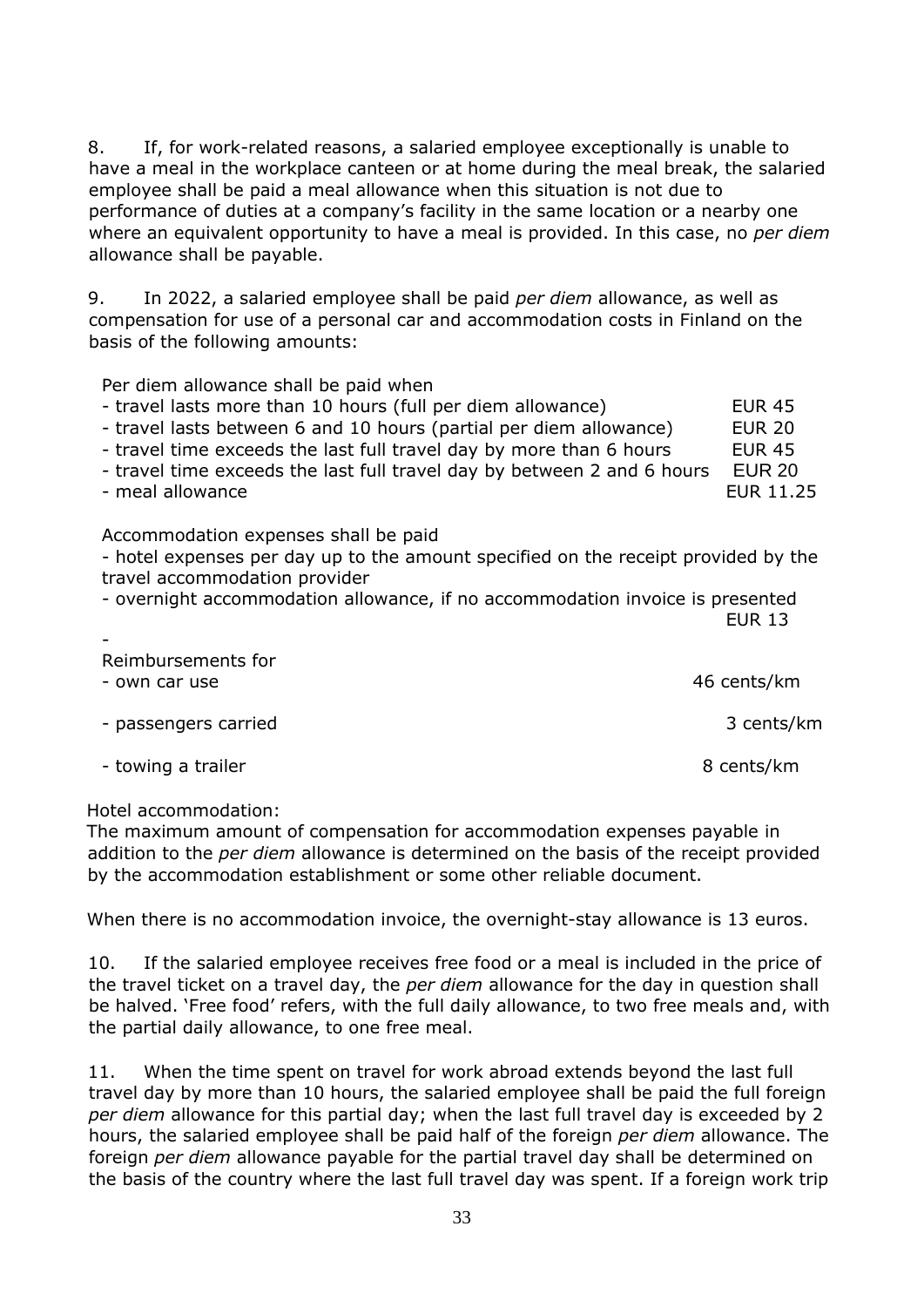lasts 10 or more but less than 24 hours, the salaried employee shall be paid the full *per diem* allowance on the basis of the country that was the trip's destination.

12. The maximum amounts of the *per diem* allowances shall be in accordance with the decisions of the Finnish Tax Administration.

13. A local agreement may be concluded on travel regulations as long as the terms of the local agreement are, on average, at the same level as those specified in this agreement.

# <span id="page-33-0"></span>**INCAPACITY FOR WORK, FAMILY LEAVE, AND MEDICAL EXAMINATIONS**

#### <span id="page-33-2"></span><span id="page-33-1"></span>**Section 28 Illness or accident**

1. A salaried employee shall be remunerated thus during incapacity for work caused by illness or accident:

| Duration of continuous employment          | Pay              |
|--------------------------------------------|------------------|
| Less than one month                        | For one week     |
| At least one month but less than one year  | For four weeks   |
| At least one year but less than five years | For five weeks   |
| Five years or more                         | For three months |

If the employment relationship has lasted less than one month, sick pay shall not be paid for the day following the day when the salaried employee fell ill, but from the following day.

2. The payment of wages is conditional on the employee authorising the employer to draw the share of the daily allowance to which the employee would be entitled under the Sickness Insurance Act (*Sairausvakuutuslaki*, 1224/2004) during the paid period of incapacity for work, as well as on the incapacity for work not having been caused through the employee's gross negligence and on the illness having not been knowingly withheld at the time of signing the employment contract.

3. If a salaried employee becomes incapable of work, the employee shall without delay notify the employer about the incapacity and its estimated duration.

4. If requested to do so by the employer, the salaried employee shall present a medical certificate issued by the company's occupational health physician or another medical certificate acceptable to the employer. If the employer has not approved the medical certificate presented by an employee and refers the employee for examination by another physician, the employer shall pay compensation for the costs of the new medical certificate.

5. Should the salaried employee's incapacity for work recur on account of the same illness within 30 days from the date for which the salaried employee was last paid sick pay, the salaried employee shall not be entitled to a new sick-pay period referred to above; rather, sick pay shall be paid for, in total, not more than the period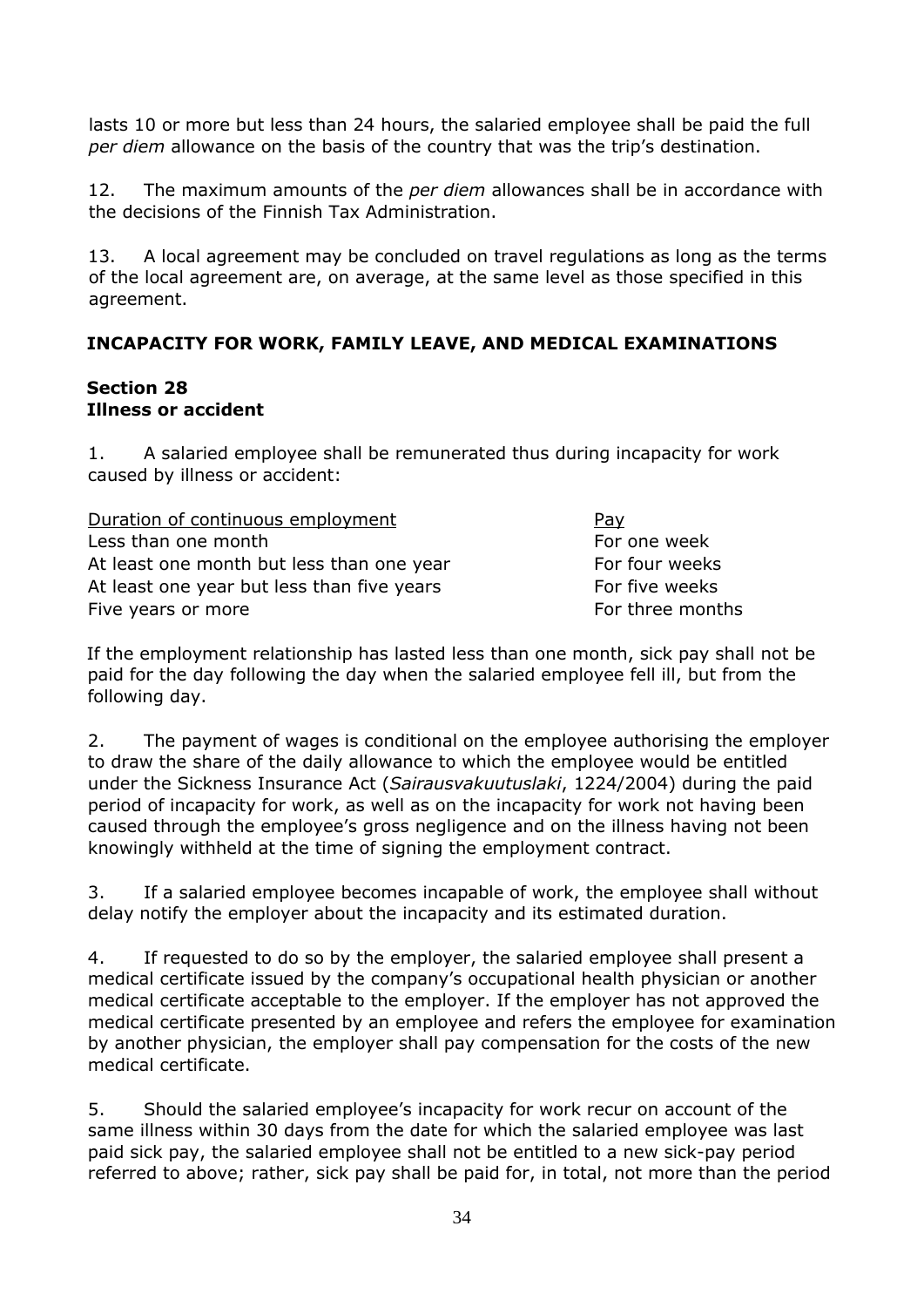mentioned above. If the employer's obligation to pay wages has been fulfilled during the previous period of incapacity for work, the employer shall, however, pay wages for one waiting day in accordance with the Sickness Insurance Act.

6. If a salaried employee is referred for rehabilitation that has been agreed upon with the employer, the employer shall pay sick pay in accordance with the collective agreement for the period of voluntary treatment at a treatment facility.

7. Work in alternative duties

The salaried employee and occupational health physician may agree on performance of alternative work when the health of the salaried employee so permits.

After that, the salaried employee and his or her supervisor shall jointly determine whether work in alternative duties may be assigned to the salaried employee. The alternative duties must be appropriate and correspond to the salaried employee's normal duties if this is possible. Training may be arranged for the salaried employee instead of alternative work. This depends on the circumstances.

#### <span id="page-34-1"></span><span id="page-34-0"></span>**Section 29 Family leave**

1. A salaried employee shall be granted maternity, special maternity, paternity, and parental leave for the period of entitlement to maternity, special maternity, paternity, or parental allowances under the Finnish Sickness Insurance Act. Full wages shall be paid for three months during maternity leave if the employment has continued uninterrupted for no less than six months before childbirth and the salaried employee authorises the employer to draw the share of the daily allowance to which the salaried employee would be entitled under the Sickness Insurance Act during the paid maternity leave.

A female employee who adopts a child of less than school age shall be granted three months of paid leave equivalent to maternity leave, to be taken at the immediate time of the adoption and under conditions equivalent to those for maternity leave.

The salaried employee shall be paid the regular hourly wage for a period of six days' paternity leave. The same provisions apply to the payment of paternity-leave wages as to the payment of maternity-leave wages.

2. A local agreement shall be concluded on the procedures and the creation of an overall plan related to using family leave and child-care leave.

#### <span id="page-34-3"></span><span id="page-34-2"></span>**Section 30 Medical examinations**

<span id="page-34-4"></span>Statutory medical examinations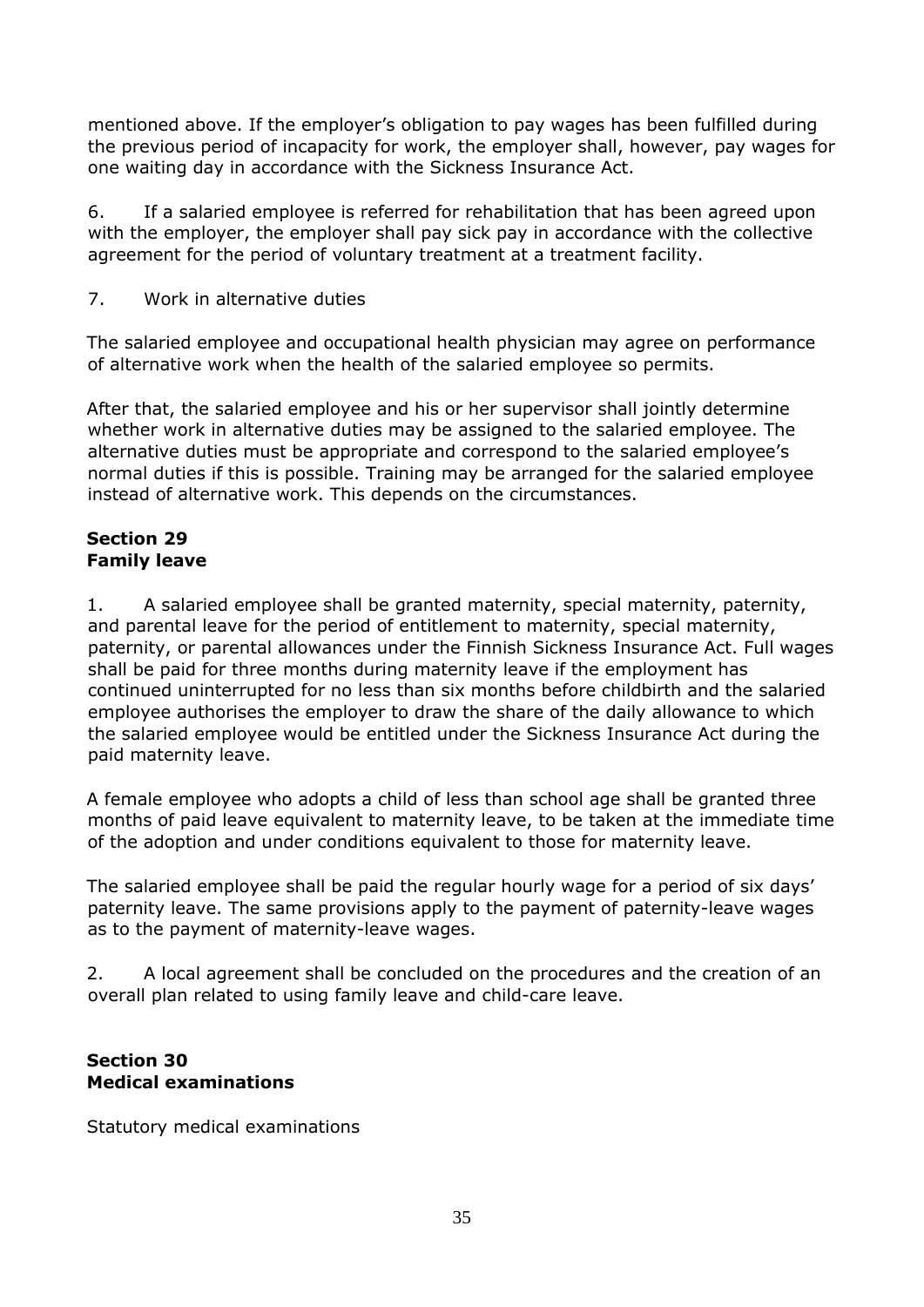1. A salaried employee's salary shall not be deducted for the time he or she spends at work-related statutory medical examinations or medical examinations ordered by the employer, or for related travel. The travel allowance with respect to statutory medical examinations shall be paid in accordance with the principles on travel allowances set forth in this collective agreement.

<span id="page-35-0"></span>Other medical examinations

2. The monthly salary shall not be deducted in the following cases:

Cases of an illness or accident that requires immediate medical attention, and other cases of illness or accident if a doctor's appointment cannot be secured outside working hours within reasonable time.

3. Laboratory and X-ray examinations prescribed by a physician shall be comparable to other medical examinations. A medical examination performed for the purpose of determining treatment for a previously diagnosed illness shall also be comparable to other medical examinations.

4. The salaried employee must notify the employer in advance of a visit to a physician. If, however, this is not possible, notification must be given at the earliest opportunity. The salaried employee shall present an account of the medical examination and of the waiting and travel times involved, along with, if required, explanation as to having been unable to secure an appointment outside working hours.

#### <span id="page-35-2"></span><span id="page-35-1"></span>**Section 31 Protective clothing**

1. A salaried employee shall be provided with appropriate protective clothing, depending on the working conditions.

# <span id="page-35-3"></span>**ANNUAL HOLIDAY, TEMPORARY LEAVE, AND FLEXIBLE TIME OFF**

# <span id="page-35-5"></span><span id="page-35-4"></span>**Section 32 Annual holiday and holiday bonus**

1. The entitlement to annual holiday, its accumulation and duration, the time when it is to be taken, its distribution and transfer, and the manner of calculation of annual holiday pay shall be determined in accordance with the Annual Holidays Act. In the event that a salaried employee's employment relationship continues immediately after the employee has completed a course of training that improves professional skills related to his or her work duties, the time in the employment relationship prior to the training and employment during the training shall both be included in the total duration of the employment relationship.

2. Holiday pay shall be paid on normal pay days, unless there is local agreement otherwise.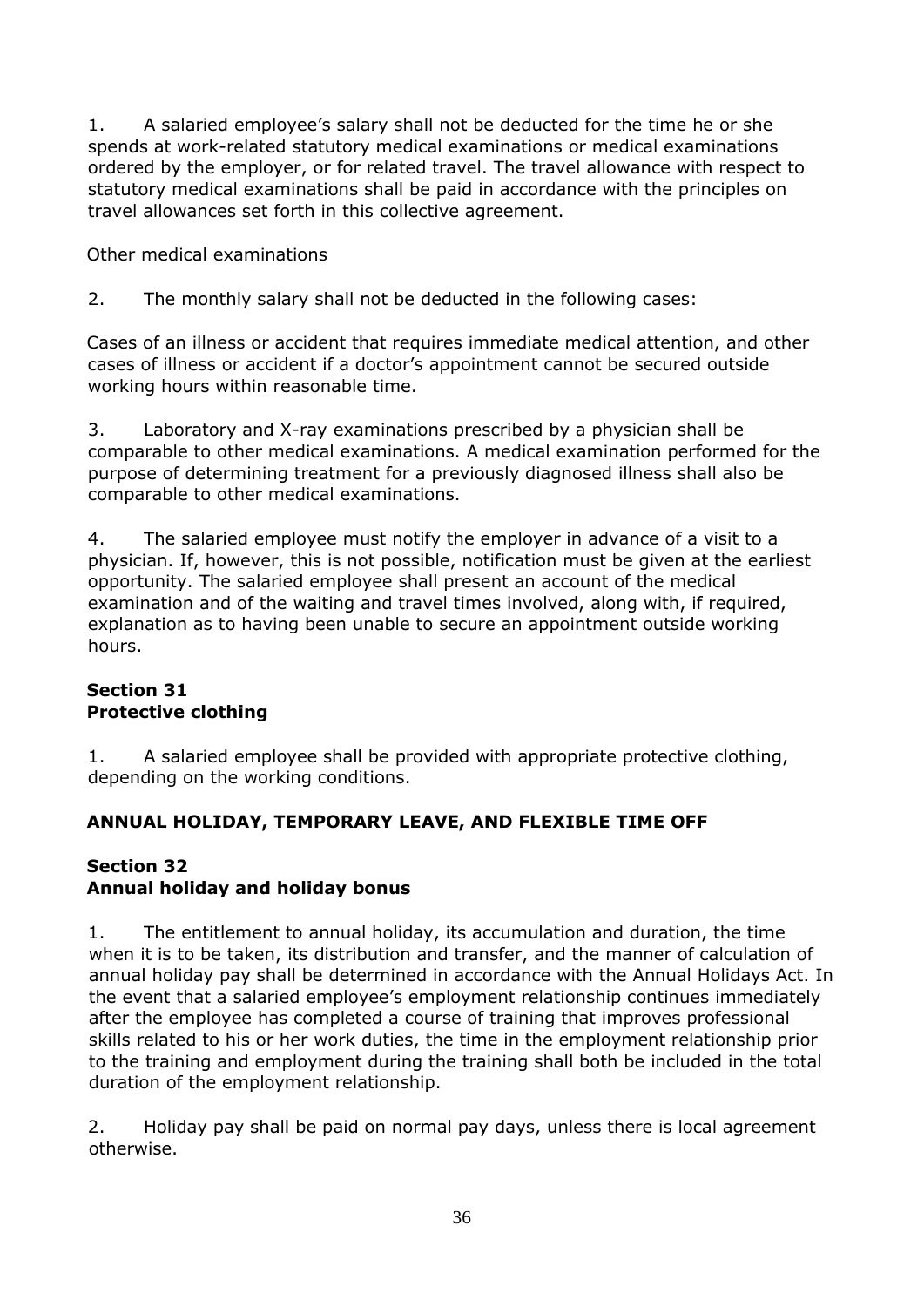3. The employer is entitled to grant the part of the annual holiday in excess of 18 holiday days as an uninterrupted period outside the holiday season, on productionrelated grounds. Double holiday pay shall be paid for this part of the annual holiday.

4. A salaried employee shall be paid 50 per cent of the holiday pay as a holiday bonus. Half of the holiday bonus shall be paid at the time of the holiday pay and half on the company's regular pay day immediately following the holiday. In the calculation of the holiday bonus, 25 may also be used as the divisor, unless otherwise agreed upon or this use is precluded by local practice.

5. Holiday bonus is also paid for the holiday compensation payable for the previous credit year if an employment contract in effect until further notice is terminated for reasons not due to the salaried employee or if a fixed-term employment relationship ends during a holiday season. A salaried employee entering retirement shall be paid a holiday bonus on his or her annual-holiday compensation. A salaried employee who returns to work after the completion of conscription shall be paid a holiday bonus on the holiday compensation the employee was paid upon commencement of conscription.

6. Other arrangements for the holiday season and the date of payment of the holiday bonus referred to in the Annual Holidays Act may be agreed upon locally.

7. If a salaried employee agrees to interrupt his or her annual holiday to return to work temporarily at the behest of the employer, the employee shall be paid eight hours' wages as compensation. Other arrangements for the compensation may be settled upon by local agreement.

# <span id="page-36-1"></span><span id="page-36-0"></span>**Section 33 Short-term temporary leave**

1. Short-term temporary leave is granted in cases of sudden illness in the salaried employee's family or the death of a close relative of the employee. 'Close relative' refers to the employee's spouse, the parents of the employee or the employee's spouse, children of the family, and the employee's siblings.

2. Short-term temporary leave is also granted for performance of tasks related to a position of trust in a public organisation. The salary of a salaried employee holding such a position shall be deducted in such a way that the pay and the compensation paid by the public organisation for loss of income add up to the sum of the employee's regular monthly salary.

3. Recommendation: Salaried employees participating in military refresher courses for reservists receive such a share of their pay that this salary plus the reservist's pay received from the state add up to the full monthly salary for a salaried employee with maintenance liability and 2/3 of the full salary for a salaried employee without such liability.

4. Also, a salaried employee who is a member of a board or council of the Finnish Confederation of Salaried Employees (STTK) or one of its member unions shall be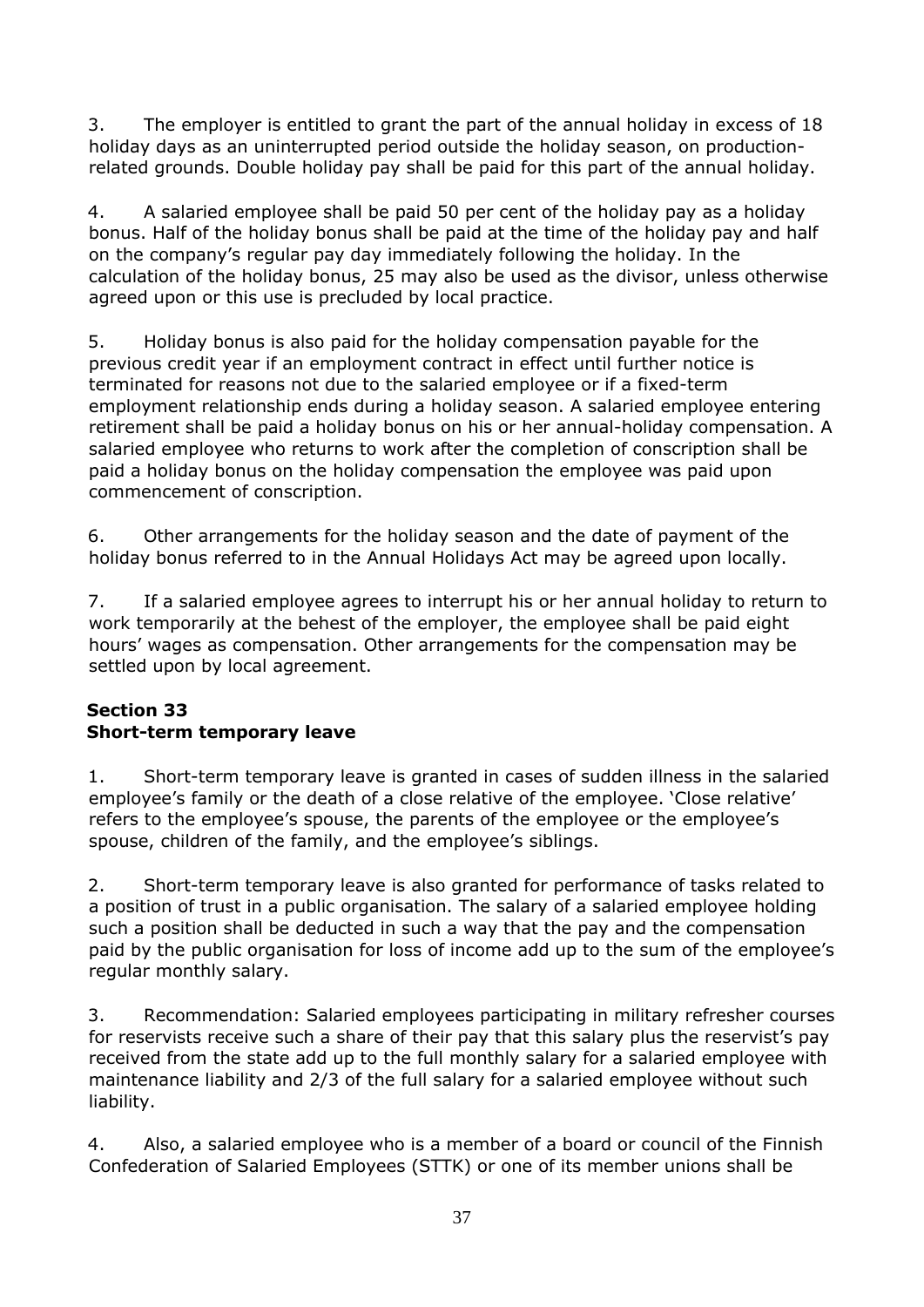entitled to participate in meetings of said decision-making bodies wherein matters related to the collective agreement are discussed during working hours without deducting his or her salary. A salaried employee shall be entitled to participate in collective bargaining between unions.

5. A salaried employee whose uninterrupted employment has continued for not less than three months shall be entitled to paid leave on his or her 50th and 60th birthday corresponding to regular working hours, if the birthday coincides with a work day for the employee as noted on the work schedule.

## <span id="page-37-1"></span><span id="page-37-0"></span>**Section 34 Flexible time off**

1. The agreement on flexible time off is a local agreement under which remuneration for time off shall be granted in the form of paid time off at a later date to be agreed upon separately. Wages payable for overtime, additional, and Sunday work performed outside regular working hours; compensation for weekly rest; holiday bonus; and leave due to reduction in working hours may be granted in the form of flexible time off.

2. The date when the flexible time off is to be taken shall be agreed upon in advance. For other parts, the provisions of the Annual Holidays Act pertaining to carried-over holiday entitlement shall be applied. No holiday bonus shall be paid for flexible time off.

# <span id="page-37-2"></span>**TERMS OF EMPLOYMENT AND SPECIAL JOB SECURITY**

# <span id="page-37-4"></span><span id="page-37-3"></span>**Section 35 Changes to the terms of employment**

1. The terms of the relevant employment relationships may be amended by mutual agreement. If no agreement is reached on the matter in question, the employer may implement the change if grounds for dismissal exist and the notice period is honoured.

2. A salaried employee may be transferred to other duties in such a way that the employee retains his or her position as a salaried employee. In the event that the change results in lesser benefits for the salaried employee, grounds for dismissal must exist and the term of notice must be honoured.

# <span id="page-37-6"></span><span id="page-37-5"></span>**Section 36 Job security in conjunction with maternity leave and illness**

1. The employer shall not terminate a salaried employee's employment contract on grounds of pregnancy. If the employer terminates an employment contract of a salaried employee who is pregnant, the pregnancy is considered to be the reason for dismissal unless the employer is able to demonstrate some other grounds for the dismissal. A salaried employee shall present proof of pregnancy if requested to do so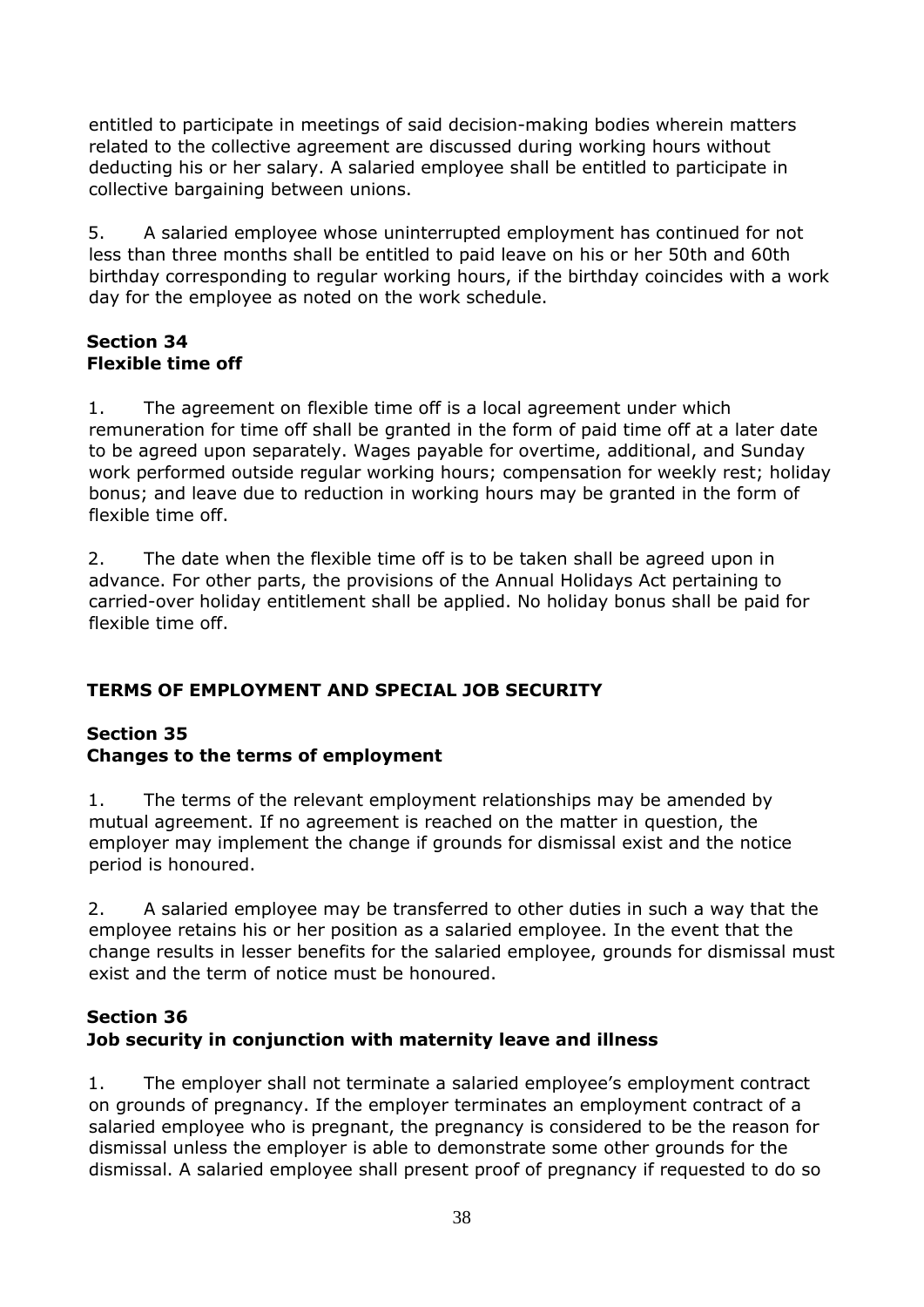by the employer. The employer may not terminate the employment contract of a salaried employee during maternity, special maternity, paternity, or parental leave, during child-care leave, or after learning of the pregnancy of the salaried employee or the exercise of the above-mentioned right, from the beginning of or during said leave.

2. The employer must offer a salaried employee returning to work after maternity leave the same duties she held prior to the maternity leave, so long as the duration of the absence does not exceed 12 months. If this is not possible, the employer shall offer the salaried employee duties at the same level or, where this is not possible, other work. The salaried employee referred to herein is entitled to be offered work in preference to the substitute hired for the duration of the maternity leave.

3. When a salaried employee receives sick pay in accordance with this agreement, any dismissal is deemed to have been carried out on the day following the last day of the paid sick leave. The above shall not apply if all of the company's salaried employees are dismissed for reason of termination of the company's operations or if the salaried employee retires on old-age or disability pension.

# <span id="page-38-0"></span>**LOCAL AGREEMENT AND THE ORDER OF NEGOTIATION**

#### <span id="page-38-2"></span><span id="page-38-1"></span>**Section 37 Local agreement**

1. A local agreement as referred to in the collective agreement can be concluded between the employer and a salaried employee or a shop steward and the employer. A local agreement concluded with a shop steward is binding for the salaried employees whom the shop steward is deemed to represent. A local agreement may be concluded for a fixed term or until further notice. An agreement that is valid until further notice can be terminated. The term of notice for such an agreement is three months unless otherwise agreed upon. The agreement is made in writing at the request of one of the two parties concerned.

2. A local agreement is considered to be part of the collective agreement. It shall be applied even after the validity of the collective agreement otherwise has expired. During such a time and within one month of the entry into force of a new collective agreement, even a fixed-term agreement may be terminated.

#### <span id="page-38-4"></span><span id="page-38-3"></span>**Section 38 Order of negotiation in the event of disputes**

1. An amicable solution shall be sought in the workplace to address matters associated with employment relationships. A matter concerning an individual salaried employee shall be primarily resolved between the employee and his or her supervisor. The shop steward and the employer's representative shall always negotiate the matter at the request of the supervisor or the salaried employee and when the matter concerns more than one salaried employee or is fundamental and far-reaching.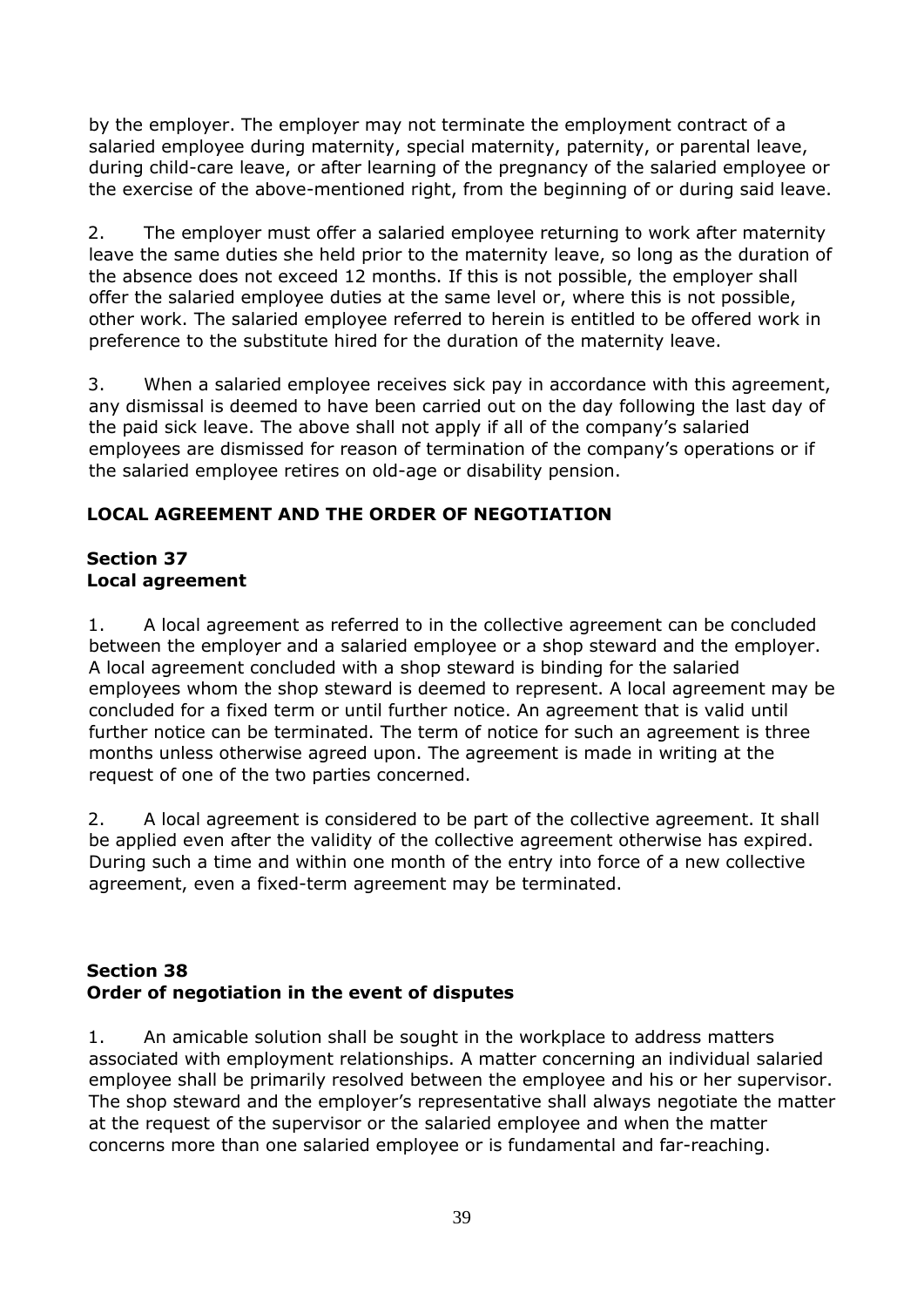2. The shop steward shall be provided with all the information pertinent for the matter. Information on a private person's health status and any other personal information shall be confidential. A non-disclosure obligation applies also to any information on the company's operations and client relationships that can be deemed confidential in view of general knowledge.

3. In the event that no solution is reached for a dispute related to an employment relationship in the workplace, the local parties shall jointly prepare a written report on the matter, with which report the matter is submitted to the unions representing the parties to resolve at the request of one of the parties.

4. If the negotiations between the unions do not result in resolution and the matter is related to the interpretation of this agreement, the union may bring the matter before a labour court.

#### <span id="page-39-1"></span><span id="page-39-0"></span>**Section 39 Ban on parallel agreements**

The parties shall not conclude parallel agreements within the scope of this collective agreement for salaried employees in the energy industries and shall strive to prevent the conclusion of such agreements by other parties.

Helsinki, 28 February 2022

FINNISH ENERGY (ET)

Jukka Leskelä Timo Yli-Koivisto

TRADE UNION PRO

Jorma Malinen **Petteri Hyttinen** 

THE FINNISH ENGINEERS' ASSOCIATION

Robert Nyman Pertti Roti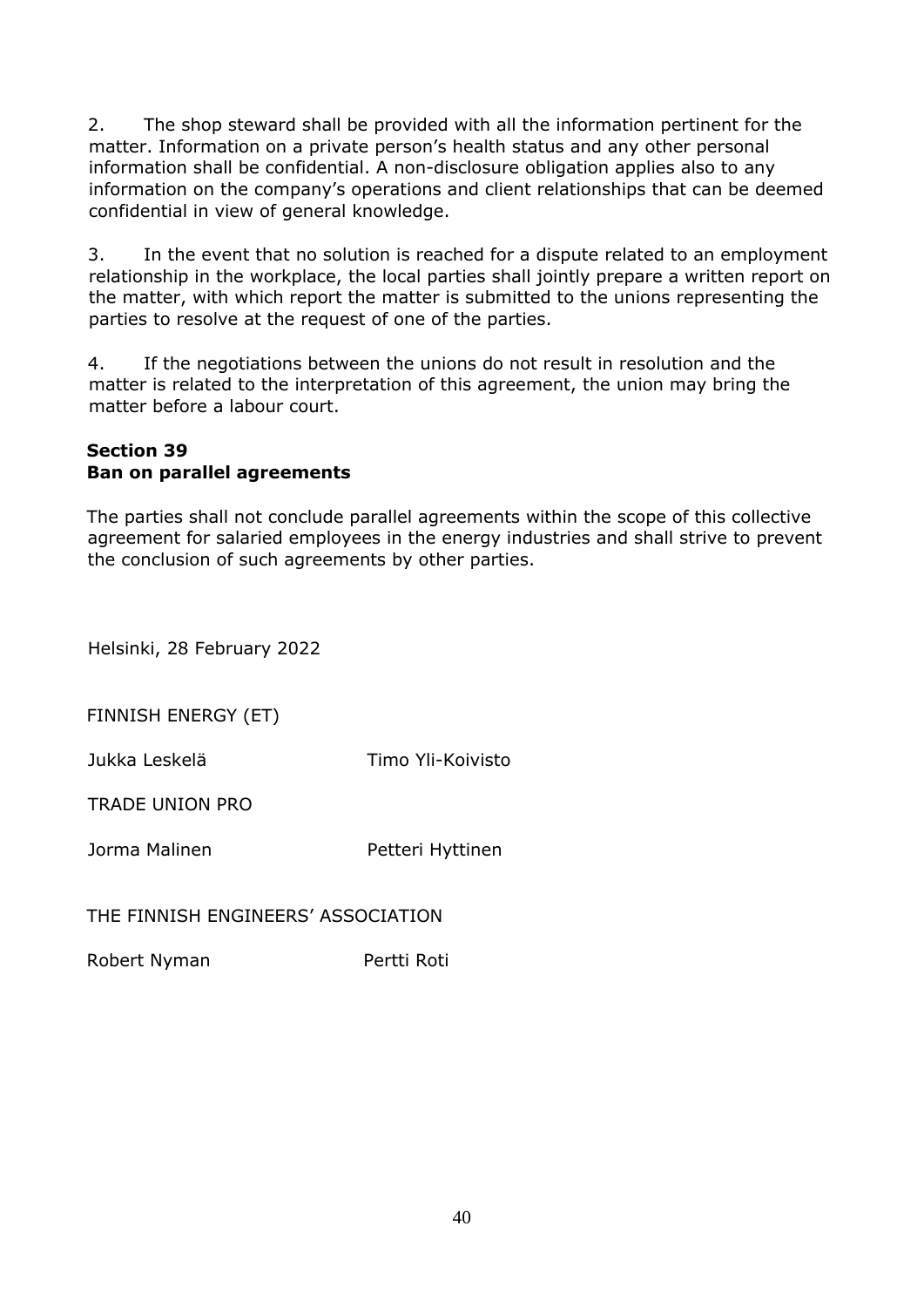# <span id="page-40-0"></span>**CO-OPERATION AGREEMENT**

# **Section 1**

# <span id="page-40-1"></span>**General provisions**

1. In this agreement, 'workplace' refers to a member enterprise of Finnish Energy, a production unit thereof, or a similar operation unit.

2. A local agreement may be concluded on a local co-operation body, which shall be responsible for the performance of the tasks of a local body set forth in the Cooperation Act, the Act on Occupational Safety and Health Enforcement and Cooperation on Occupational Safety and Health at Workplaces, the Occupational Safety and Health Act, and the Act on Equality between Women and Men and which shall carry out the co-operation tasks related to development activities. In the cooperation body's composition, the members' expertise and diversity of their professions shall be taken into consideration. In bargaining, personnel groups are represented by employee parties for the workplace covered by this agreement.

# **SECTION 2**

# <span id="page-40-2"></span>**The shop steward**

1. Salaried employees who belong to a union bound by this agreement shall be entitled to elect one of their members to serve as a shop steward specialising in the financial and administrative duties of salaried employees and another as a shop steward specialising in production-related duties of salaried employees, along with a deputy for each of these shop stewards.

2. A deputy shop steward shall have the same rights and obligations as a shop steward when he or she is acting on behalf of the shop steward. The deputy shop steward shall have the right to receive the same training as the shop steward.

3. Salaried-employee groups may jointly agree that one shop steward and a deputy shop steward shall be elected in the workplace.

4. A local agreement may be concluded for the same person serving as both shop steward and occupational safety and health representative.

5. All salaried employees in an employment relationship in the workplace who belong to a union bound by this agreement have the right to vote and to stand for election. Salaried employees in the industrial sector may stand in the election for shop steward specialising in financial and administrative duties, and salaried employees in the technology industries may stand in the election for shop steward specialising in production-related duties, unless the salaried-employee groups agree otherwise locally.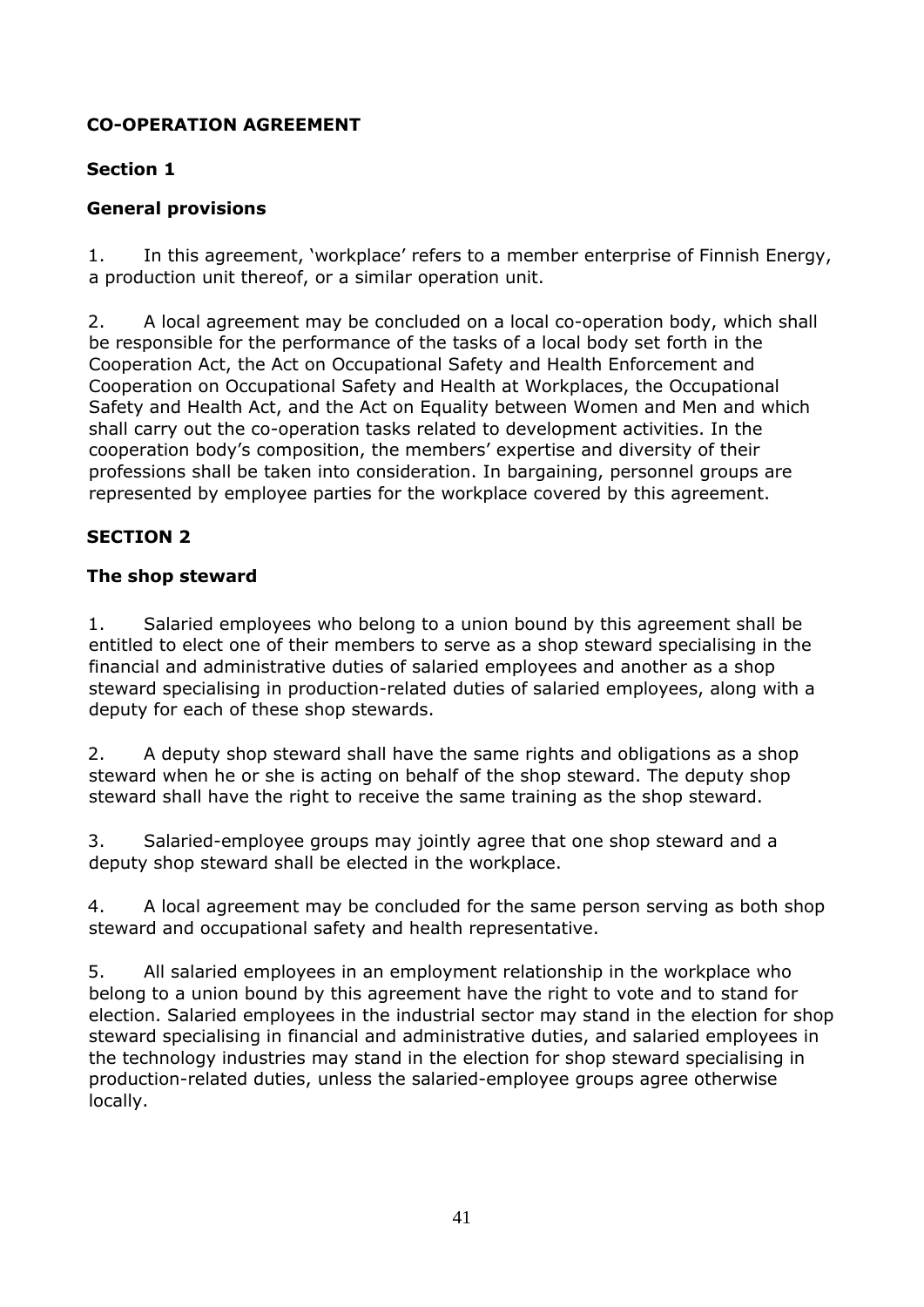The elections shall be held in the workplace in such a way as not to cause excessive disruption to work and to provide all eligible salaried employees with the opportunity to stand.

6. The employer shall be notified in writing about the shop stewards elected, and the employer shall then notify the shop stewards in writing about the representatives of the employer.

7. In workplaces with 150 or more employees who fall within the scope of this agreement and with clearly defined operation units, salaried employees are entitled to elect a shop steward to represent each unit. Prior to election of a department shop steward, the operation unit to be represented by a department shop steward shall be agreed upon. In this connection, the extent and scope of a department shop steward's representation authority in accordance with the order of negotiation shall be agreed upon. With the exception of the compensation due a shop steward, a department shop steward shall have the same rights and obligations as a shop steward. Salaried employees shall be entitled to elect at least one department shop steward for every further 40 employees.

8. By agreement, the shop steward may represent temporary agency workers in handling of matters between the company and a temporary agency worker.

# **SECTION 3**

#### <span id="page-41-1"></span><span id="page-41-0"></span>**Release from work, shop steward's compensation, and prerequisites for activities**

1. A shop steward shall be granted release from work when this is necessary for the performance of shop steward's tasks in consideration of the size of the staff group, the nature of the activities, working time arrangements, and the amount of work arising from the position.

2. The shop steward's pay shall not be deducted for the time spent negotiating with the representatives of the employer or otherwise performing tasks agreed upon with the employer.

3. The shop steward shall be paid overtime compensation or other compensation agreed upon for performance of tasks agreed on with the employer outside regular working hours.

4. The employer shall pay a shop steward separate monthly compensation, which as from 1 June 2022 shall be as follows: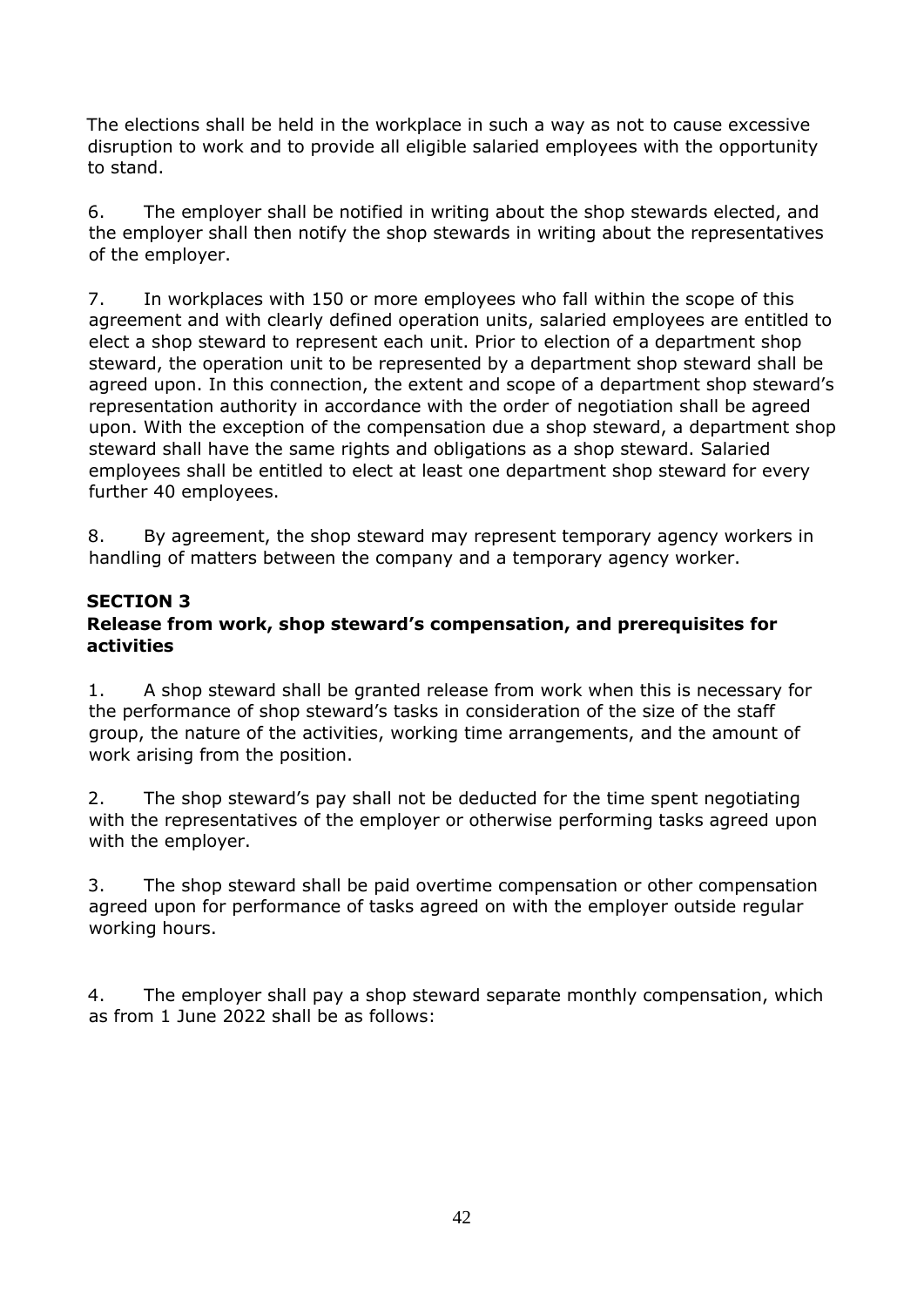| Number of salaried employees on 1<br>January | EUR/mont<br>h |
|----------------------------------------------|---------------|
| $5 - 9$                                      | 81            |
| $10 - 24$                                    | 126           |
| $25 - 50$                                    | 167           |
| $51 - 100$                                   | 236           |
| $101 - 200$                                  | 282           |
| $201 - 400$                                  | 332           |
| $401 - 600$                                  | 373           |
| more than 600                                | 438           |

5. If a deputy shop steward is performing the duties of the shop steward, the deputy shop steward shall be paid shop steward's compensation.

6. The practical arrangements for the performance of a shop steward's tasks shall be agreed upon locally.

#### <span id="page-42-0"></span>**SECTION 4 Security of employment**

1. An employee serving as a shop steward may not, while attending to these duties or on account thereof, be assigned to work at lower pay than applied at the time when said employee was elected to serve as a shop steward.

The development of a shop steward's pay must correspond to the general pay trend prevailing in the company for those in said employee's field. The employer and the shop steward shall look into the matter at least once per term of office.

The shop steward must be offered similar opportunities for maintenance of his or her professional skills as other salaried employees are.

In a workplace with more than five salaried employees, a shop steward shall not be transferred to shift or travel work that makes performance of the shop steward's duties significantly more difficult.

2. When the term of a shop steward who has been released from most of his or her regular work duties ends, the need for professional training shall be determined jointly. The employer shall organise the relevant training.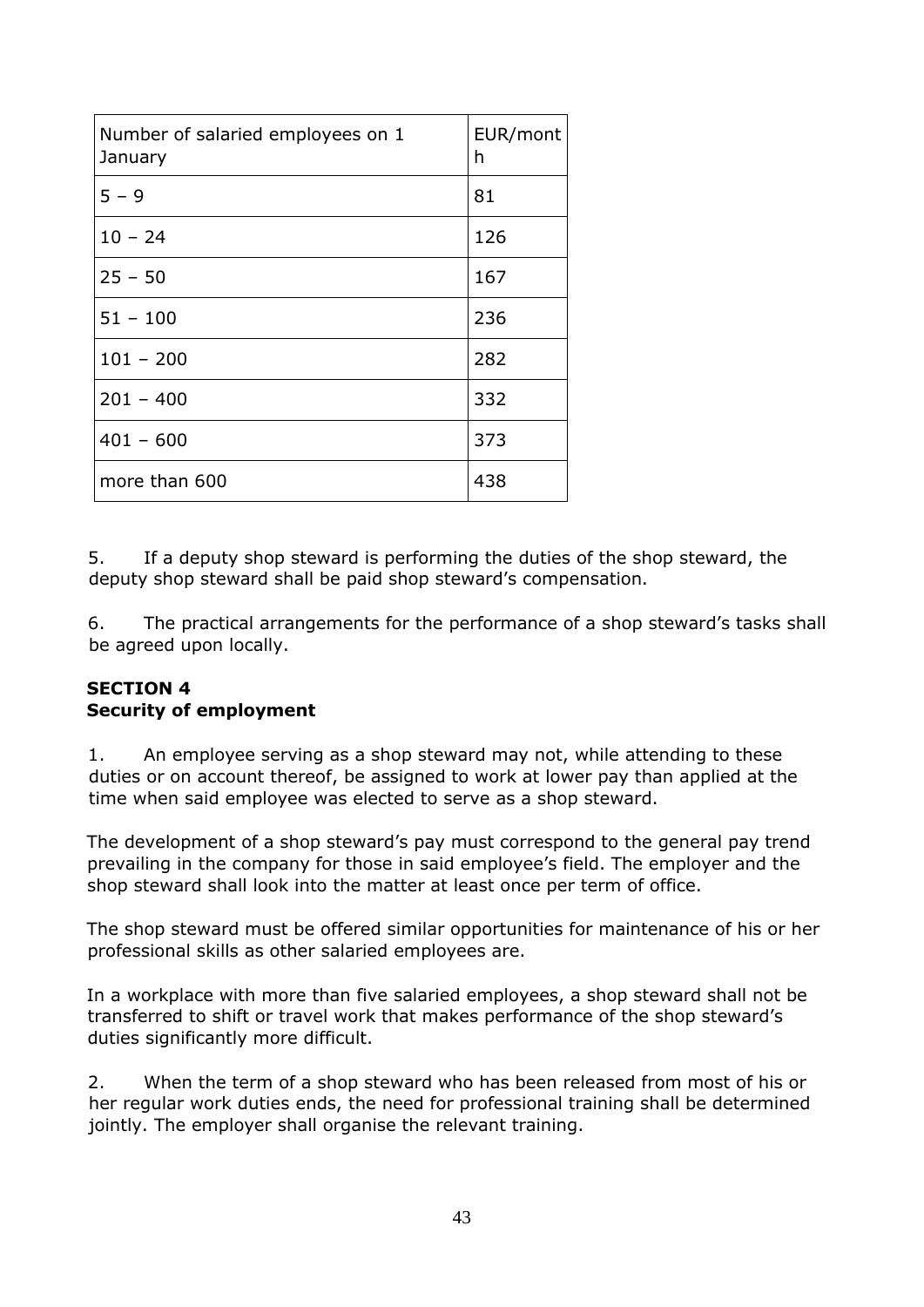3. In the event that the personnel of the company are dismissed or laid off for reasons of finance or production, such measures must not affect the chief shop steward unless the operations of the relevant production unit are entirely discontinued. This provision shall not apply, however, if it is jointly established with the chief shop steward that no work can be offered that corresponds to said employee's professional competence or is otherwise suitable for him or her.

The employment contract of a deputy shop steward may be terminated on productionrelated or financial grounds when a significant part of the deputy shop steward's tasks end and the employer is unable to arrange work that corresponds to his or her professional competence or any other suitable work or to train him or her for other tasks.

4. The employment contract of a shop steward may be terminated only when the work ends completely and no work corresponding to his or her professional competence can be arranged.

5. A shop steward may not be dismissed in consequence of factors resulting from the shop steward him- or herself without the consent of the majority of the salaried employees represented by the shop steward.

6. If the employer terminates the chief shop steward's deputy's employment contract or lays that person off when the latter person is not acting as the substitute for the chief shop steward or otherwise not acting in the position of a shop steward, the termination or layoff is still deemed to have resulted from the shop-steward position of that employee unless the employer can prove that the measure resulted from other factors.

7. These provisions pertaining to security of employment shall also be applied to a salaried employee standing for election as shop steward, once the employer has been notified about the candidacy in writing. The protection of candidates commences, at the earliest, three months prior to the beginning of the term of shop steward and ends upon the confirmation of the election result. The protection of a shop steward begins when the employer is notified of the election result in writing and ends six months after the ending of said shop steward's term of office.

8. Should the employment contract of a shop steward have been terminated in violation of this agreement, the employer shall pay the shop steward the amount equivalent to at least 10 and at most 30 months' salary.

9. The shop steward's position continues regardless of a transfer of business if the transferred business or part thereof retains its independence. If the business or part thereof loses independence, the shop steward is entitled to posterior protection as referred to herein in Section 7 from the end of duties that results from the transfer of business.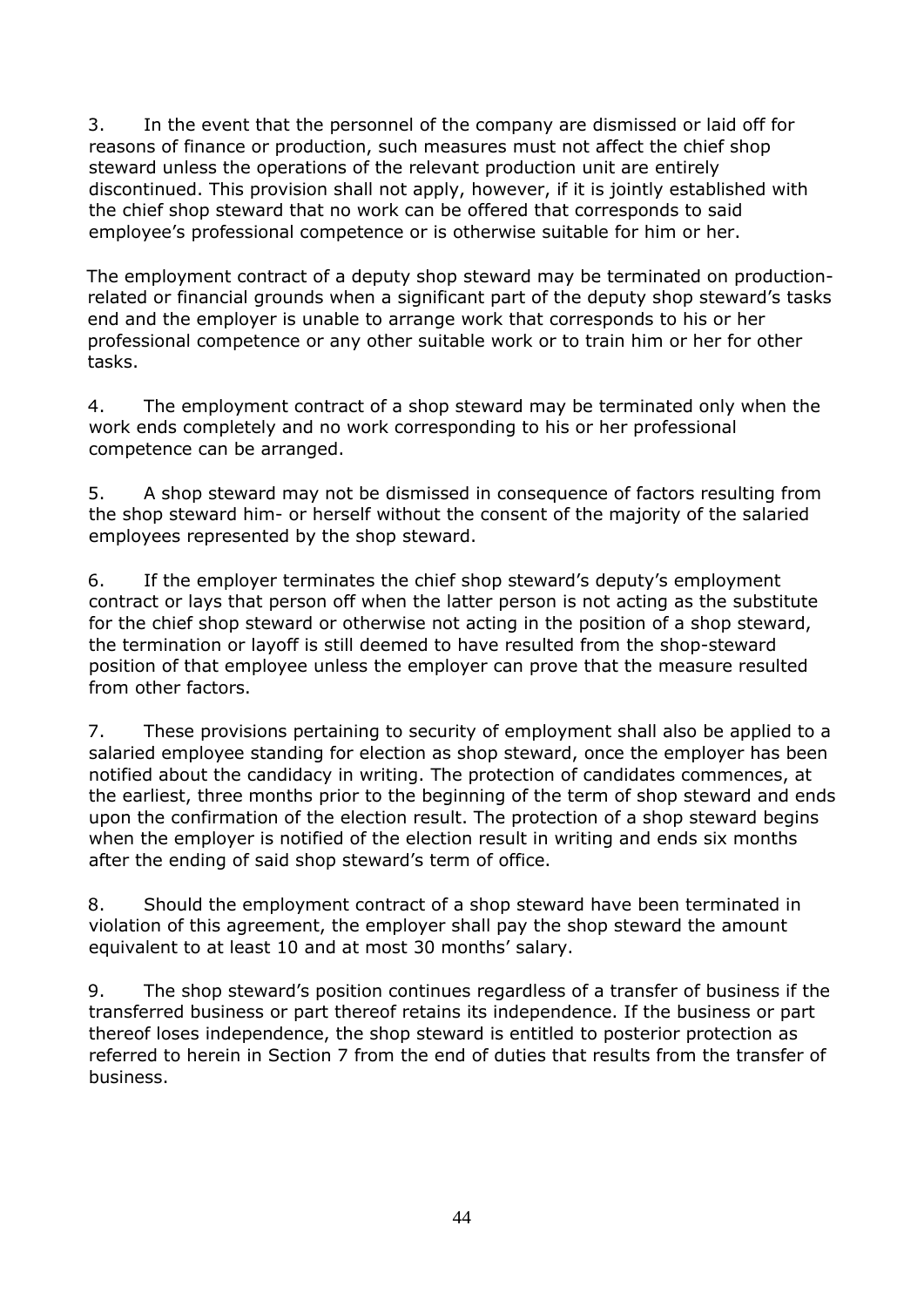# <span id="page-44-0"></span>**OCCUPATIONAL SAFETY AND HEALTH**

# **SECTION 5**

# <span id="page-44-1"></span>**Occupational safety and health co-operation**

1. Regulations on co-operation for occupational health and safety shall be applied to workplaces where at least 20 employees, salaried or not, work regularly. An occupational safety and health representative shall be elected when the number of employees is at least 10.

2. A workplace shall have an occupational safety and health officer, along with an occupational health and safety representative and a deputy representative.

3. Activities aimed at sustaining work ability shall be organised in a manner agreed upon locally and in collaboration with experts.

#### <span id="page-44-2"></span>**SECTION 6 Work arrangements, compensation for duties, and security of employment**

1. If an occupational safety and health representative's performance of regular work tasks is hindered by his or her position as occupational safety and health representative, the employer shall try to organise other work for him or her. Such an arrangement may not cause reduction in the person's earnings.

2. The provisions applied to shop stewards for release from work, remuneration during release from work, compensation for tasks performed outside regular working hours, prerequisites for the performance of the duties, development of earnings, security of employment, and situation in the event that the company's operations are transferred also apply to an occupational safety and health representative.

3. If no local agreement on release from work for an occupational safety and health representative has been concluded, the release shall be calculated on the basis of the industry-specific multiplier (0.156), which has been in effect since 1 April 1986.

4. The employer shall pay an occupational safety and health representative separate monthly compensation, which as from 1 June 2022 shall be as follows:

| Number of salaried    | EUR/month |  |
|-----------------------|-----------|--|
| employees represented |           |  |
| $10 - 75$             | 40        |  |
| 76 - 150              | 61        |  |
| $151 - 250$           | 81        |  |
| 251-                  |           |  |

This compensation shall not be paid at the same time as compensation for work as shop steward.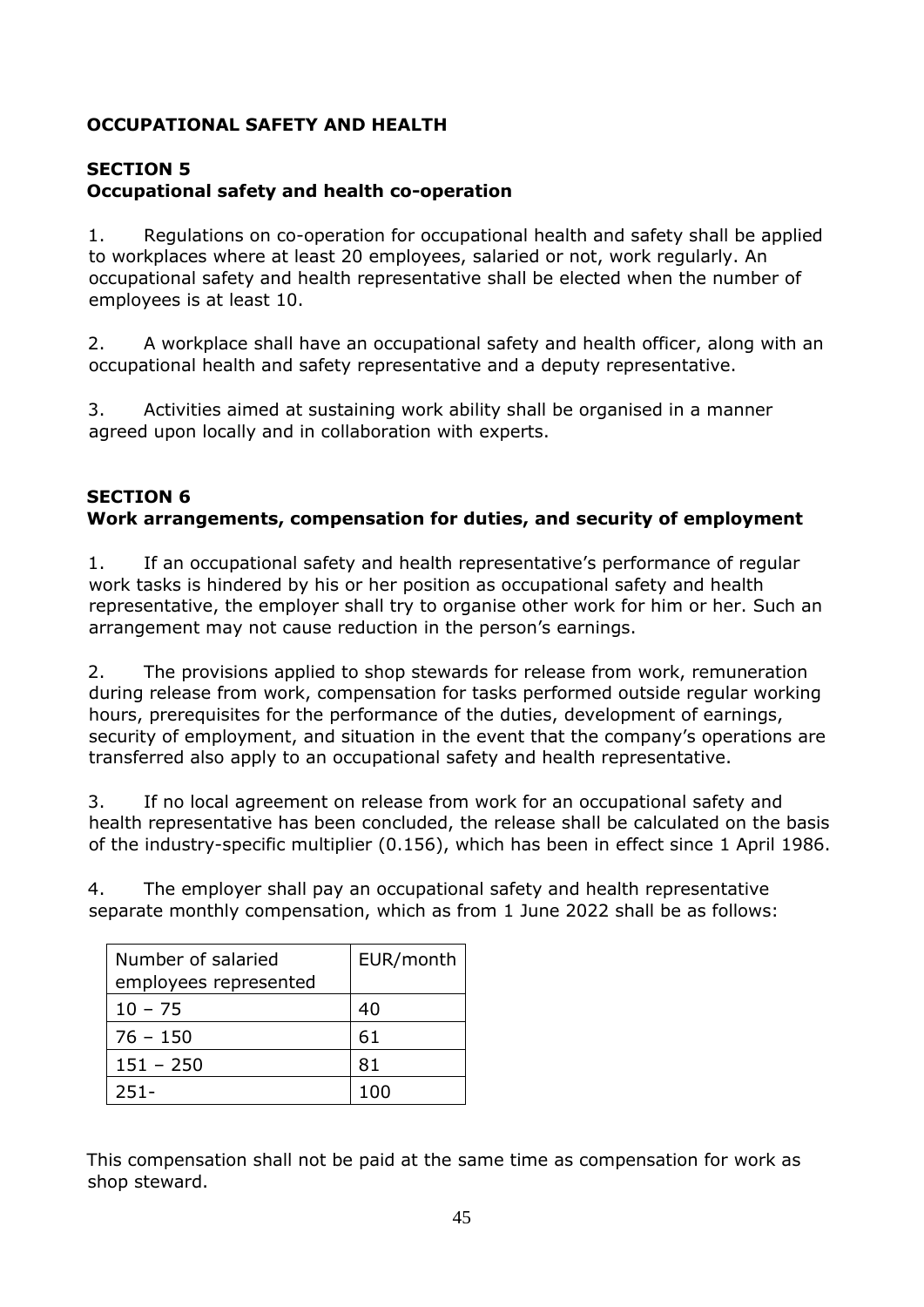# <span id="page-45-0"></span>**TRAINING**

# **Section 7**

# <span id="page-45-1"></span>**Professional training for salaried employees**

1. When a salaried employee participates in professional training during working hours, direct expenses incurred from the training shall be reimbursed and no pay is deducted. Monthly salary refers to basic wages plus any possible fixed monthly compensation.

2. If the employer organises training that takes place outside working hours, direct expenses incurred in consequence shall be reimbursed, but no salary is paid for the time of the training. Any training in continuous three-shift work must be agreed upon separately.

3. No wages are paid for the time used for travel to or from training outside working hours. Compensation for travel costs shall be paid in accordance with the collective agreement.

# <span id="page-45-2"></span>**Section 8 Joint training for the employer and salaried employees**

1. Participation in the training is agreed on locally, and it is compensated for in the same way as vocational training.

#### <span id="page-45-3"></span>**Section 9 Trade union training for salaried employees**

1. Shop stewards and representatives of salaried employees involved in occupational safety and health activities, including members of an occupational safety and health committee or a co-operation body for occupational safety and health, are entitled to participate in training approved by the unions, unless this causes considerable detriment to the company's operations. Notification about participation in the training must be given at the earliest opportunity. The employer shall give notification about any factor preventing the participation in training in good time prior to the training, after which joint efforts are made to determine a new date for the training.

2. The employer shall pay shop steward's wages for the duration of training, up to one month, and it shall pay the wages for up to two weeks of training for representatives of salaried employees involved in occupational safety and health activities.

3. The chair of a member organisation of a union that is a party to the agreement shall be paid in accordance with the provisions herein, subject to that company having no fewer than 100 salaried employees that fall within the scope of this agreement and the member organisation having no fewer than 50 members.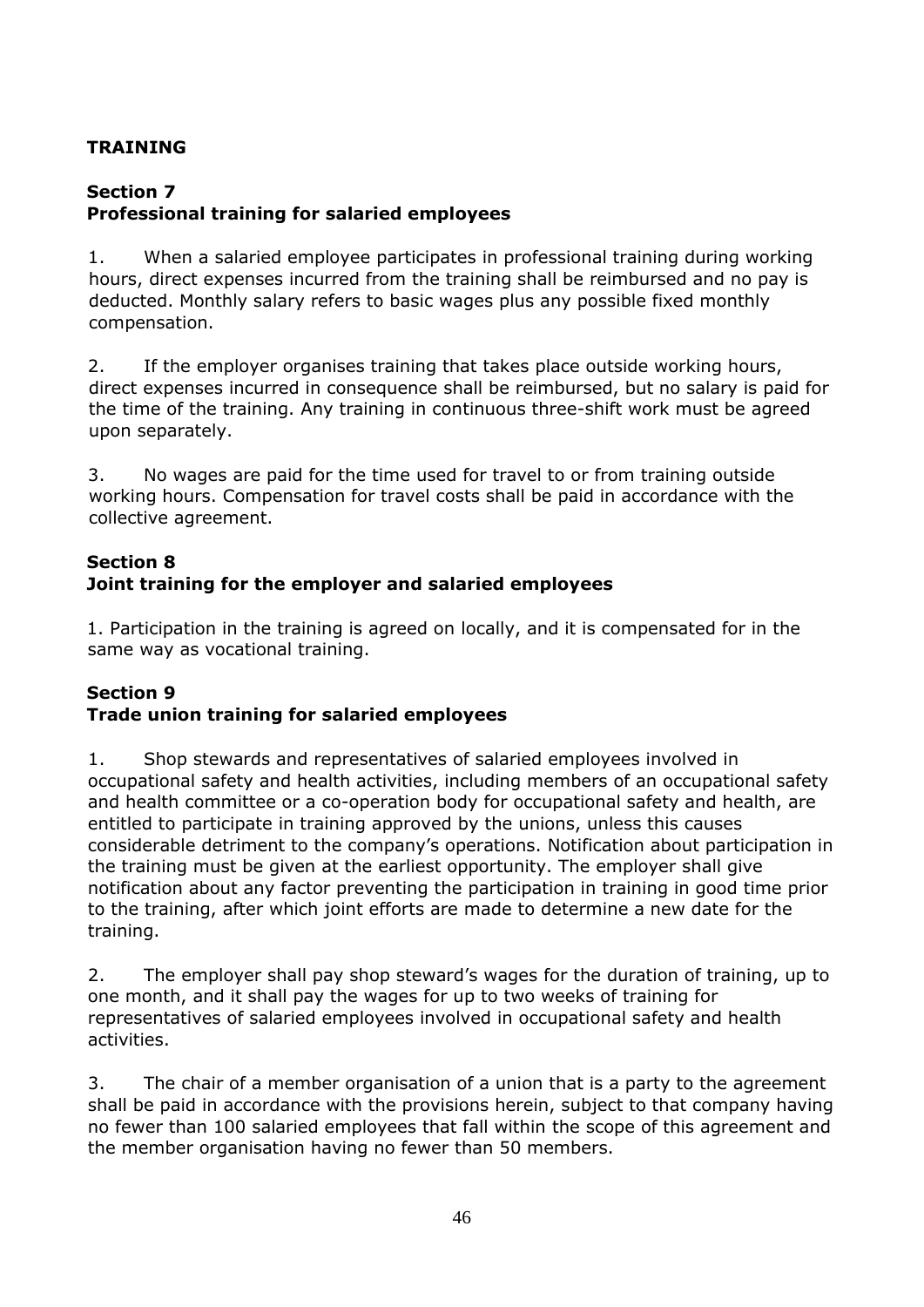4. In addition, a meal allowance shall be paid for paid training days.

5. The employer will pay compensation only for one event when the worker participates in training events with similar content.

# <span id="page-46-0"></span>**PROVISION OF INFORMATION AND FREEDOM OF ASSEMBLY**

## <span id="page-46-1"></span>**Section 10 General terms**

1. The employer shall provide the shop steward with information that directly or indirectly concerns the salaried employees at the earliest opportunity. Information on the company's operations and client relationships is confidential. This information shall not be disclosed to shop stewards of other companies or disseminated in any other way.

#### <span id="page-46-2"></span>**Section 11 Information to be communicated by the employer**

#### **The shop steward shall be provided with information necessary for the performance of the tasks of the position**

1. The employer shall present the following information to the personnel or their representatives:

- a) A report on the company's financial situation based on the accounts after their approval.
- b) A report on the financial situation of the company at least twice during the financial year, with information on the potential future direction of the company's production, employment situation, profitability, and cost structure.
- c) An annual personnel plan, which shall include predictions of changes in the number, characteristics, and status of the personnel.

2. The company shall announce any essential changes in the above-mentioned information without delay.

3. Information on the company's accounts shall be given to the representatives of the employees in writing at their request.

4. A shop steward has the right to receive information on the names of salaried employees in the shop steward's area of operation, the date of commencement of the associated employment relationships, and the unit, once a year. The shop steward shall be notified about any transfer of duties from within the shop steward's sphere of responsibility to beyond the scope of the collective agreement. At the shop steward's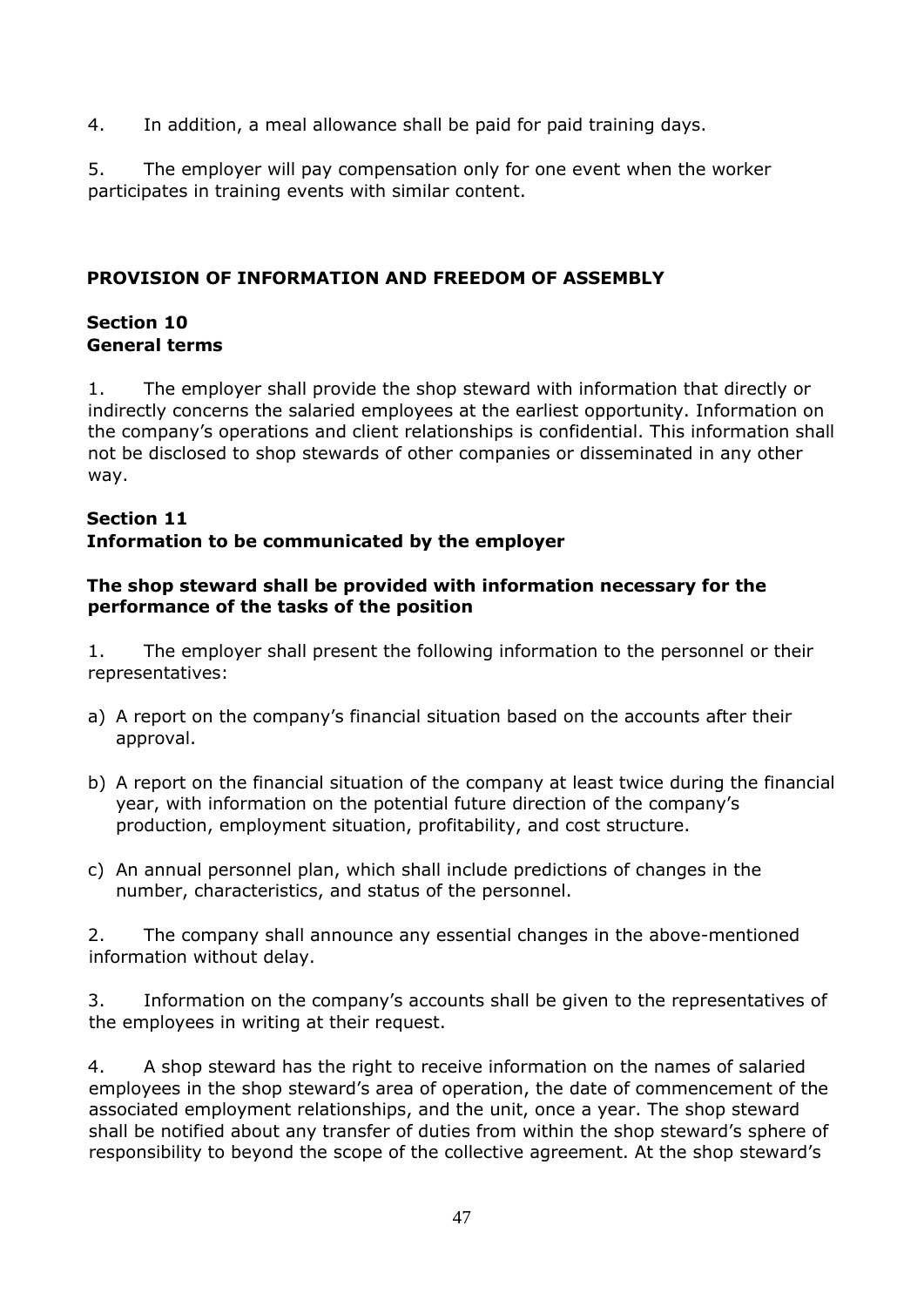request, he or she shall be given information on the grounds for a fixed-term employment contract.

5. Wage information from the statistics on salaried employees shall be given to the shop steward in writing as soon as these statistics have been completed. Information on the average monthly earnings of groups with fewer than three members shall not be provided.

6. The shop steward shall have the right to examine the pay and payroll systems in place in the shop steward's sphere of responsibility and the records on overtime and emergency work, as well as the wages paid for these.

7. The shop steward shall also be provided with all other information necessary for the performance of the shop steward's tasks.

8. The shop steward shall be provided with information on a salaried employee's pay, pay structure, pay category, and job description at the request of the shop steward and with the written consent of the salaried employee in question.

# <span id="page-47-0"></span>**Section 12 Salaried employees' freedom of assembly and right to information**

1. Salaried employees shall have the right to organise meetings on matters related to employment relationships in the workplace or on some other premises agreed upon and deliver information leaflets to their members. Procedures for the meetings and the participation of outsiders shall be agreed on locally.

# **Section 13 Use of external labour**

1. The employer shall provide information on the conclusion of a subcontracting agreement and the use of external labour in advance to the shop steward elected by virtue of this agreement or, if there is no shop steward, to the occupational safety and health representative. The notification shall include information on the intended extent of the use of external labour, information on the company used, and the estimated term of validity of the contract. If the urgency of the work or some similar factor renders this impossible, then said advice may exceptionally be given afterward but without delay.

2. If there are grounds for suspecting that the company supplying external labour fails to meet its statutory obligations or obligations based on the collective agreement, the situation shall be investigated in collaboration with the shop steward and, when necessary, jointly agreed measures shall be taken in order to clarify the situation. Any further measures to be taken shall be agreed on locally.

3. Before the employer outsources work referred to in this agreement via a transfer of operations, the matter shall be discussed with the shop steward with the goal of ensuring that the terms of employment of employees to be transferred to the other company do not become weaker on the whole if a different collective agreement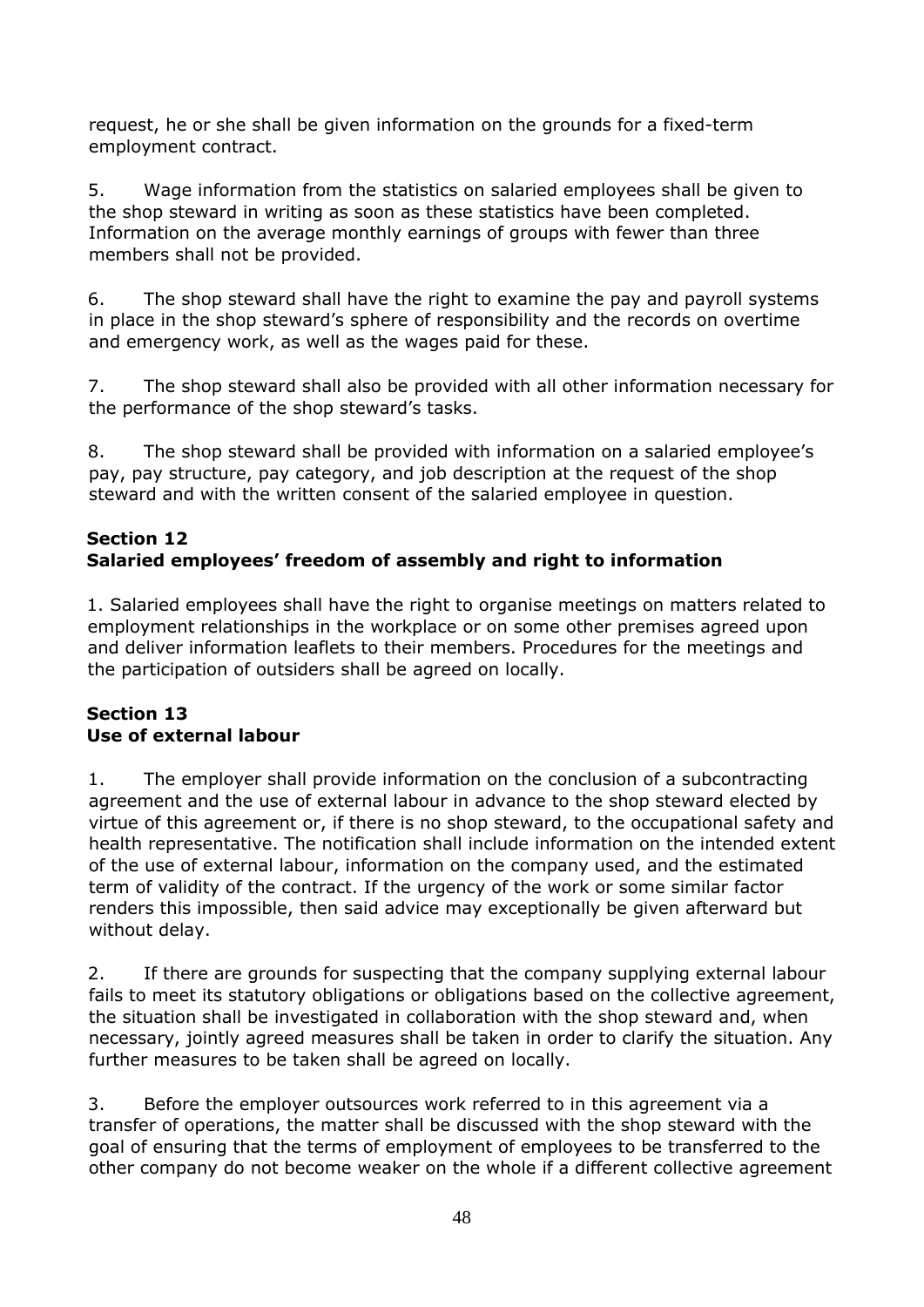is applied by law for the company taking over the tasks. Other arrangements for this procedure may be made by local agreement.

# <span id="page-48-0"></span>**AGREEMENT ON PROTECTION AGAINST DISMISSAL**

# **Section 1**

# <span id="page-48-1"></span>**Scope of application**

1. This agreement shall be applied in the event that an employment contract in effect until further notice is terminated, by either the employer or a salaried employee, or the employer lays off a salaried employee, and it shall apply to dismissal and layoff procedures.

# **Section 2**

# <span id="page-48-2"></span>**Grounds for dismissal**

1. The employer shall not terminate a salaried employee's employment contract or lay off a salaried employee without grounds in accordance with the Employment Contracts Act.

2. When dismissals or layoffs are conducted on production-related or financial grounds, the measures shall, where this is possible, be targeted last at salaried employees who are required for specialist tasks or tasks that are essential for the company's operations and at salaried employees who have partially lost their work ability while in the company's employ. In addition, the duration of the employment relationship and the degree of the relevant salaried employee's responsibility for supporting others are taken into account.

# **Section 3**

# <span id="page-48-3"></span>**Notification of dismissal**

1. The employer shall carry out dismissal within reasonable time after learning of grounds for dismissal.

# **Section 4**

# <span id="page-48-4"></span>**Hearing of a salaried employee**

1. Before carrying out the dismissal, the employer shall provide the salaried employee with an opportunity to be heard on the grounds for the dismissal. The salaried employee shall have the right to use a representative.

2. The provisions of the Act on Co-operation within Undertakings shall be observed in the implementation of dismissals or layoffs on production-related or financial grounds.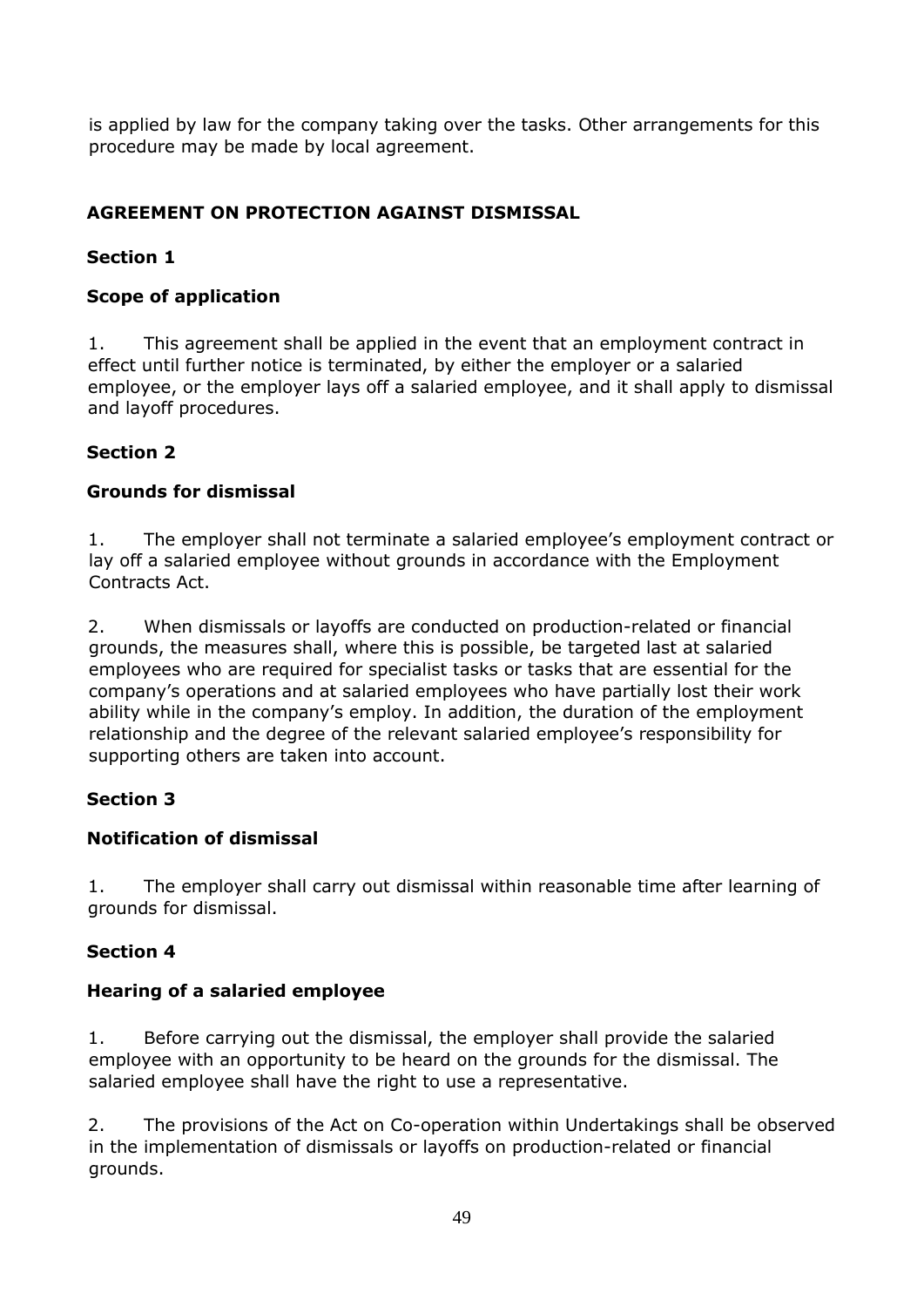#### **Section 5**

#### <span id="page-49-0"></span>**Notice of termination of employment given to the parties to the employment contract**

1. Any notice of termination of the employment contract shall be delivered in writing and it shall contain information on the date on which the employment contract is to end and, if the contract is being terminated by the employer, the grounds for termination.

2. Should personal notification not be possible, a notice of termination may be delivered by post. A notice of termination delivered by post shall be deemed to have been received on the seventh day after it was posted.

3. If a salaried employee is on annual holiday or leave for balancing of working hours that lasts no less than two weeks, the notice period shall begin after the end of the leave.

#### **Section 6**

#### <span id="page-49-1"></span>**Notification of dismissals and layoffs for the shop steward and the employment services**

1. The shop steward shall be notified about a dismissal or layoff carried out for financial or production-related reasons without delay after the employer has learnt of the necessity of the measure and no later than when the salaried employee concerned is notified about the measure.

2. If the measure concerns ten or more salaried employees, the employment services shall also be notified.

#### **Section 7**

#### <span id="page-49-2"></span>**Notice periods**

1. When terminating an employment contract, the employer shall observe the following notice periods:

#### **Continuous employment for... Notice period**

| up to 1 year           | 14 days  |
|------------------------|----------|
| between 1 and 4 years  | 1 month  |
| between 4 and 8 years  | 2 months |
| between 8 and 12 years | 4 months |
| more than 12 years     | 6 months |
|                        |          |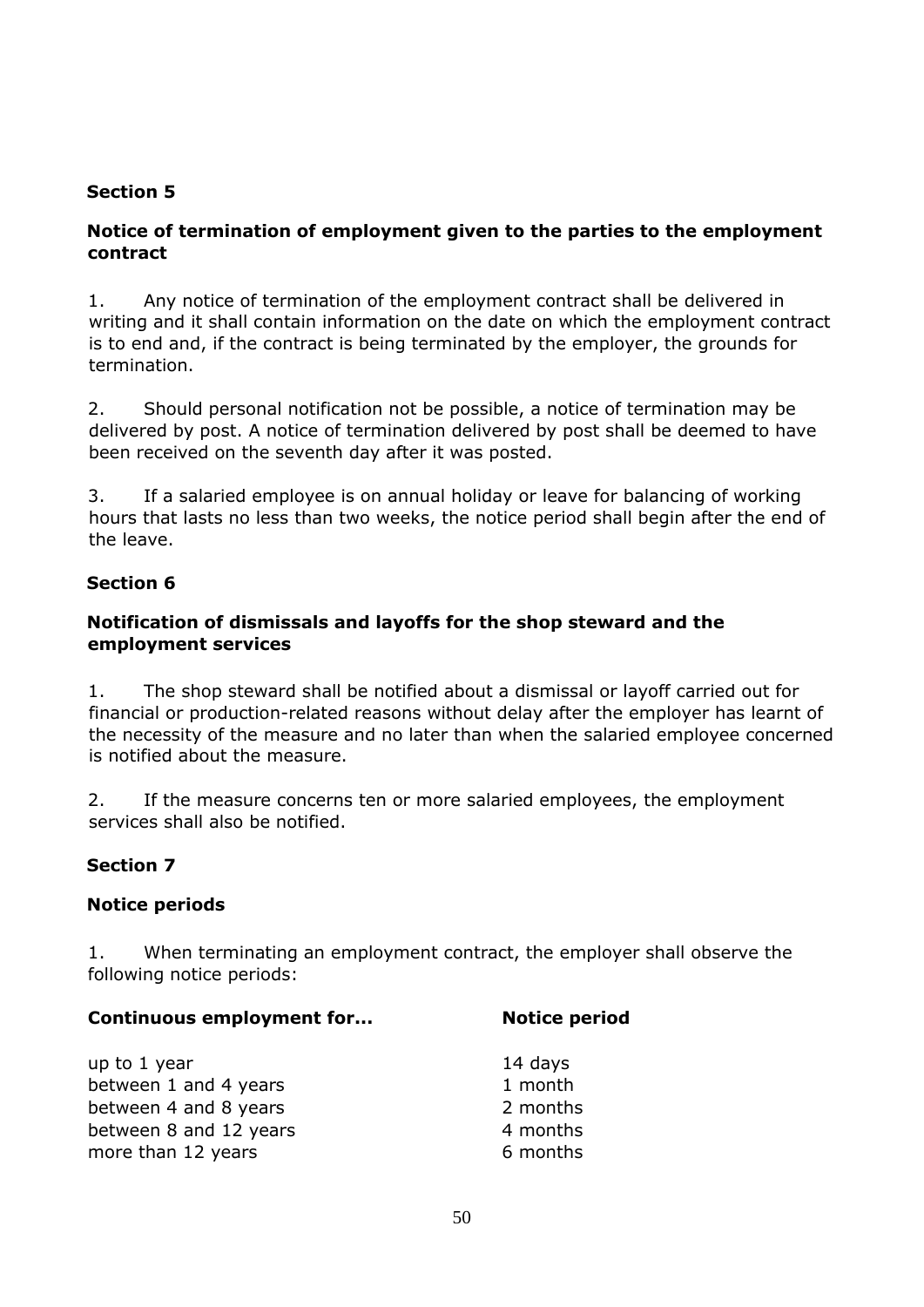2. A 14-day notice period shall be observed when a salaried employee terminates an employment contract. When the employment relationship has continued for more than five years without interruption, the notice period shall be one month.

3. The notice period for layoffs is 14 days.

Notice periods differing from those specified herein may be agreed upon locally.

# **Section 8**

# <span id="page-50-0"></span>**Wages for the notice period**

1. The employer shall pay full wages for the notice period in cases of layoff or termination of employment.

2. If the salaried employee fails to honour the notice period, the employer may withhold pay for the portion of the notice period not honoured, in accordance with the Employment Contracts Act.

# **Section 9**

# <span id="page-50-1"></span>**Cancellation and deferral of a layoff**

1. Should work become available during the term of notice for a layoff, the employer may cancel the layoff before it is due to begin.

2. If the work that arises during the layoff notification period is temporary, layoff may be deferred without a new layoff notice, on one occasion and for no more than the duration of the work.

# **Section 10**

# <span id="page-50-2"></span>**Compensation for unfounded dismissal**

The employer shall pay an amount equalling a minimum of three months' wages and a maximum of 24 months' wages as compensation for unfounded dismissal when employment was terminated for reasons attributable to the salaried employee. The amount of harm suffered and the procedures concerning the termination of employment have an effect on the amount of the compensation. The employer may not be ordered to pay a compensatory fine in addition to compensation for violation of provisions on correct procedure.

# **Section 11**

# <span id="page-50-3"></span>**Rehiring**

1. If an employer has terminated an employment contract for financial or production-related reasons but then needs labour for the same or similar duties within four months of the termination of employment, the employer must ask the local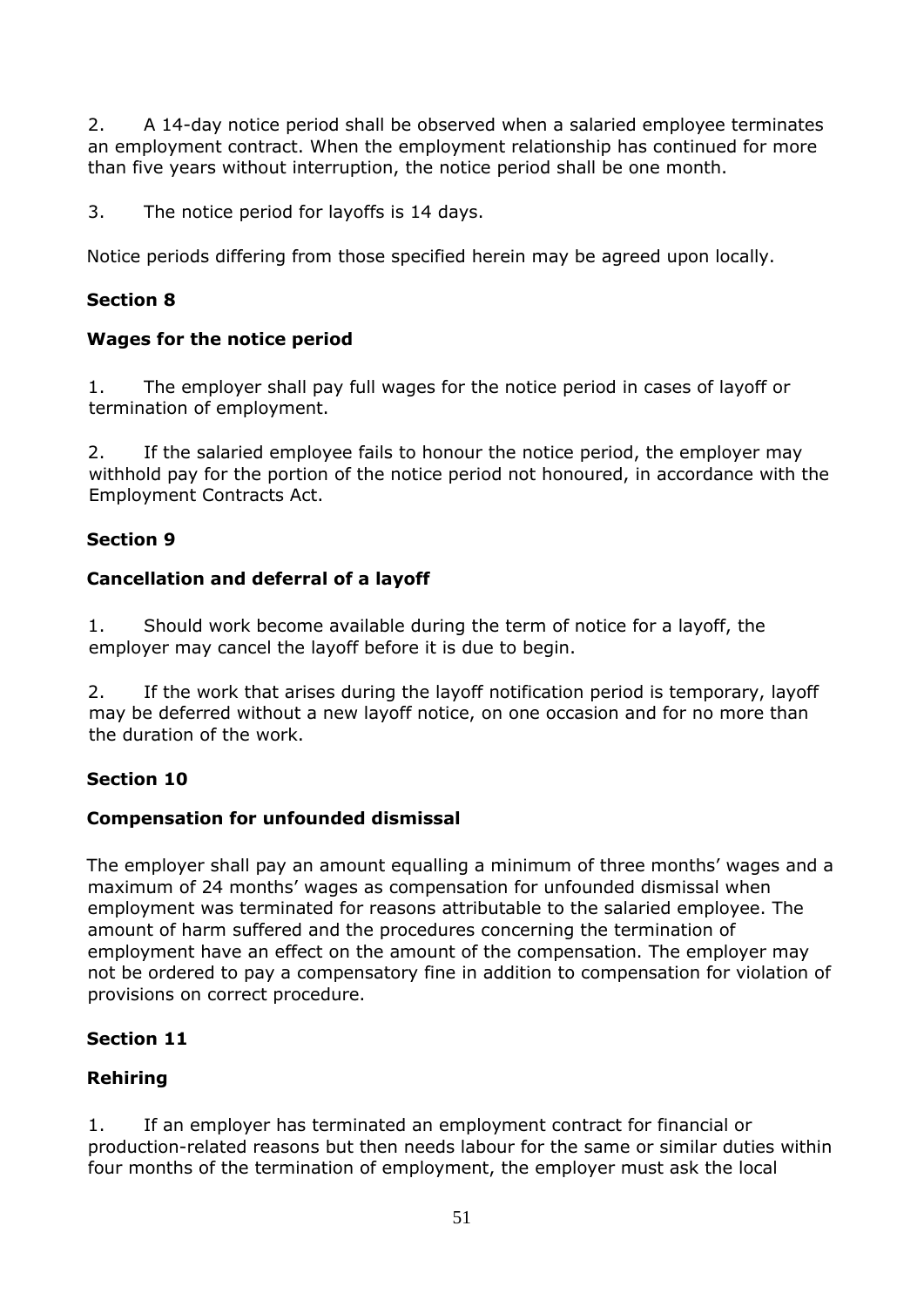employment authority whether any of the company's former salaried employees are jobseekers. However, if the employment relationship has lasted without interruption at least 12 years prior to its termination, the re-employment period shall be six months.

2. The employer shall offer work first to former salaried employees who are jobseekers.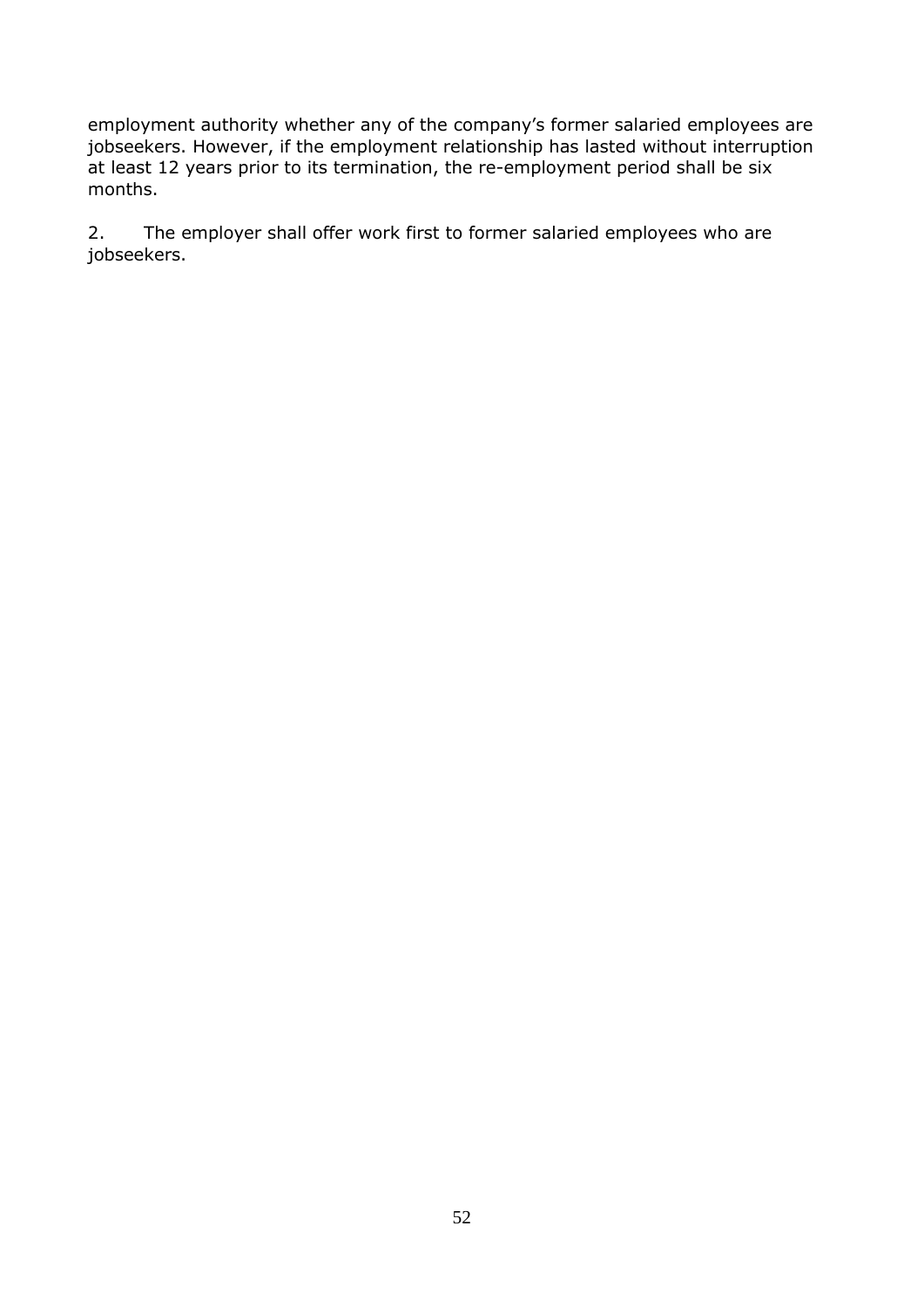#### **FINNISH ENERGY Protocol TRADE UNION PRO THE FINNISH ENGINEERS' ASSOCIATION**

**1 February 2018** 

#### <span id="page-52-0"></span>**WORKING TIME BANK**

#### **1 Concept and meaning**

The working time bank refers to an arrangement for harmonising work and leisure time adopted at the corporate and workplace level, involving an agreement to save, borrow or combine various elements in the long term.

*Note in the protocol:* 

*The working time bank agreement shall take precedence over the time and other limitations governing the granting of agreed elements of a working time bank. The purpose of the working time bank is to support enterprise productivity and competitiveness and to accommodate the individual working time needs of employees.* 

#### **2 Introduction of the working time bank**

The introduction and details of a working time bank system in the workplace shall be agreed locally in writing between the shop steward and the employer. The agreement must settle at least the following matters:

- the parties covered by the agreement;
- the limits for saving and borrowing a working time balance  $(-40 / +160)$
- the elements comprising the working time bank
- the procedures and notification times applied to the use of working time bank leave
- the principles of transferring a working time bank leave that has already been agreed
- how to join and leave the system
- situations of termination of employment and the use of the working time bank
- employee benefits during a bank leave
- examination of the functioning and the amendment or termination of the system
- equalising the working time balances upon termination of employment.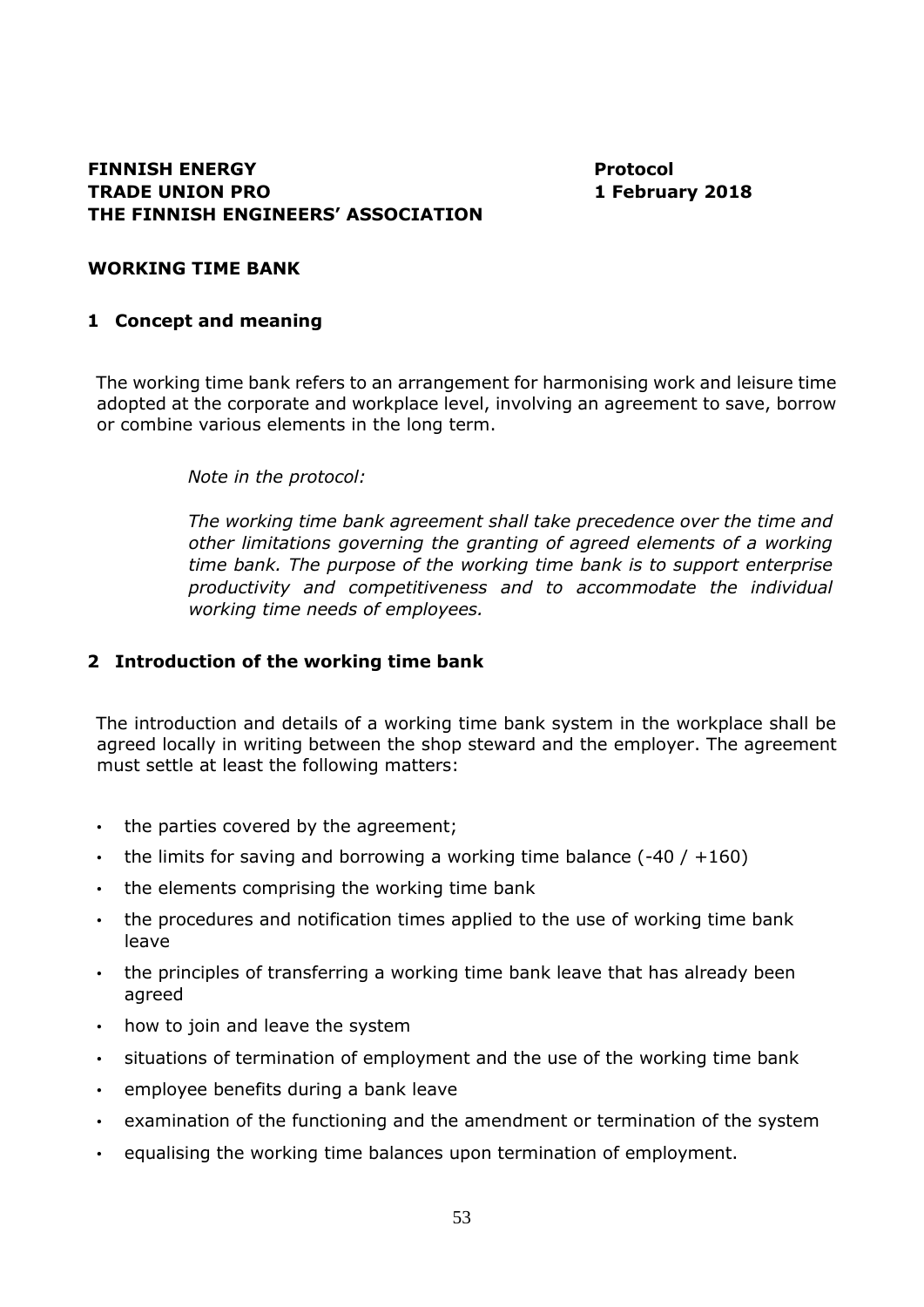*Instructions for application:* 

*It is recommended to agree on working time elements in accordance with the collective agreement and the Working Hours Act or on elements related to leave in accordance with the collective agreement*  and the Annual Holidays Act in a manner that will allow efficient *implementation of the purpose of the working time bank. Such elements include, e.g. the elements of the Working Hours Act, leave for reduction of working hours, saved leave, holiday bonus which is changed to leave or a part thereof, performance reward, bonus and profit commission.* 

#### **3 Stipulations concerning working time banks within the scope of the collective agreement for salaried employees in the energy industries**

- spending or borrowing of time in the working time bank must be agreed between the person and the employer
- for bank leave, salaried employees receive the pay for regular working time, including benefits, according to the salary valid at the time of the leave
- however, when the salaried employee's salary partly consists of commission or extra earnings based on sales, the salary paid during bank leave is the average hourly earnings calculated from the average commission for the past three (3) months
- working time bank leave is always a day equal to time at work
- an agreed period of working time bank leave shall be transferred due to incapacity for work, and the new period of leave shall be agreed between the employer and the salaried employee
- it must be possible to verify the balance of working time bank leave at least on a monthly basis
- in exceptional cases, the employer may allocate continuous bank leave for a maximum of 30 per cent of the total balance of the working time bank if it prevents a lay-off on production-related or financial grounds. The notification period is four weeks.
- the shop steward is entitled to have access in the workplace to the contents and balances of the working time bank
- the shop steward is entitled to agree with the employer otherwise on the saving and borrowing limits for a justified reason.

#### **4 Termination of the working time bank agreement**

The period of notice of termination of a working time bank agreement shall be six months unless otherwise locally agreed. The working time bank agreement is a local agreement referred to in the collective agreement.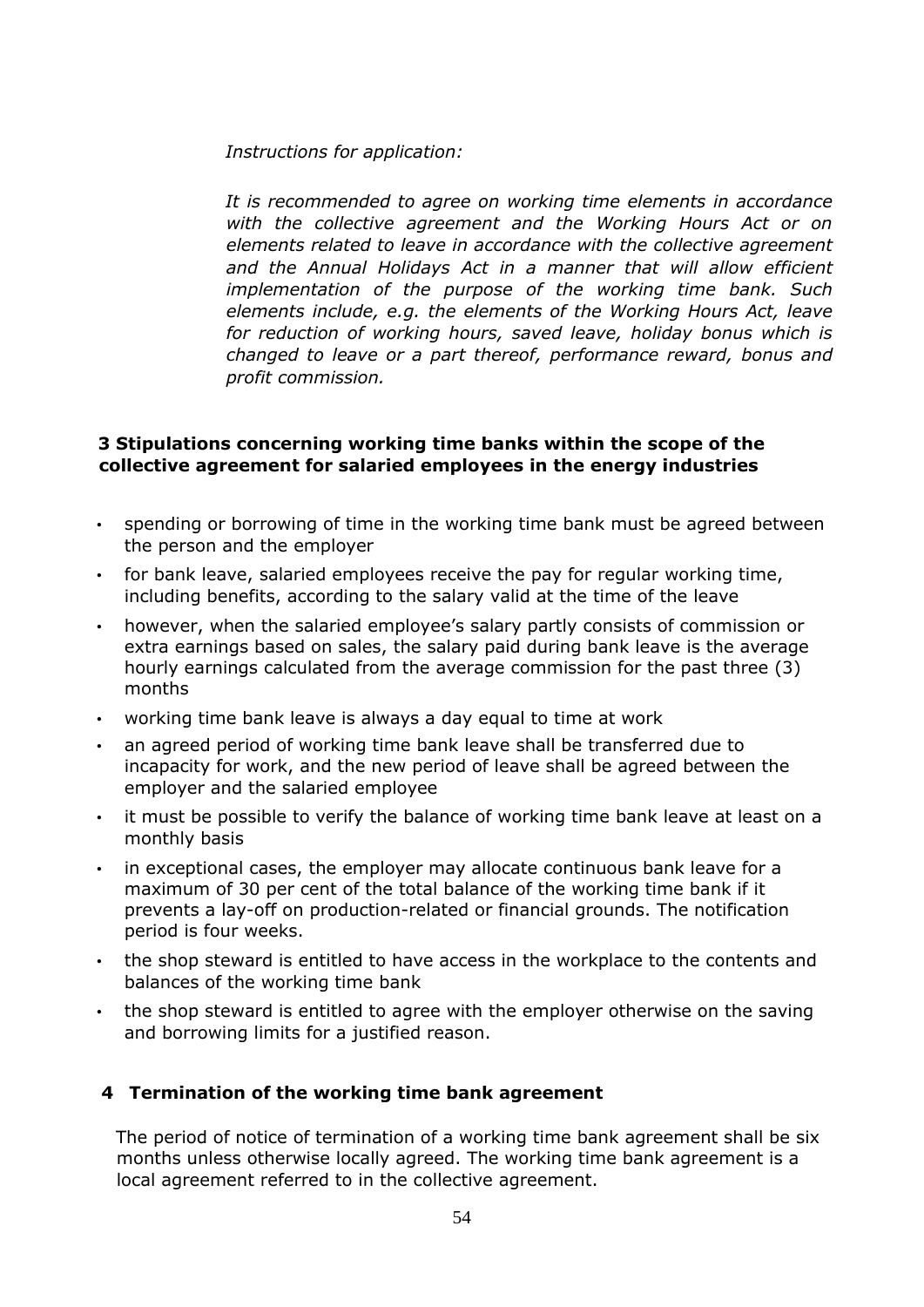# **5 Application of the protocol**

This protocol shall not change the practices related to working time banks used by the companies or any local or employment contract-level agreements.

#### <span id="page-54-1"></span><span id="page-54-0"></span>**PROTOCOL ON THE IMPROVEMENT OF CONDITIONS FOR THE EMPLOYMENT OF STUDENTS AND YOUNG PEOPLE**

1. With respect to minimum salaries, the collective agreement is not applied to the trainees and summer substitutes hired. Otherwise, the provisions of the collective agreement shall apply.

'Trainees' are people who study at a vocational school, technical or other institute, university of applied science, university, or university of technology, and who are working between terms of study or gaining work experience required for their degree during training that takes place in an employment relationship. This provision is not applied for a salaried employee who has the qualifications required for the task (for example, a stationary engineer's qualification).

A 'summer substitute' (in an employment relationship between 1 May and 30 September) is a school pupil or student who is under the age of 25 and studying at an educational establishment that does not provide training in the industry in question.

Students in an apprenticeship relationship who are at least 15 years of age are subject to the collective agreement so that in the first year of basic training the minimum salary in question is applied with a reduction of 40 per cent, during the second year with a reduction of 25 per cent, and in the remaining years of the basic training with a reduction of 15 per cent. During additional training and specialisation, the personal salary earned prior to this training is applied.

2. The provisions regarding priority in staffing reductions and re-employment obligation do not apply to compulsory traineeship as part of the degree studies. It is required that the employer and the shop steward together deem that the work practice does not affect the employment relationships or terms of employment of other salaried employees.

3. Within the framework of the 'Learn and earn' summer traineeship programme, comprehensive school, tenth-grade, general upper secondary school students' and VALMA and LUVA trainees' employment for two weeks or ten working days may take place between 1 June and 31 August. A lump-sum wage of EUR 365 shall be paid in 2022, including the holiday compensation accrued during the orientation period. Provisions of the collective agreement pertaining to salaries are not applied to employment relationships based on the programme referred to above. With the exception of the period of regular working hours, these relationships are not subject to the provisions of the collective agreement on working hours either.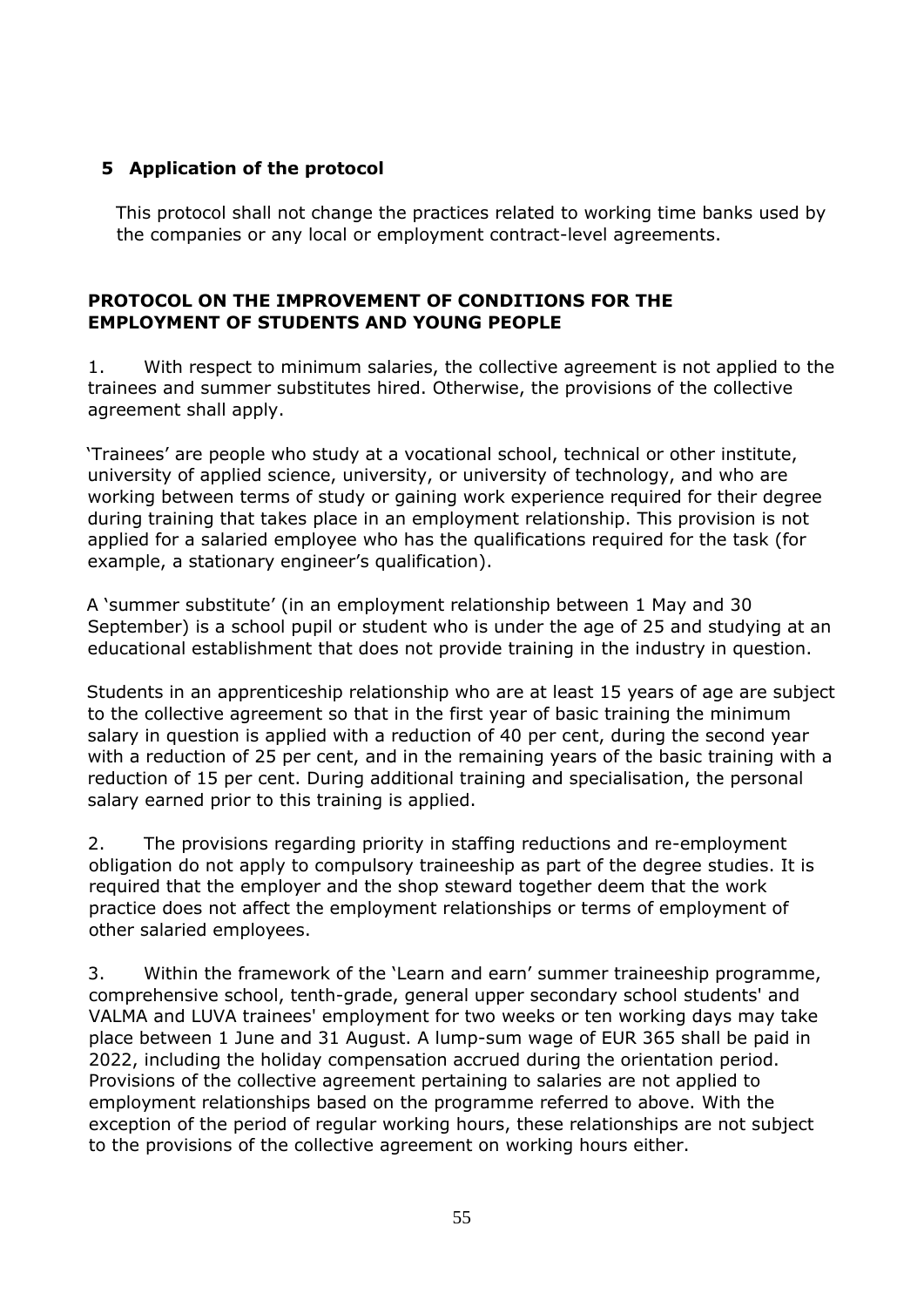# **FINNISH ENERGY (ET)**

#### **TRADE UNION PRO**

#### **THE FINNISH ENGINEERS' ASSOCIATION**

# <span id="page-55-0"></span>**PROTOCOL ON THE "LEARN AND EARN" SUMMER TRAINEESHIP PROGRAMME FOR 2022 AND 2023**

The parties to the agreement wish to take part in supporting the opportunities for comprehensive school pupils, tenth-graders, general upper secondary school students and young people participating in VALMA and LUVA training to learn about working life as part of the "Learn and earn" summer traineeship programme.

The purpose of the programme is to offer school students personal experience in the operation of a workplace in the industry, in various tasks within the industry, personnel structure, forms of cooperation and the opportunities offered by the industry, as well as to give the school students an opportunity to do practical work suitable for them.

For that reason, the parties have agreed as follows:

- 1. The provisions presented hereinafter shall apply to comprehensive school pupils, tenth-graders, general upper secondary school students and young people participating in VALMA and LUVA training whose employment relationship is based on the "Learn and earn" summer traineeship programme.
- 2. An employment relationship within the summer trainee programme lasting for two weeks or ten working days can take place between 1 June and 31 August in 2022-2023. The young person may only attend one "Learn and earn" period complying with this recommendation for the same employer in each year.
- 3. A lump-sum wage of EUR 365 shall be paid for completing the "Learn and earn" summer traineeship programme in 2022. The wages include the holiday compensation accrued during the orientation period. Statutory social security contributions shall be paid from the wages depending on the age of the person.
- 4. Provisions concerning the effective collective agreement pertaining to salaries, the criteria on wage setting and other provisions concerning benefits of monetary value shall not be applied to comprehensive school pupils, tenth-graders, general upper secondary school students and young people participating in VALMA and LUVA training whose employment relationship is based on the programme referred to in this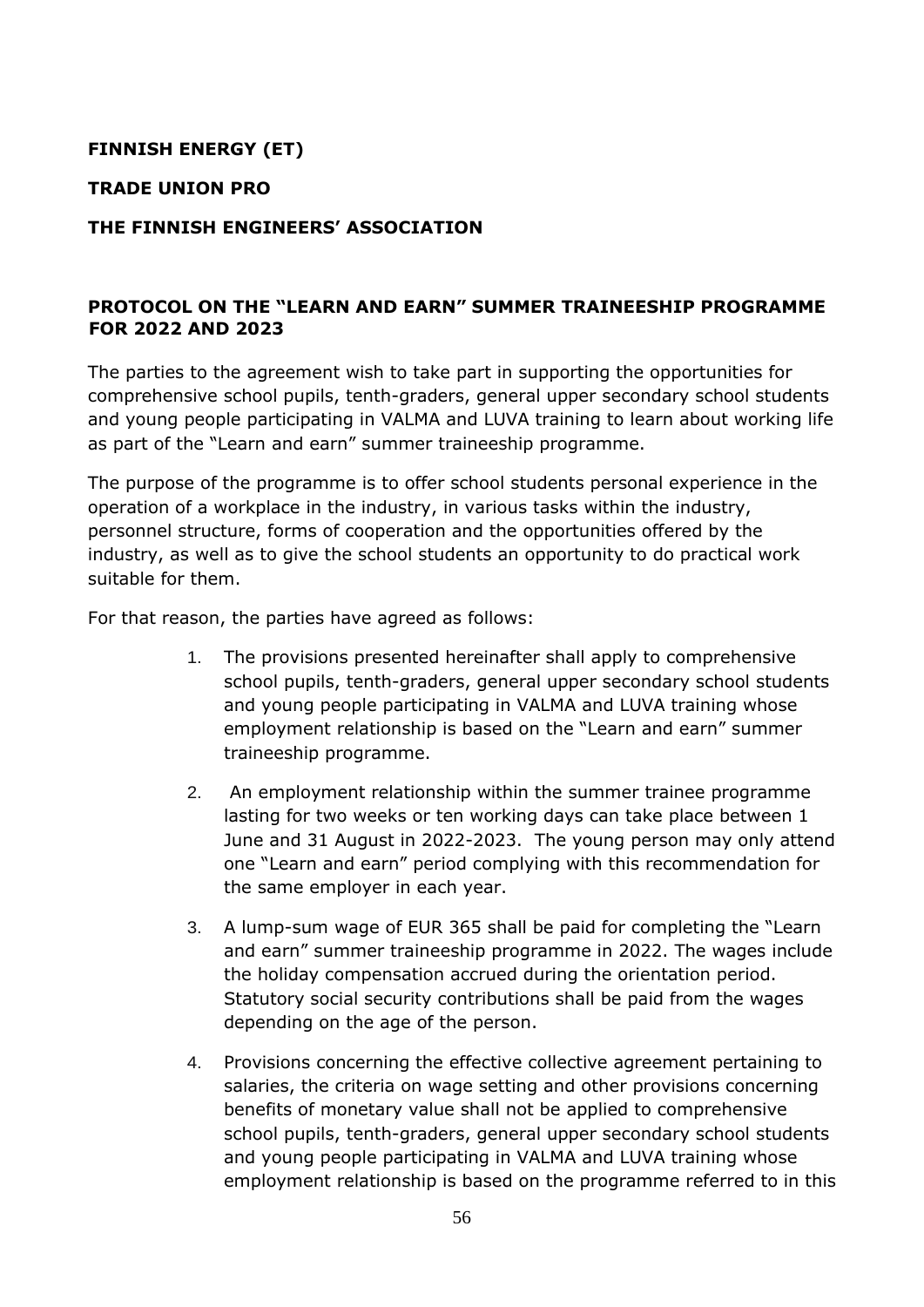protocol. With the exception of the period of regular working hours, they shall not be subject to the provisions of the collective agreement on working hours either if these would impede the practical implementation of the summer traineeship programme.

5. Employment relationships based on the traineeship programme are introductory and of the nature that the work of one or several comprehensive school students, tenth-graders, general upper secondary school students or young person participating in VALMA and LUVA training based on the summer traineeship programme in the enterprise does not contradict the Employment Contracts Act or any regulations concerning the reduction of workforce, the obligation of offering additional work or re-hiring.

FINNISH ENERGY (ET) TRADE UNION PRO

THE FINNISH ENGINEERS' ASSOCIATION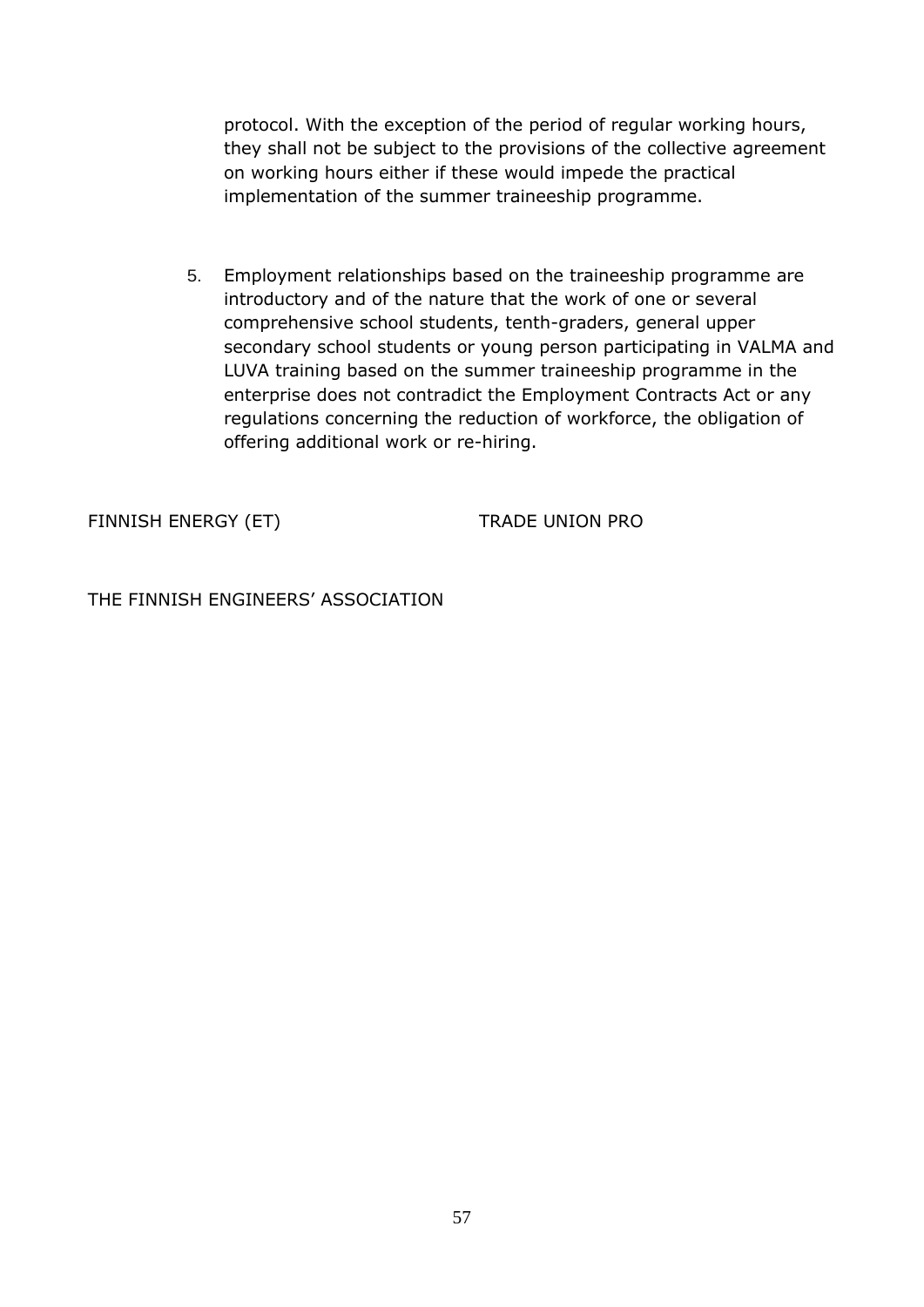Finnish Energy Trade Union PRO The Finnish Engineers' Association The Trade Union for the Public and Welfare Sectors JHL Tekniikka ja terveys KTN The Federation of Public and Private Sector Employees JYTY

#### <span id="page-57-1"></span><span id="page-57-0"></span>**INTEREST REPRESENTATION AND THE ELECTION OF SHOP STEWARDS FOR SALARIED EMPLOYEES IN THE ENERGY INDUSTRY**

The collective agreement for salaried employees in the energy sector is negotiated by Finnish Energy, Trade Union Pro and the Finnish Engineers' Association, which represent the energy sector. The result of the negotiations on the amendments to the collective agreement reached on 28 February 2022 has been approved by the decision-making organs of the parties.

The new agreement period shall begin on 1 March 2022 and end on 29 February 2024, unless notice to terminate the collective agreement is given on the grounds specified therein to expire on 28 February 2023.

Finnish Energy, Trade Union Pro and the Finnish Engineers' Association have agreed that JHL, KTN and JYTY may join the collective agreement for salaried employees in energy industries signed by Trade Union Pro and the Finnish Engineers' Association at a later date. After that, JHL, KTN and JYTY will have joined the collective agreement with this protocol of association.

The aforementioned unions have agreed on the right of election of representatives for the salaried employees in energy industries in a separate protocol.

Helsinki, 28 February 2022

FINNISH ENERGY (ET)

TRADE UNION PRO

THE FINNISH ENGINEERS' ASSOCIATION

THE TRADE UNION FOR THE PUBLIC AND WELFARE SECTORS JHL

TEKNIIKKA JA TERVEYS KTN

THE FEDERATION OF PUBLIC AND PRIVATE SECTOR EMPLOYEES JYTY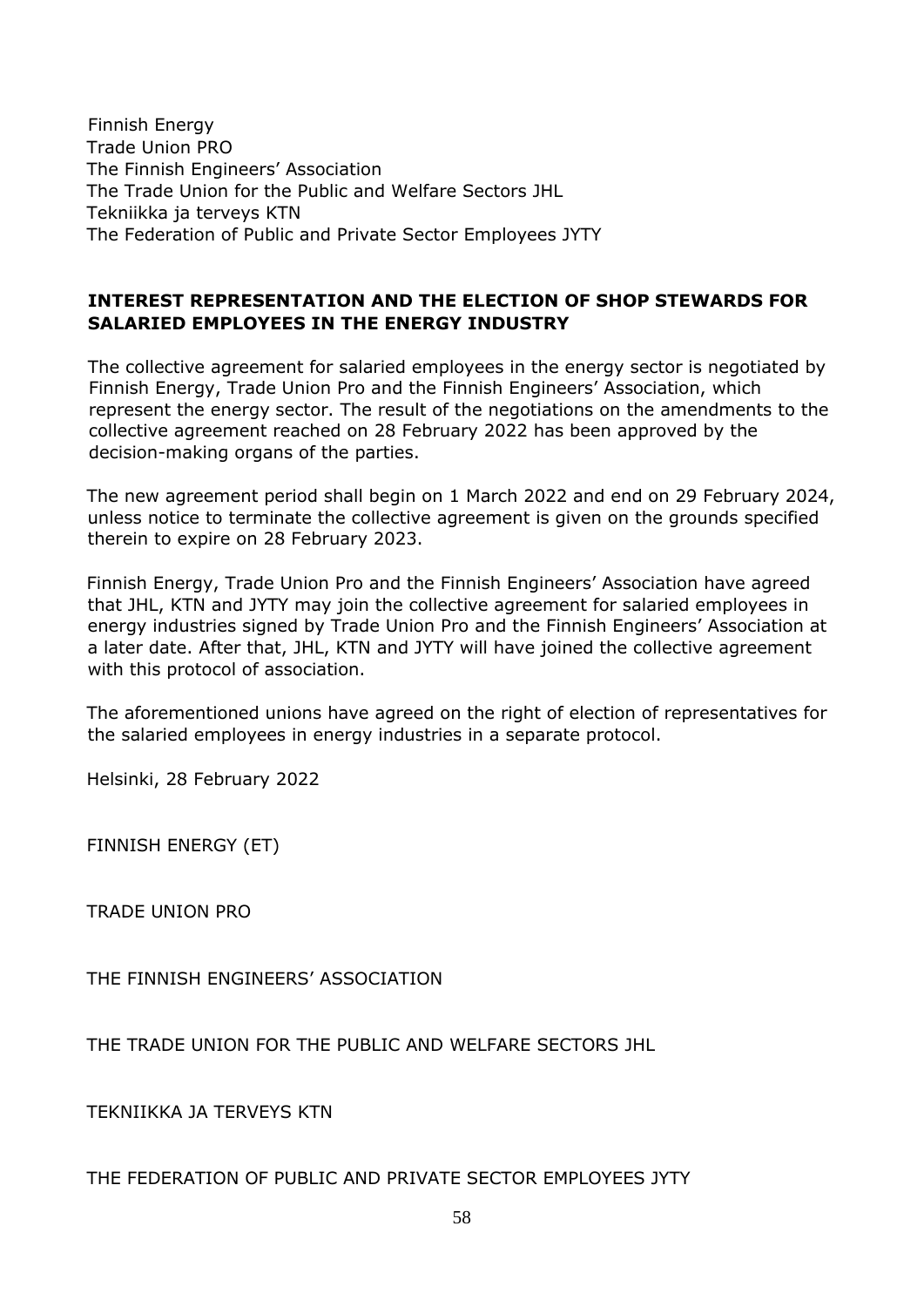Finnish Energy (ET) Trade Union Pro The Finnish Engineers' Association

#### <span id="page-58-0"></span>**PROTOCOL ON HARMONISING WORKING HOURS WHEN APPLYNG THE WEEKLY WORKING TIME OF 38.25 HOURS**

Time: 22 August 2019

Place: Office of Finnish Energy, Eteläranta 10

| Present: | FT.            | PRO.             | - SKL        |
|----------|----------------|------------------|--------------|
|          | Kari Laaksonen | Anssi Vuorio     | Robert Nyman |
|          | Markus Saimio  | Petteri Hyttinen | Pertti Roti  |

- 1. This protocol shall agree on the harmonisation of the working time of salaried employees with a weekly working time of 38.25 hours (38 hours 15 minutes) to the working time arrangements concerning full-time work agreed in the collective agreement.
- 2. Harmonisation of working time by virtue of the protocol shall apply to salaried employees with a regular weekly working time of 38.25 hours (without the 24 hour extension to the working time) and with no additional leave days by virtue of the transitional provisions of incorporated enterprise.
- 3. The working time of salaried employees referred to in paragraph 2 above shall be reduced as from 1 January 2020 as follows:
- a. In 2020 the working time is reduced by 16 hours
- b. In 2021 the working time is reduced by an additional 7 hours in addition to the 16 hours presented above under paragraph a.

Therefore, as from 1 January 2021, working time shall be reduced by a total of 23 hours in a calendar year.

- 4. The reduction of working time shall be implemented without reducing the monthly pay of the salaried employee.
- 5. Section 6, subsections 2-5 of the collective agreement for salaried employees in the energy industries concerning leave in lieu of shorter working hours shall apply to the accrual and implementation of reduction in working time.
- 6. The parties state that it is possible to agree locally in enterprises or places of business with more detailed procedures concerning the transition to weekly working time of 37.5 or 40 hours, in which case the reduction in working hours referred to in this protocol will not be accrued by the employees from the start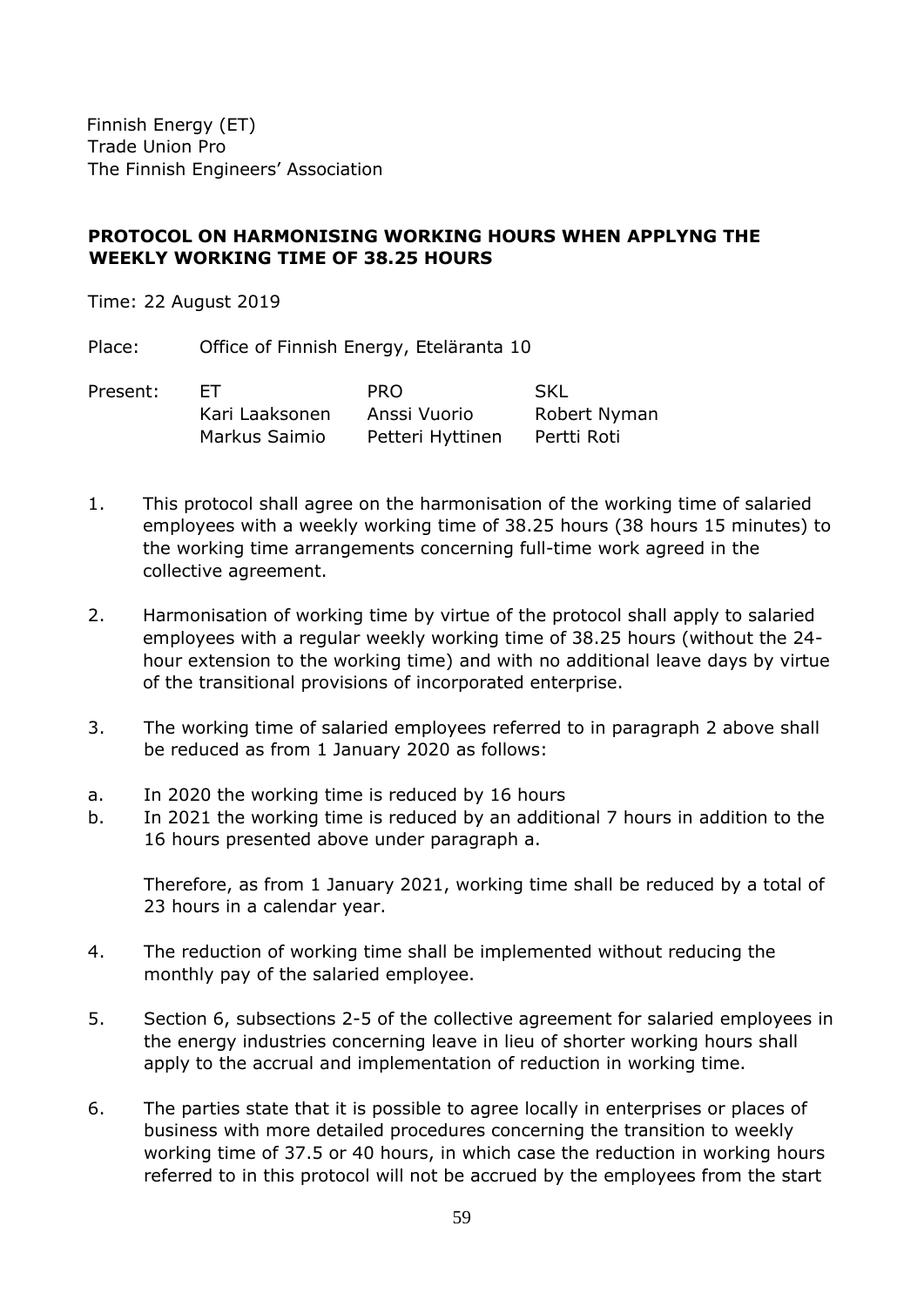of the change in their weekly working time. The change in working time shall be implemented without reducing the employee's monthly pay unless otherwise agreed separately with the employee within the scope of the collective agreement.

- 7. The parties encourage local parties to the agreement to negotiate on moving from the weekly working time of 38.25 hours to the weekly working time of 37.5 or 40 hours. When negotiating on the change, any impacts of the change on various terms of the employment relationship should be examined extensively, including the additional leave days by virtue of the transitional provisions, the length of annual working time in different working time arrangements, and local agreements and practices.
- 8. This protocol shall not be applied in companies where the working time of salaried employees referred to in the protocol has already been reduced by 23 hours in a calendar year. In these companies, the reduction of working time shall be continued in accordance with the local agreement or practice. After the expiry of the local agreement or practice, this protocol shall be applied. The parties shall also encourage companies referred to in this section to negotiate on moving to the weekly working time of 37.5 or 40 hours.
- 9. The parties state that this agreement will form part of the collective agreement when the agreement has been signed by both parties.

Helsinki 22 August 2019

Finnish Energy (ET) Trade Union Pro

The Finnish Engineers' Association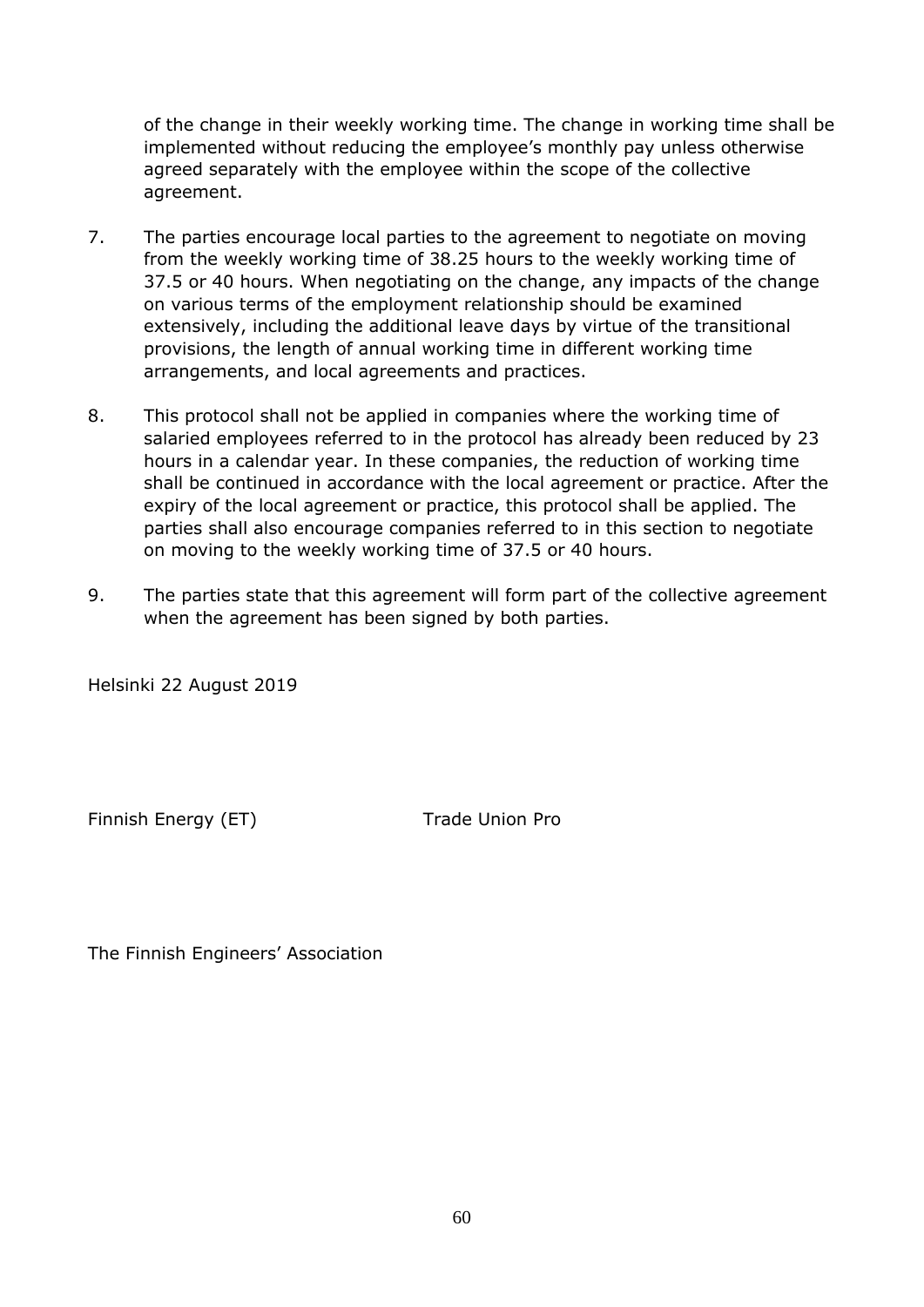#### <span id="page-60-0"></span>**PROTOCOL ON THE APPLICATION OF SALES COMMISSION REMUNERATION IN SALES POSITIONS**

This protocol shall apply to employees whose duties as stated in the job description consist of sales work to customers, and it has been agreed with the employee to apply sales commission remuneration as part of the pay structure. The protocol shall not apply to salaried production staff.

#### **Company-specific sales commission scheme**

The sales commission scheme shall take into account and present to the employees at least the following:

- a) Earnings model and bases of determining sales commission
- b) Average monthly earnings achievable by average sales performance per year
- c) Principles for refunding the sales commission resulting from the possible cancellation of a sale
- d) Review of the functioning of the sales commission scheme between the shop steward and the employer

The content of the sales commission scheme shall be reviewed with the employees' shop steward, or in the absence of a shop steward with employees within the remuneration scheme, with the aim of ensuring that the scheme is fair, functional and motivating. The remuneration scheme, commission and criteria for determining the commission shall be valid for 12 months at a time. The sales commission scheme shall be submitted in writing to the staff member before the start date of the employment subject to the sales commission scheme.

A sales commission scheme can be agreed locally. If the scheme is agreed, the local agreement shall form part of the collective agreement and remain in force for 12 months at a time, unless otherwise stipulated in the agreement.

*Note in the protocol: Sales commission remuneration is intended to enable earnings on the basis of sales performance to reach a higher level than would otherwise be the case.* 

#### **Job description and assessment of the job grade**

In sales commission remuneration, the employee's basic pay consists of the salary commensurate with the job grade plus remuneration in accordance with the sales commission scheme applied by the company.

When applying sales commission remuneration, the employee's job description must be prepared and the job grade assessed in accordance with section 26 of the collective agreement before the employee transfers to the sales commission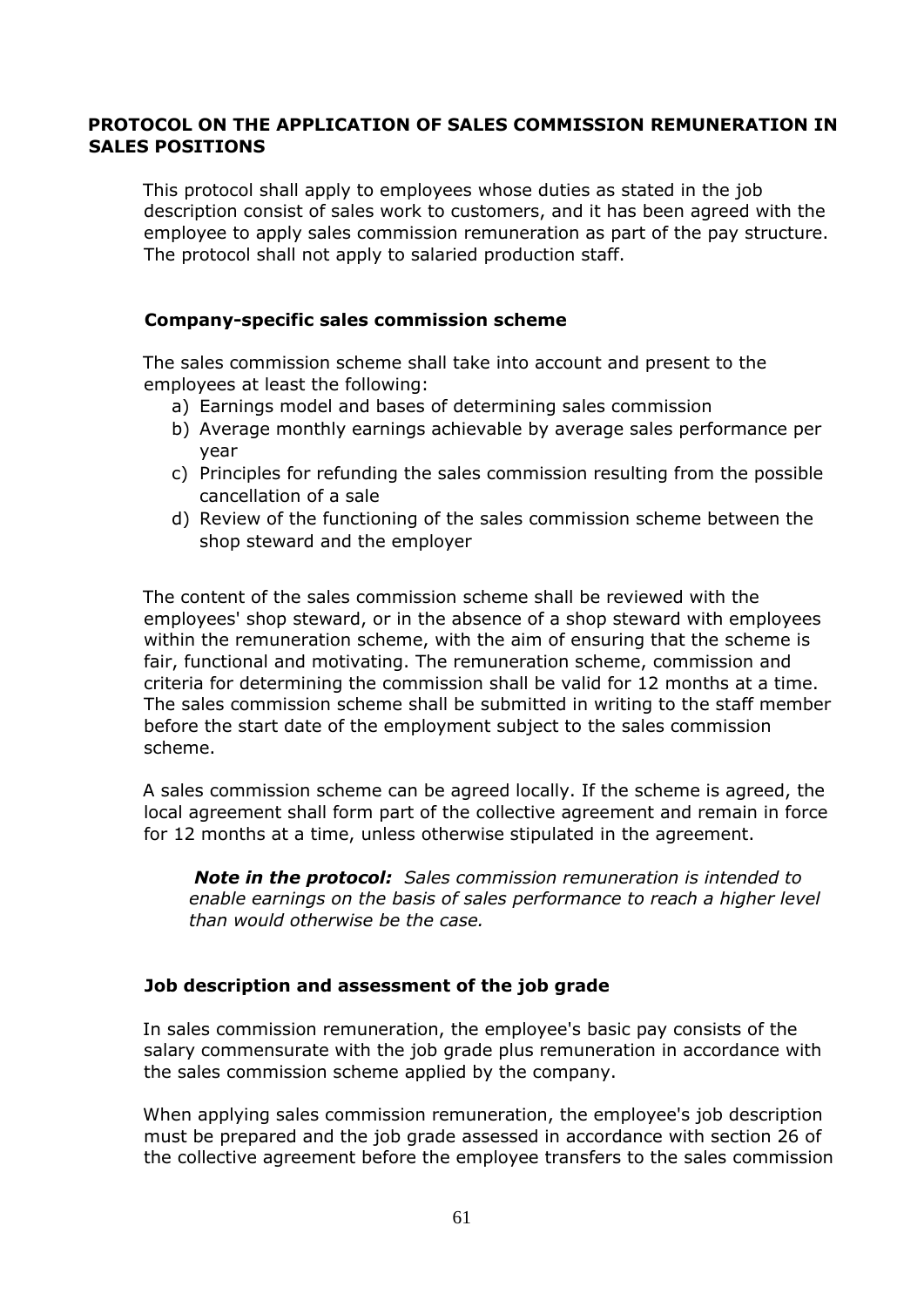scheme, unless a job description and job grade assessment have already been carried out for the employee's previous position.

The provisions of section 26 of the collective agreement concerning the personal pay component do not apply when applying the sales commission scheme, unless otherwise agreed with the employee.

#### **Guaranteed pay**

When applying a sales commission scheme, the employee shall be paid each month the minimum monthly salary of job grade four (4) stipulated in this collective agreement. In addition to this monthly salary, the employee shall be paid sales commission so that the commission earned during the calendar month is paid no later than during the two calendar months following the month it was earned.

#### **Payment for absences and paid leave**

For a period of paid absence as set out in the collective agreement, the staff member shall be paid their salary, compensation for loss of earnings, or midweek holiday allowance when a mid-week holiday falls on a working day, on the same basis as an employee paid a monthly salary, however in such a way that the salary or compensation for loss of earnings for the period of absence is determined on the basis of the average salary paid to the employee during the previous three full calendar months (earnings for regular working hours + sales commission / working days or working hours).

If the employment has lasted less than three calendar months, the salary, loss of earnings compensation or mid-week holiday allowance, when a mid-week holiday falls on a working day, for the period of absence shall be reimbursed according to the same principles as those based on the average earnings of employees covered by the company's sales commission scheme (earnings for regular working hours + sales commission / working days or working hours) calculated over the previous three full calendar months.

The salary for a notice period shall be paid in accordance with the preceding paragraphs for the part of the notice period during which the employee does not work in accordance with this protocol.

The annual holiday pay shall be determined and calculated as provided by the Annual Holidays Act. The holiday pay shall be paid from the annual holiday pay in accordance with section 32 of the collective agreement.

#### **Payroll items calculated on the basis of the employee's own average hourly pay**

The basic pay per hour of overtime and travel time shall be calculated on the basis of the average hourly earnings paid to the employee during the previous